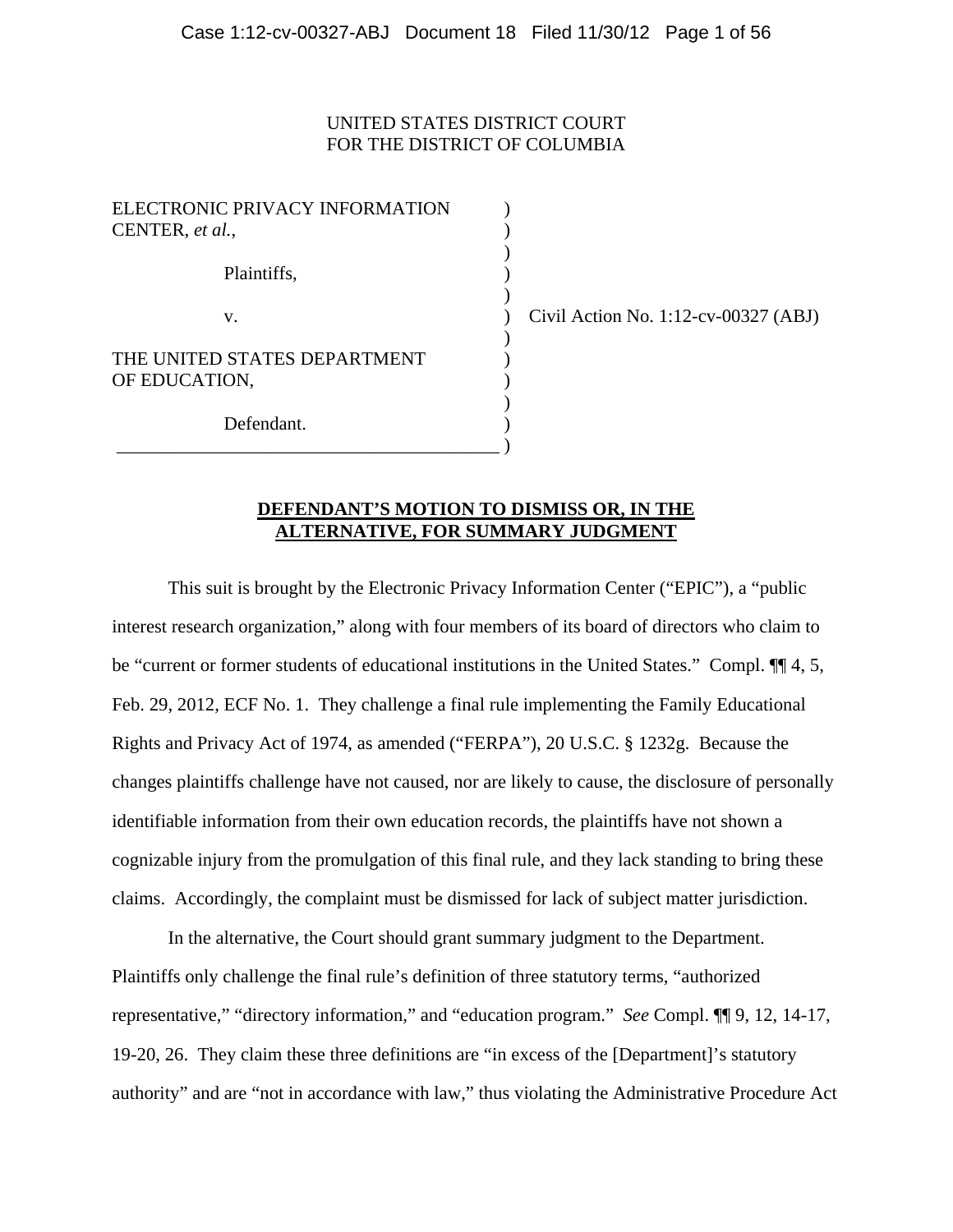("APA"), 5 U.S.C. § 701 *et seq.* Compl. ¶¶ 30, 35. Because these definitions are not contrary to FERPA but instead fall within the statute's scope, they do not violate the APA. On the basis of the administrative record and with deference to the Department's straightforward statutory interpretation, the Court should grant summary judgment to the Department.

Defendant has filed with this motion a memorandum in support of the motion and a proposed order.

Dated: November 30, 2012

Respectfully submitted,

STUART F. DELERY Principal Deputy Assistant Attorney General

JOHN R. TYLER Assistant Director

Of Counsel:

DEBORAH FRIENDLY RAHUL REDDY Office of the General Counsel U.S. Department of Education Washington, D.C.

/s/ Galen N. Thorp\_\_\_\_\_\_\_\_\_\_\_\_\_\_\_\_ GALEN N. THORP (VA Bar # 75517) Trial Attorney United States Department of Justice Civil Division, Federal Programs Branch P.O. Box 883, Room 6140 Washington, D.C. 20530 Tel: (202) 514-4781 Fax: (202) 616-8460 E-mail: galen.thorp@usdoj.gov

Attorneys for Defendant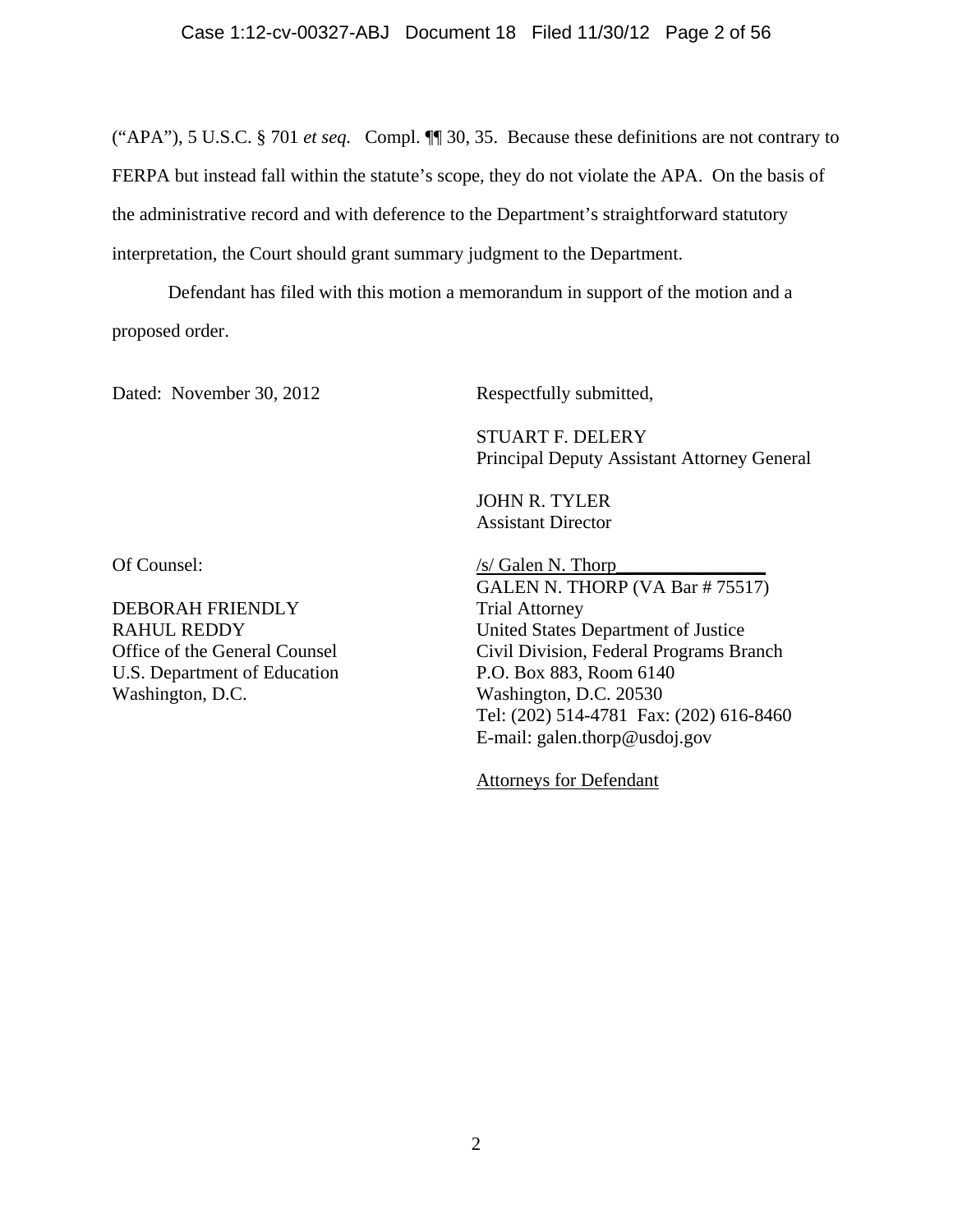# UNITED STATES DISTRICT COURT FOR THE DISTRICT OF COLUMBIA

| ELECTRONIC PRIVACY INFORMATION<br>CENTER, et al., |  |
|---------------------------------------------------|--|
| Plaintiffs,                                       |  |
| V.                                                |  |
| THE UNITED STATES DEPARTMENT<br>OF EDUCATION,     |  |
| Defendant.                                        |  |

 $\vee$  Civil Action No. 1:12-cv-00327 (ABJ)

# **MEMORANDUM IN SUPPORT OF DEFENDANT'S MOTION TO DISMISS OR, IN THE ALTERNATIVE, FOR SUMMARY JUDGMENT**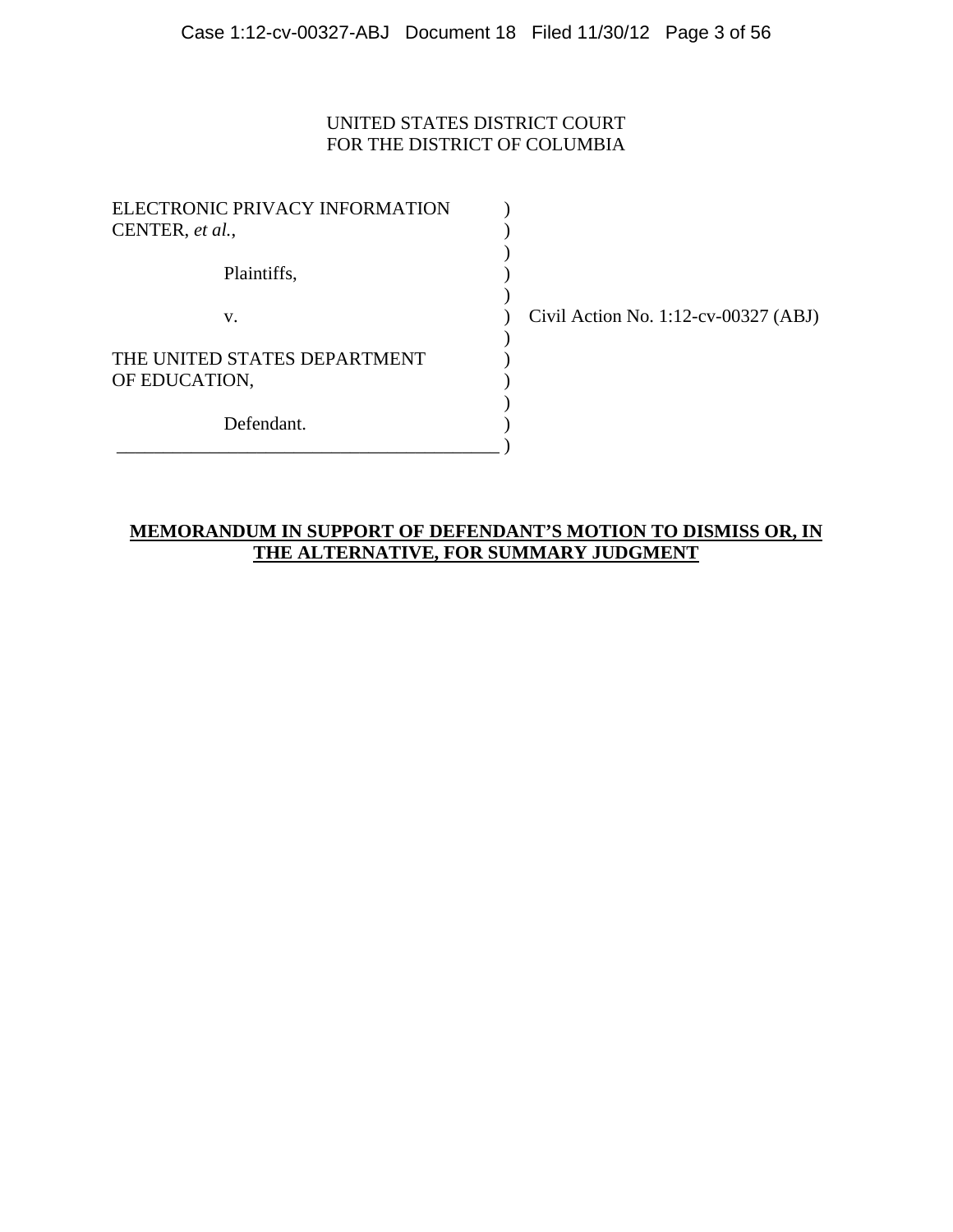# **TABLE OF CONTENTS**

| I.  | FAMILY EDUCATIONAL RIGHTS AND PRIVACY ACT ("FERPA")  3                                                              |                                                                                                                                                         |                                                                                                                                                    |  |  |  |  |
|-----|---------------------------------------------------------------------------------------------------------------------|---------------------------------------------------------------------------------------------------------------------------------------------------------|----------------------------------------------------------------------------------------------------------------------------------------------------|--|--|--|--|
|     | A.                                                                                                                  |                                                                                                                                                         |                                                                                                                                                    |  |  |  |  |
|     | <b>B.</b>                                                                                                           |                                                                                                                                                         |                                                                                                                                                    |  |  |  |  |
|     | $\mathcal{C}$ .                                                                                                     |                                                                                                                                                         |                                                                                                                                                    |  |  |  |  |
| II. |                                                                                                                     |                                                                                                                                                         |                                                                                                                                                    |  |  |  |  |
|     | A.                                                                                                                  |                                                                                                                                                         |                                                                                                                                                    |  |  |  |  |
|     | <b>B.</b>                                                                                                           |                                                                                                                                                         |                                                                                                                                                    |  |  |  |  |
|     |                                                                                                                     |                                                                                                                                                         |                                                                                                                                                    |  |  |  |  |
| I.  | PLAINTIFFS LACK STANDING TO BRING THESE CLAIMS BECAUSE<br>NONE OF THEM HAVE SUFFERED, NOR ARE LIKELY TO SUFFER, ANY |                                                                                                                                                         |                                                                                                                                                    |  |  |  |  |
|     | A.                                                                                                                  | EPIC Lacks Standing to Sue as an Organization Because It Itself Has Not<br>Been Injured and it Has Neither Members Nor Their Functional Equivalent.  14 |                                                                                                                                                    |  |  |  |  |
|     | <b>B.</b>                                                                                                           |                                                                                                                                                         |                                                                                                                                                    |  |  |  |  |
|     |                                                                                                                     |                                                                                                                                                         | 1. None of the plaintiffs can show a concrete and particularized injury<br>in the revised definition of "directory information." 16                |  |  |  |  |
|     |                                                                                                                     | 2.                                                                                                                                                      | None of the plaintiffs can show a concrete and particularized injury<br>in the definitions related to the program evaluation exception 17          |  |  |  |  |
| II. | THE FINAL RULE IS ENTITLED TO REVIEW UNDER CHEVRON'S                                                                |                                                                                                                                                         |                                                                                                                                                    |  |  |  |  |
|     | A.                                                                                                                  | Congress Delegated Rulemaking Authority Regarding FERPA to the                                                                                          |                                                                                                                                                    |  |  |  |  |
|     | <b>B.</b>                                                                                                           |                                                                                                                                                         | The Department's Interpretation of FERPA is Entitled to Deference Because<br>it is Not Unambiguously Forbidden by the Statute and is Reasonable 21 |  |  |  |  |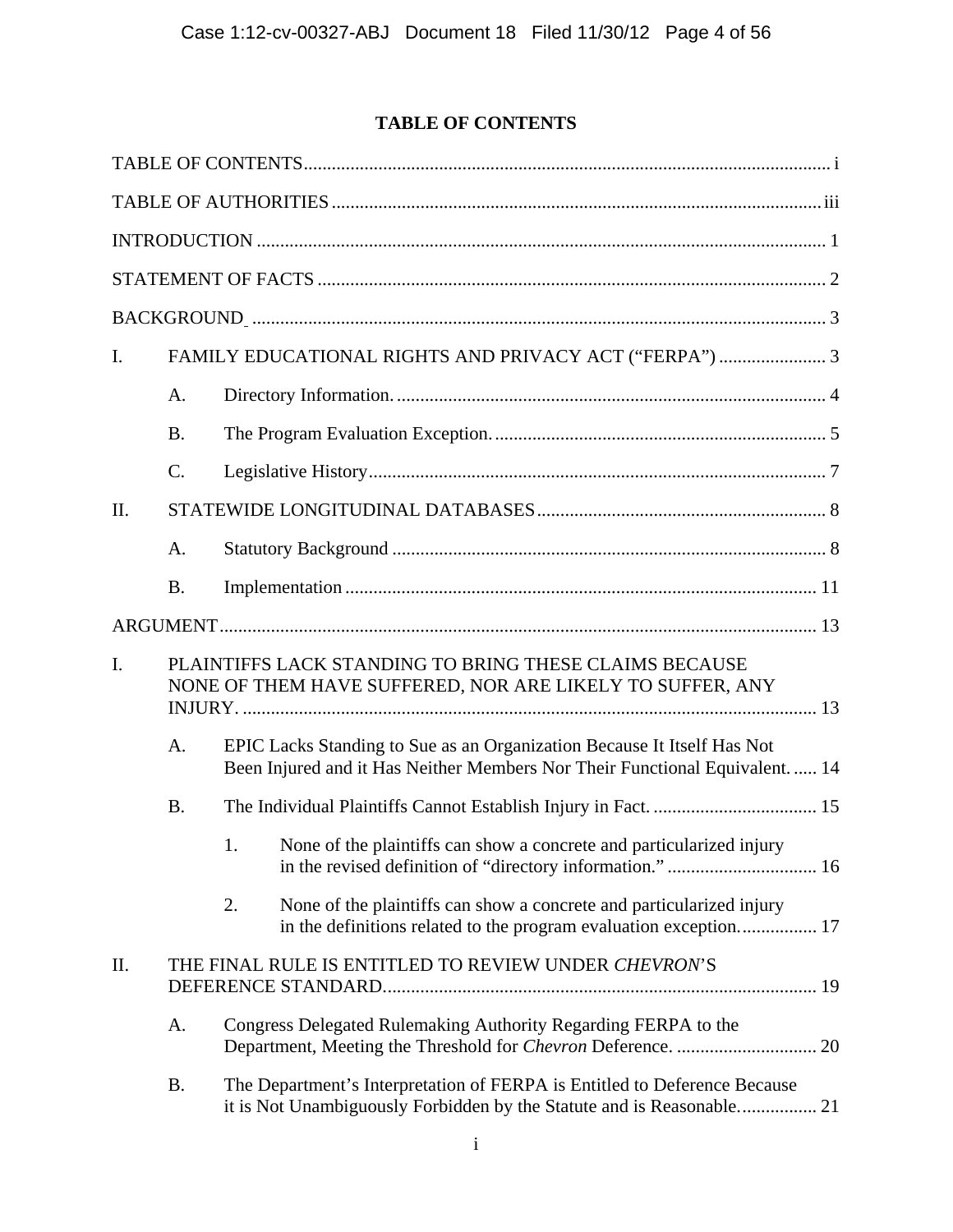| III. |           | NONE OF THE THREE DISPUTED DEFINITIONS EXCEED STATUTORY                                                                                                                                                                        |      |                                                                                                                                                                                                 |  |  |
|------|-----------|--------------------------------------------------------------------------------------------------------------------------------------------------------------------------------------------------------------------------------|------|-------------------------------------------------------------------------------------------------------------------------------------------------------------------------------------------------|--|--|
|      | A.        | Student ID Numbers Displayed on Badges Can Be "Directory Information"<br>Because Such a Disclosure is Not Harmful or an Invasion of Privacy 21                                                                                 |      |                                                                                                                                                                                                 |  |  |
|      | <b>B.</b> | Federal and State Authorities May Designate "Authorized Representatives"<br>Who Are Not Under Their Direct Control to Conduct Audits or Evaluations<br>of Education Programs Because Neither FERPA Nor its Legislative History |      |                                                                                                                                                                                                 |  |  |
|      |           | 1.                                                                                                                                                                                                                             |      | This Department's "reasonable methods" standard does not improperly                                                                                                                             |  |  |
|      |           | 2.                                                                                                                                                                                                                             |      | FERPA's statutory text does not unambiguously forbid the                                                                                                                                        |  |  |
|      |           |                                                                                                                                                                                                                                | i.   | The ordinary meaning of "authorized representative" does                                                                                                                                        |  |  |
|      |           |                                                                                                                                                                                                                                | ii.  | Congress chose not to use readily available more restrictive<br>language, and further referred to "authorized representatives"<br>as "persons or organizations," suggesting an expectation that |  |  |
|      |           |                                                                                                                                                                                                                                | iii. | The use of the word "officials" in $\S 1232g(b)(3)$ 's proviso<br>does not prohibit non-governmental entities or other agencies                                                                 |  |  |
|      |           | 3.                                                                                                                                                                                                                             |      | FERPA's legislative history does not require a narrower meaning of                                                                                                                              |  |  |
|      |           | 4.                                                                                                                                                                                                                             |      | The Department's interpretation is supported by the SLDS grant<br>statutes that make clear that Congress wished to encourage the very                                                           |  |  |
|      |           | 5.                                                                                                                                                                                                                             |      | In sum, the Department's interpretation of the term "authorized"<br>representative" is entitled to full deference under <i>Chevron</i> 41                                                       |  |  |
|      | C.        | "Early Intervention Programs" Authorized Under the Individuals With<br>Disabilities Education Act Qualify as "Education Programs" that Can Be<br>Evaluated Because Congress Elsewhere Defined Them as Education                |      |                                                                                                                                                                                                 |  |  |
| IV.  |           |                                                                                                                                                                                                                                |      | THE DISPUTED DEFINITIONS ARE OTHERWISE IN ACCORDANCE<br>WITH LAW BECAUSE THEY ARE THE PRODUCT OF REASONED                                                                                       |  |  |
|      |           |                                                                                                                                                                                                                                |      |                                                                                                                                                                                                 |  |  |
|      |           |                                                                                                                                                                                                                                |      |                                                                                                                                                                                                 |  |  |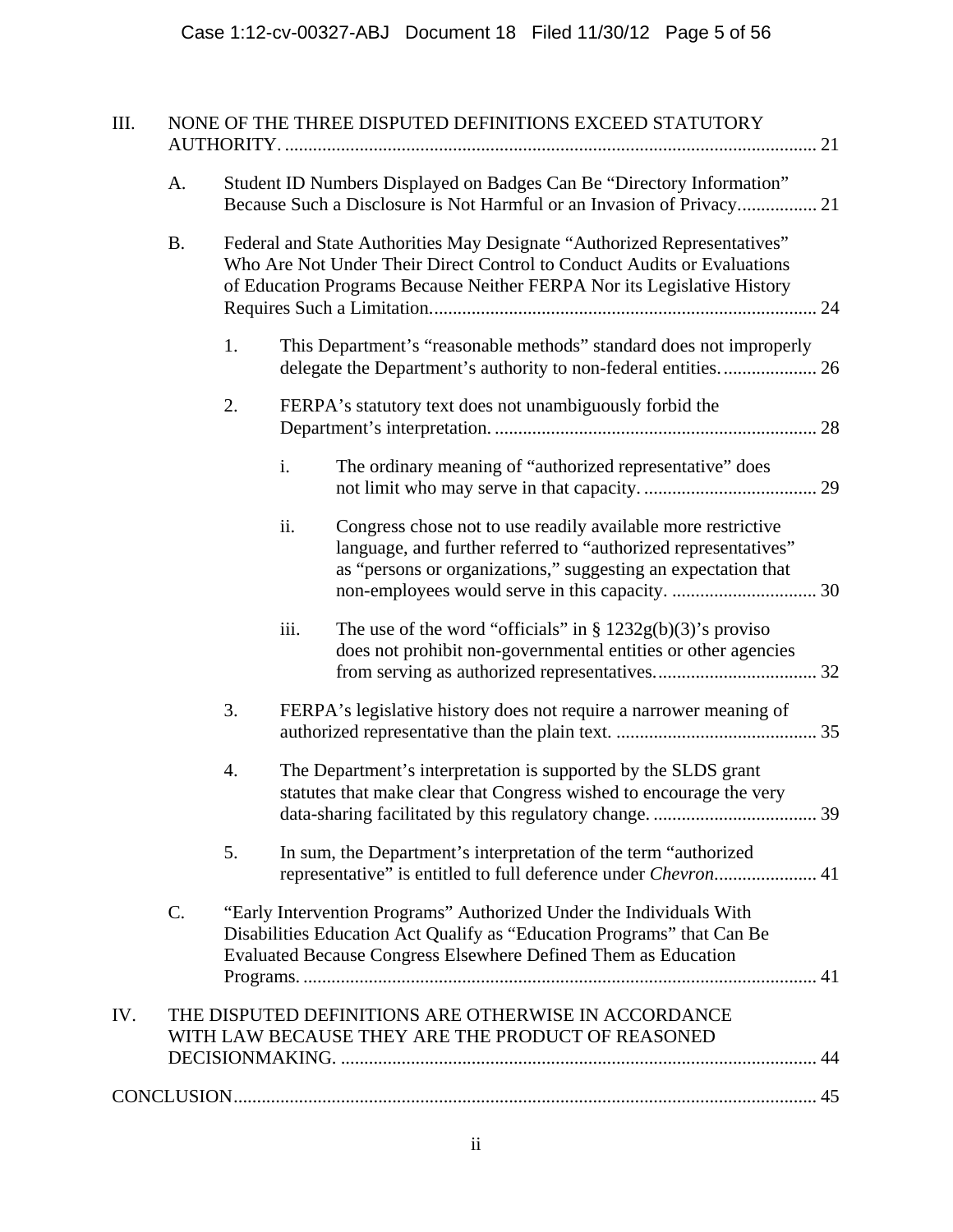# **TABLE OF AUTHORITIES**

# **CASES**

| *Am. Legal Found. v. FCC,                                                  |    |
|----------------------------------------------------------------------------|----|
| Am. Soc. For Prevention of Cruelty to Animals v. Feld Entertainment, Inc., |    |
| Armstrong v. Exec. Office of the President,                                |    |
| Ass'n of Private Sector Colleges & Univs. v. Duncan,                       |    |
| Ass'n v. Brand X Internet Servs.,                                          |    |
| Astrue v. Capato ex rel. B.N.C.,                                           |    |
| Barnhart v. Sigmon Coal Co., Inc.,                                         |    |
| Barnhart v. Walton,                                                        |    |
| <i>*Cablevision Systems Corp. v. FCC,</i>                                  |    |
| *Chevron, U.S.A., Inc. v. Natural Res. Def. Council,                       |    |
| City of Dania Beach v. FAA,                                                |    |
| Fox v. Clinton,                                                            | 20 |
| Friends of the Earth, Inc. v. Laidlaw Envt'l. Servs., Inc.,                |    |
| Fund Democracy, LLC v. SEC,                                                |    |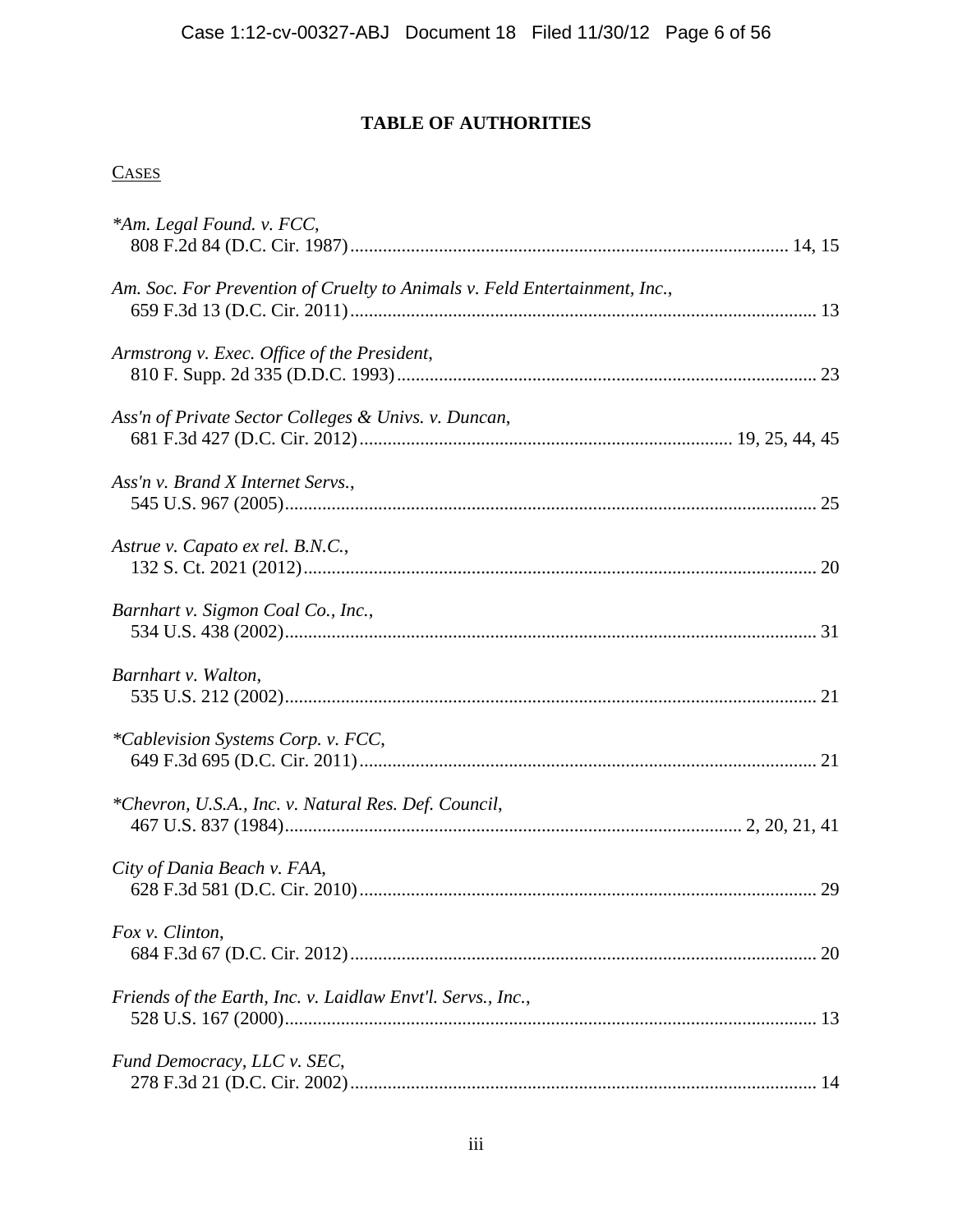| Fund for Animals v. Kempthorne,                                     |
|---------------------------------------------------------------------|
| Gonzaga Univ. v. Doe,                                               |
| Gonzales v. Oregon,                                                 |
| Hunt v. Washington State Apple Advertising Comm'n,                  |
| *Lujan v. Defenders of Wildlife,                                    |
| Moore v. District of Columbia,                                      |
| *Motor Vehicle Mfrs. Ass'n, Inc. v. State Farm Mut. Auto. Ins. Co., |
| Nat'l Ass'n of Home Builders v. EPA,                                |
| Nat'l Taxpayers Union, Inc. v. United States,                       |
| Natural Res. Def. Council v. EPA,                                   |
| New York v. EPA,                                                    |
| Patterson v. School Dist. of Philadelphia,                          |
| Rios v. Read,                                                       |
| S.D. Warren Co. v. Maine Bd. of Environmental Protection,           |
| Sierra Club v. EPA,                                                 |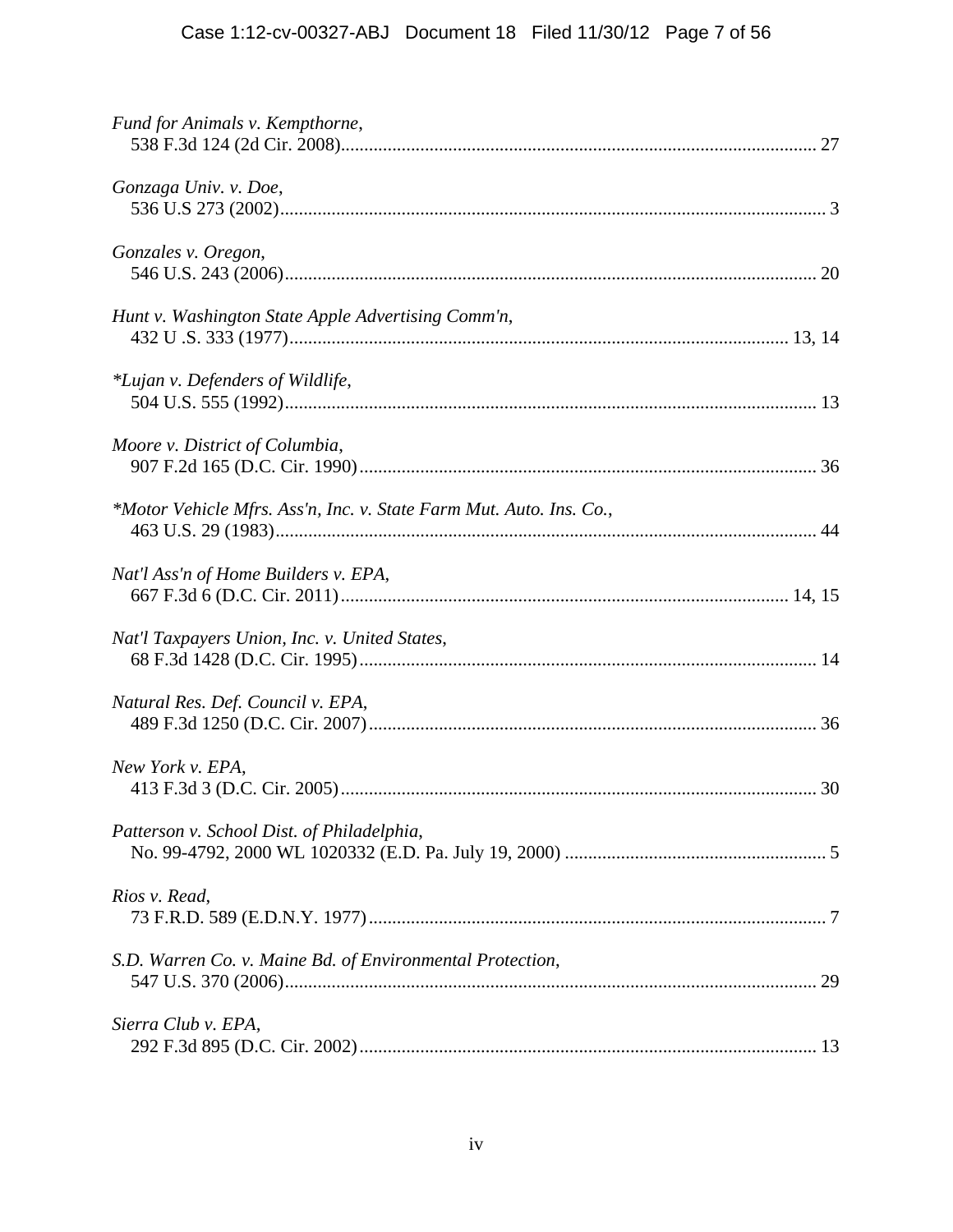# Case 1:12-cv-00327-ABJ Document 18 Filed 11/30/12 Page 8 of 56

| Simpson v. United States,                                                        |  |
|----------------------------------------------------------------------------------|--|
| Student Press Law Ctr. v. Alexander,                                             |  |
| Taniguchi v. Kan Pacific Saipan, Ltd.,                                           |  |
| U.S. Postal Serv. v. Postal Regulatory Comm'n,                                   |  |
| U.S. Telecom Ass'n v. FCC,                                                       |  |
| United States v. Mead Corp.,                                                     |  |
| Virginia Dep't of Med. Assistance Servs. v. U.S. Dep't of Health & Human Servs., |  |
| *Washington Legal Found. v. Leavitt,                                             |  |
| <b>STATUTES</b>                                                                  |  |
|                                                                                  |  |
|                                                                                  |  |
|                                                                                  |  |
|                                                                                  |  |
|                                                                                  |  |
|                                                                                  |  |
|                                                                                  |  |
|                                                                                  |  |
|                                                                                  |  |
|                                                                                  |  |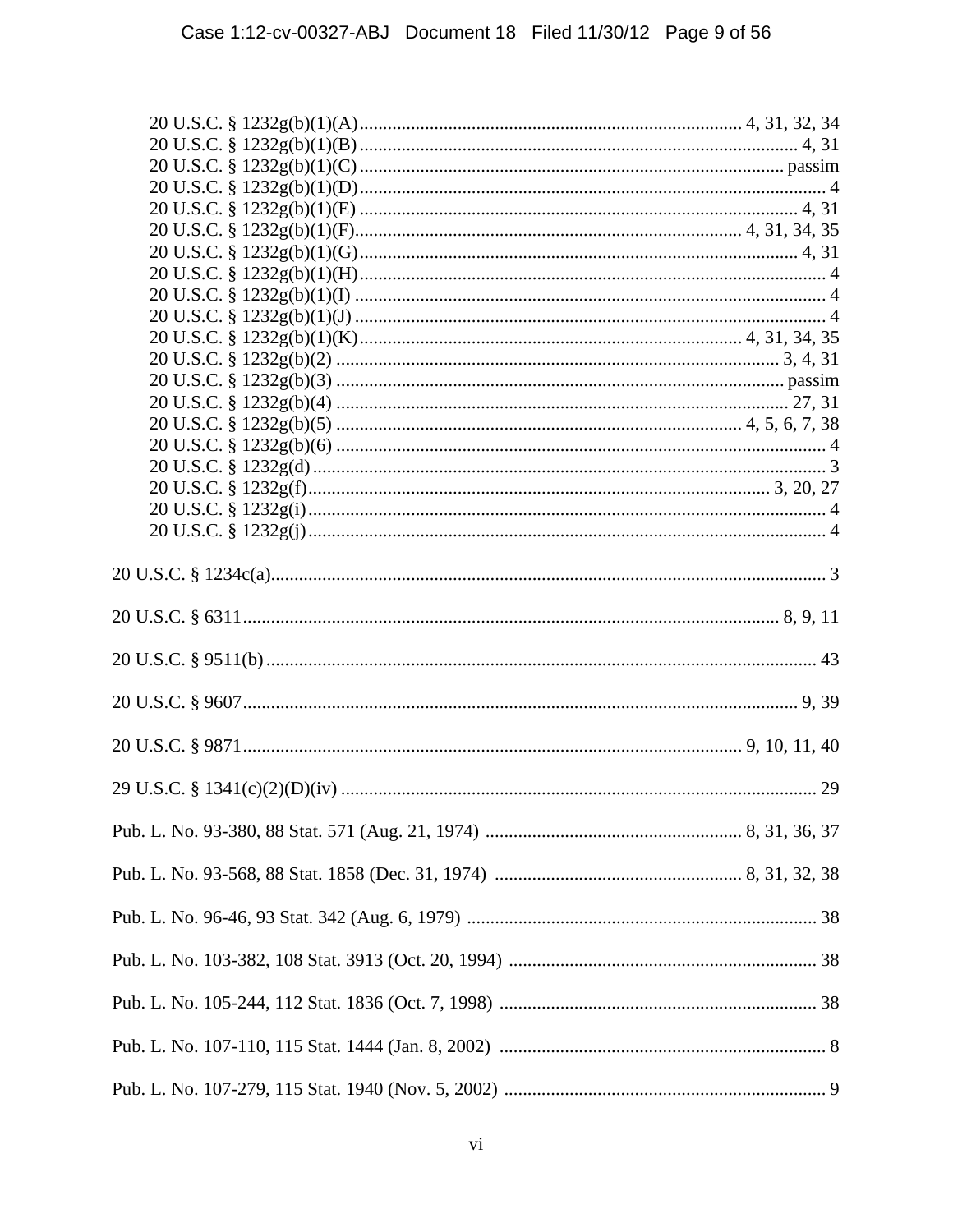# Case 1:12-cv-00327-ABJ Document 18 Filed 11/30/12 Page 10 of 56

| <b>REGULATIONS</b> |  |
|--------------------|--|
|                    |  |
|                    |  |
|                    |  |
|                    |  |
|                    |  |
|                    |  |
|                    |  |
|                    |  |
|                    |  |
|                    |  |
|                    |  |
|                    |  |
|                    |  |
|                    |  |
|                    |  |
|                    |  |
|                    |  |
|                    |  |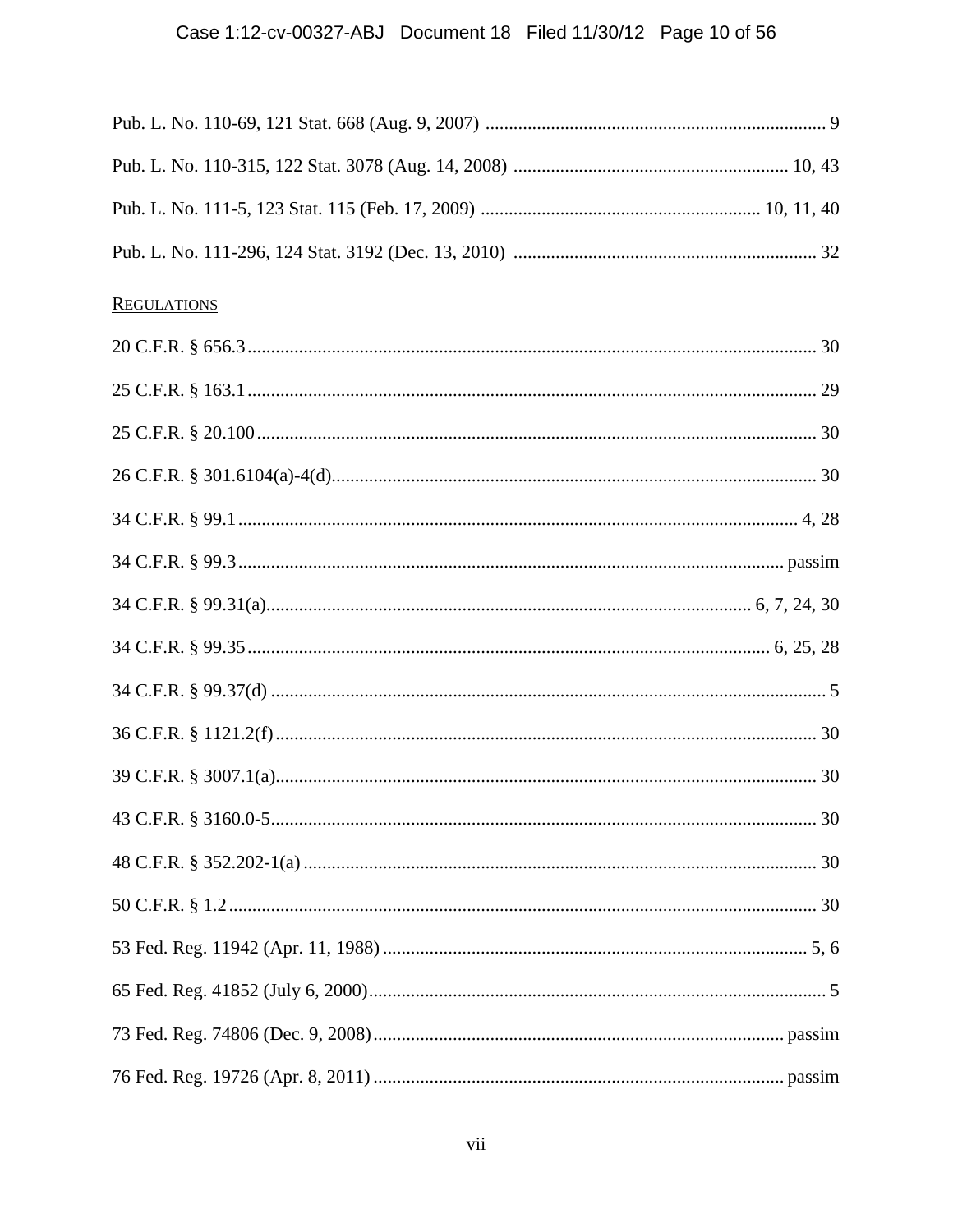# Case 1:12-cv-00327-ABJ Document 18 Filed 11/30/12 Page 11 of 56

| LEGISLATIVE MATERIAL |  |
|----------------------|--|
|                      |  |
|                      |  |
|                      |  |
|                      |  |
|                      |  |
|                      |  |
|                      |  |
|                      |  |
|                      |  |
|                      |  |
|                      |  |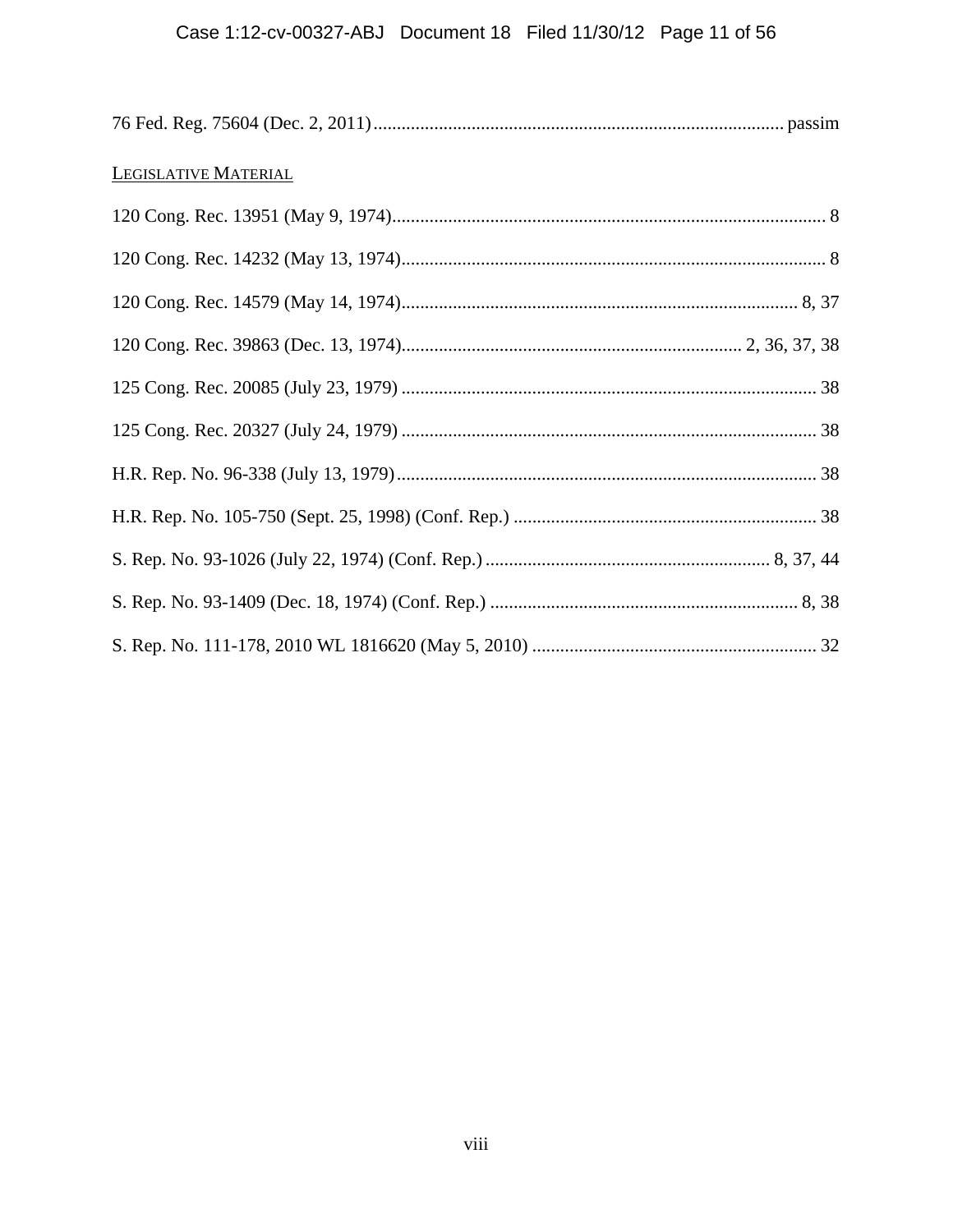### **INTRODUCTION**

The Electronic Privacy Information Center ("EPIC") and four of its board members challenge the Department of Education's final rule amending the Department's regulations for the Family Educational Rights and Privacy Act of 1974, as amended ("FERPA"), 20 U.S.C. § 1232g. That final rule, issued after a detailed notice and consideration of the public comments received in response, sought to "ensure that . . . FERPA [is implemented] in a way that protects the privacy of education records while allowing for the effective use of data." 76 Fed. Reg. 75604 (Dec. 2, 2011) (hereinafter "Final Rule"), Admin. Record ("AR") 0696.

One motivation for the Final Rule was to address the growth of statewide longitudinal data systems ("SLDS"). SLDS maintain student-level data by unique identifiers to improve the research and evaluation of the effectiveness of education methods and spending. The Final Rule strengthened the Department's FERPA enforcement abilities and established new accountability procedures. It also clarified "how FERPA applies to SLDS and to other requests for data on student progress." *Id.* Observing a "Congressional intent to expand and develop SLDS to include early childhood, postsecondary, and workforce information," *id.* at AR 0709, the Final Rule sought to "reduce barriers that have inhibited the effective use of SLDS" envisioned by two Congressional grant programs. *Id.* at AR 0696. The Department also addressed other issues, including clarifying that student identification ("ID") numbers could be placed on ID badges. *Id.*

Plaintiffs challenge the regulation's definition of three statutory terms: "directory information," "authorized representative," and "education program." *See* Compl. ¶¶ 14-26, Feb. 29, 2012, ECF No. 1. They claim these three definitions violate the Administrative Procedure Act ("APA"), 5 U.S.C. § 701 *et seq.*, because the definitions are "in excess of the [Department's] statutory authority" and are "not in accordance with law." Compl. ¶¶ 30, 35. The Court, however, should not reach the merits of these claims because plaintiffs lack standing. EPIC is a "public interest research organization," without any personal stake in the litigation or membership on whose behalf it might invoke standing. Compl. ¶ 4. Nor can the other plaintiffs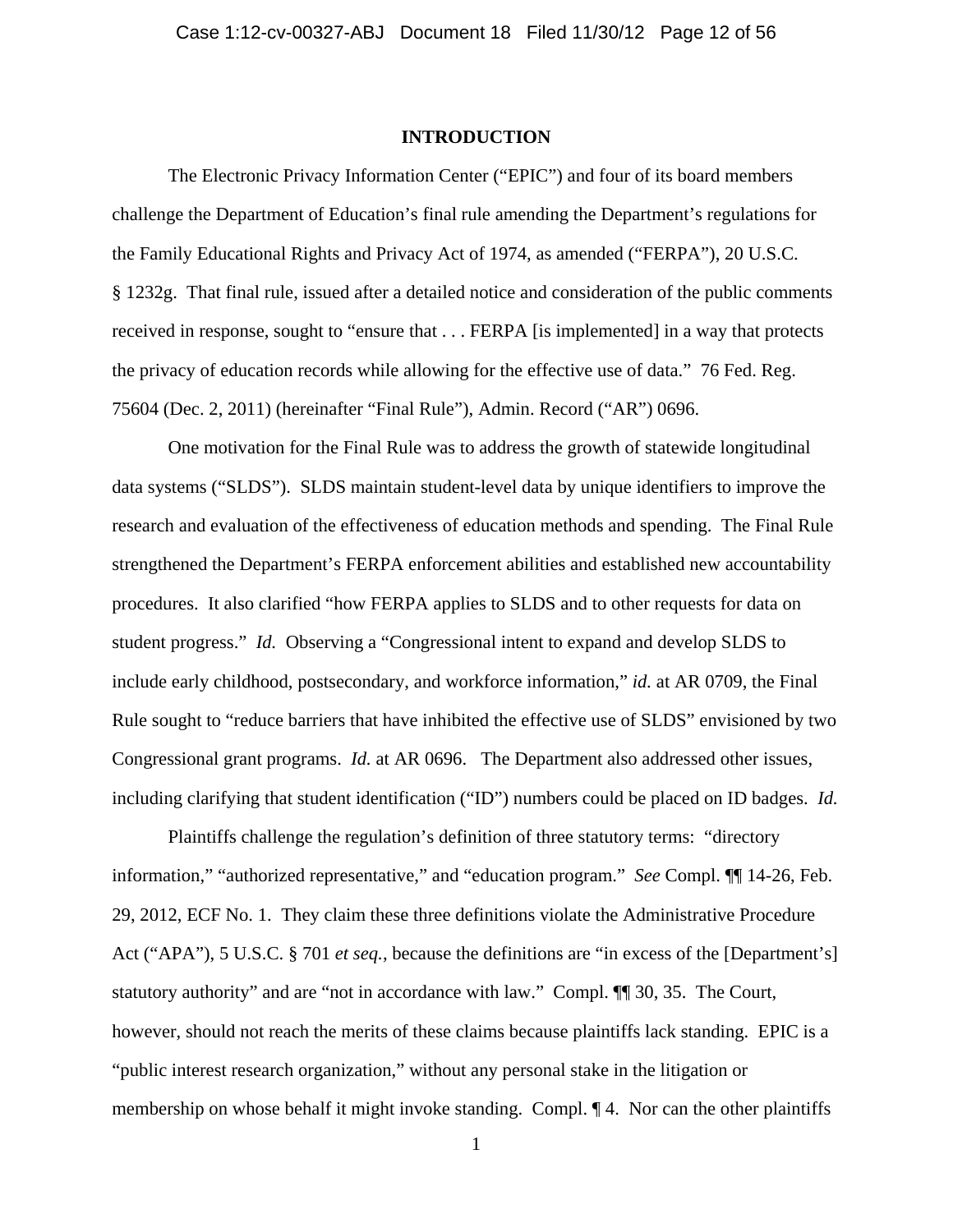#### Case 1:12-cv-00327-ABJ Document 18 Filed 11/30/12 Page 13 of 56

show that the regulatory changes they challenge caused, or are likely to cause, the disclosure of their education records. Accordingly, plaintiffs have not shown a cognizable injury from the Final Rule's promulgation, and this suit must be dismissed for lack of subject matter jurisdiction.

Even if plaintiffs were able to establish a sufficient injury-in-fact, the Court should grant summary judgment to the Department. The first merits issue is whether a student ID number may be placed on an ID badge as "directory information," to support school safety. The remaining two issues involve the Department's revision of its regulations for one FERPA disclosure provision to remove obstacles to the use of SLDS, as contemplated by Congress: what "education programs" may be audited or evaluated under the relevant exception, and who may serve as "authorized representatives" with access to student information to conduct that evaluation? All three definitions are reasonably within the scope of the FERPA statute in light of its plain text and legislative history. Furthermore, because the statute does not unambiguously forbid the Department's interpretation of FERPA, these definitions deserve *Chevron* deference. *See Chevron, U.S.A., Inc. v. Natural Res. Def. Council*, 467 U.S. 837, 842-43 (1984). Accordingly, because the Department has not exceeded its statutory authority or otherwise acted contrary to law, the Court should grant summary judgment to the Department.

#### **STATEMENT OF FACTS**

1. On April 8, 2011, the Department issued a notice of proposed rulemaking seeking comments on proposed changes to its FERPA regulations, including the definitions of "directory information," "authorized representative," and "education program." 76 Fed. Reg. 19726, 19731 (Apr. 8, 2011) (hereinafter "NPRM"), AR 0001.

2. The Department received 274 comments on the proposed regulations, including a comment from EPIC challenging those three definitions. EPIC Comment, AR 0515-34; Final Rule, AR 0698.

3. On December 2, 2011, after review of the comments and further revisions, the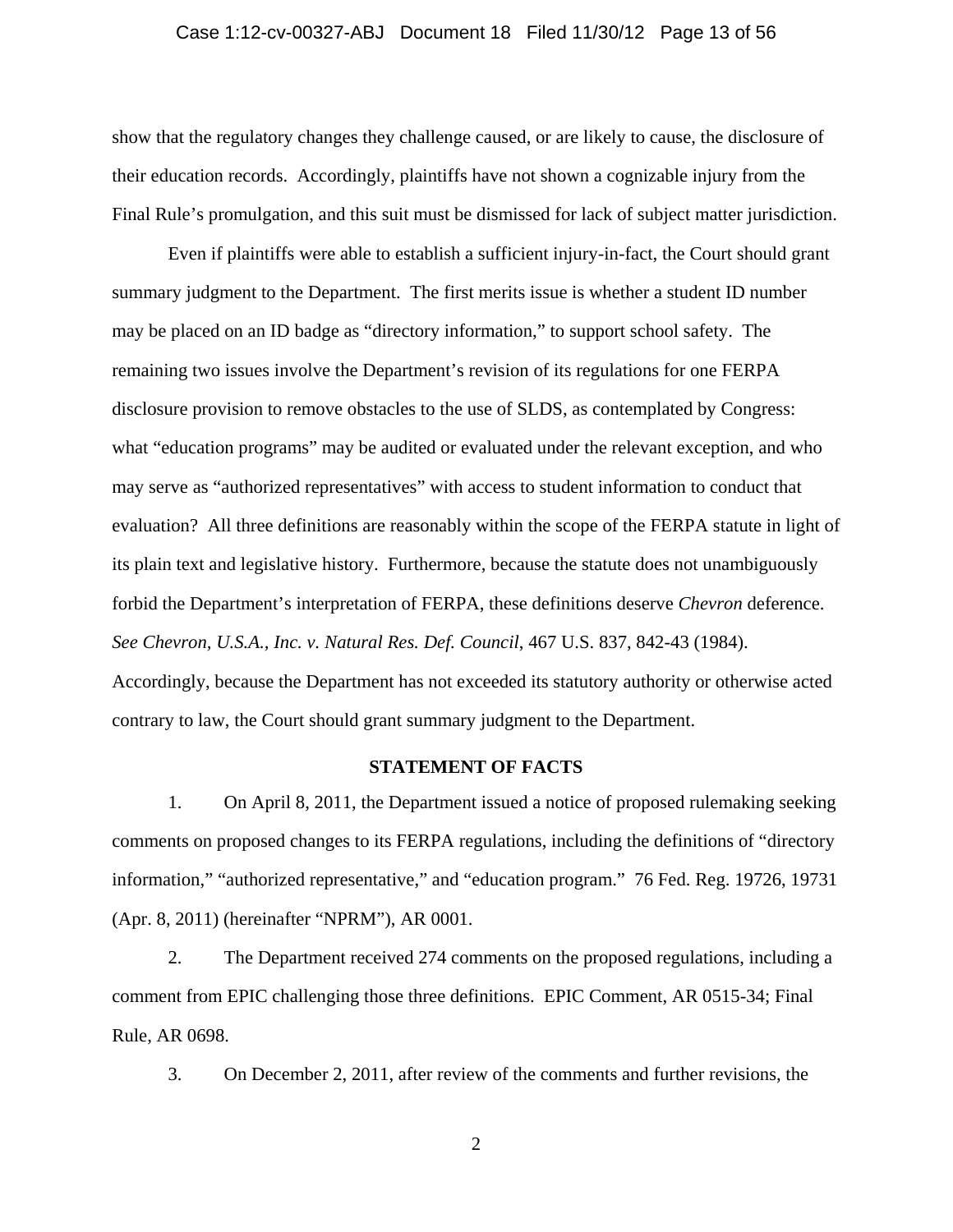Department issued the Final Rule. Final Rule, AR 0696.

4. On February 29, 2012, EPIC and four of its board members filed suit, challenging the Final Rule with regard to those three definitions under the APA, 5 U.S.C. § 701 *et seq.*  Compl.  $\P$ 1.

5. On June 29, 2012, the Department filed the administrative record underlying its decisions regarding the promulgation of the Final Rule. Certification of Admin. R., June 29, 2012, ECF No. 10.

6. On October 26, 2012, a thirty-two page supplement to the administrative record was filed pursuant to the Court's order of the same date. Mem. Op. & Order, Oct. 26, 2012, ECF No. 15; Suppl. to Admin. R., Oct. 26, 2012, ECF No. 16.

#### **BACKGROUND**

# **I. FAMILY EDUCATIONAL RIGHTS AND PRIVACY ACT ("FERPA")**

Congress passed FERPA as an exercise of its spending power, "condition[ing] the receipt of federal funds on certain requirements relating to the access and disclosure of student educational records." *Gonzaga Univ. v. Doe*, 536 U.S 273, 278 (2002). The Act's dual purposes are "to ensure access to educational records for students and parents" and "to protect the privacy of such records from the public at large." *Student Press Law Ctr. v. Alexander*, 778 F. Supp. 1227, 1228 (D.D.C. 1991). To ensure privacy, FERPA generally requires written consent from parents or students<sup>1</sup> before "education records" or the "personally identifiable information" ("PII") in them may be released. 20 U.S.C.  $\S 1232g(b)(1)$ . If a recipient of federal funds under a program administered by the Department "has a policy or practice" of violating FERPA disclosure conditions, the Department is tasked with enforcement, including termination of that funding if the recipient will not comply voluntarily. *See id.* §§ 1232g(b)(2), 1232g(f), 1234c(a).

 $\overline{a}$ 

<sup>1</sup> FERPA generally speaks in terms of parental rights, but the rights transfer to the student upon turning 18 years old or enrolling in a postsecondary institution. *See* 20 U.S.C. § 1232g(d).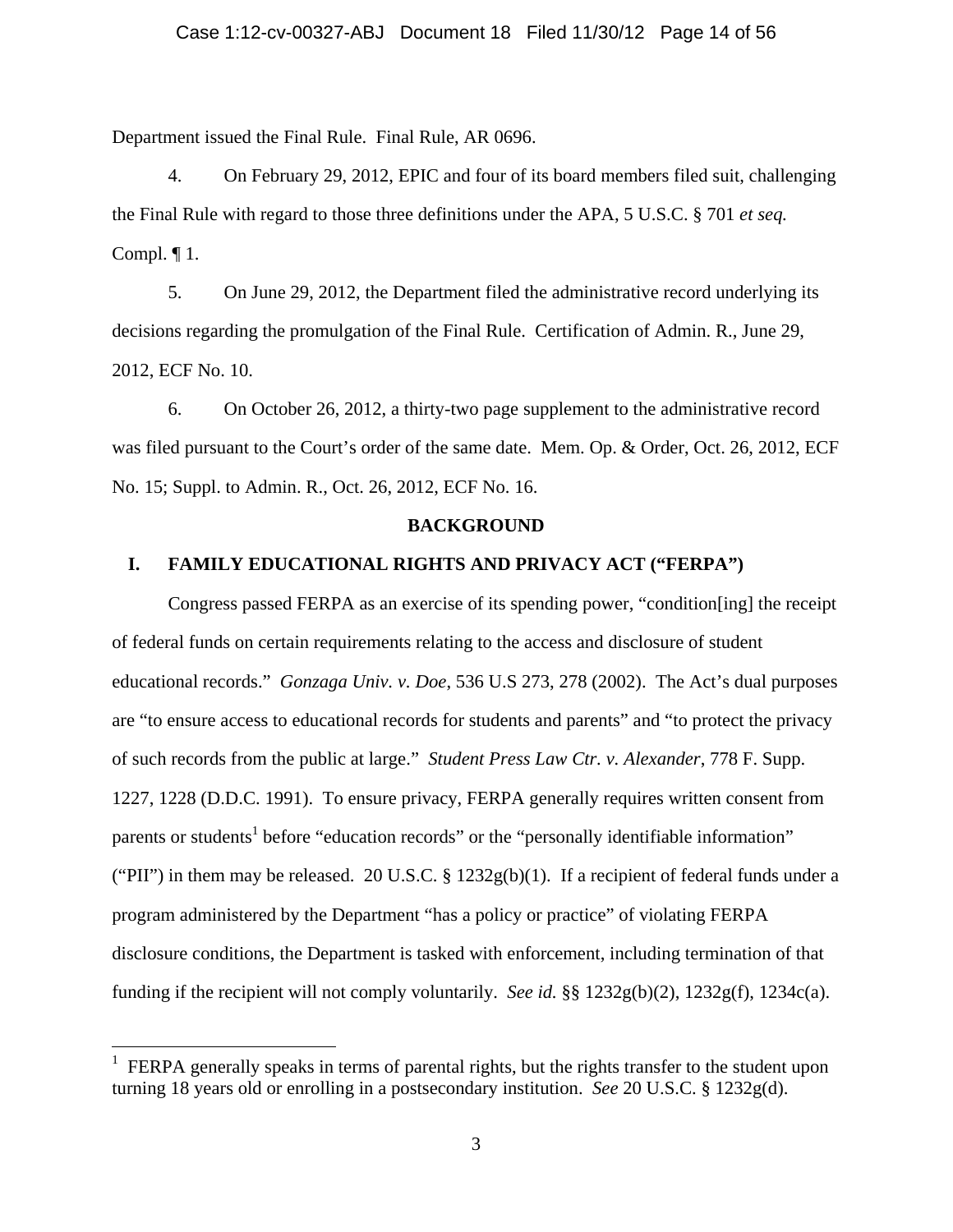#### Case 1:12-cv-00327-ABJ Document 18 Filed 11/30/12 Page 15 of 56

FERPA treats educational entities with enrolled students as the primary proprietors of those students' education records. Thus, FERPA directly applies to "educational institutions" (elementary or secondary schools and postsecondary institutions) and "educational agencies" (school districts, also known as local educational agencies ("LEAs"), and other entities that "direct and control" educational institutions). *See* Final Rule, AR 0698; 34 C.F.R. § 99.1(a). Entities which students do not attend, such as state educational agencies ("SEAs," e.g., the state department of education), the U.S. Department of Education and other third parties, must rely on a FERPA exception to receive PII from the records without prior consent. *See id.*

Recognizing that many uses of student PII properly outweigh privacy concerns, Congress has specified numerous circumstances in which FERPA's prior consent requirement does not apply. As a threshold matter, certain basic information about students—called "directory information"—generally can be released without prior consent so long as the educational agency or institution has provided notice that it releases such information. *See* 20 U.S.C. § 1232g(a)(5). And FERPA amendments now detail more than a dozen other exceptions to prior consent. *See id.* §§ 1232g(b)(1)(A)-(K), (b)(2)(B), (b)(3), (b)(5), (b)(6), (i), (j). At issue in this case is the scope of the "directory information" exception, along with the scope of one other exception to the prior consent requirement.

### **A. Directory Information.**

FERPA expressly excludes "directory information" from the consent requirement. *See* 20 U.S.C. §§ 1232g(b)(1) (applying the consent requirement to "other than directory information"); *id.* § 1232g(b)(2) (same). This exclusion permits schools to make publically available basic information about students. *See* 120 Cong. Rec. 39863 (Dec. 13, 1974) (hereinafter "Joint Statement"), AR 0855 (congressional sponsors addressing an interpretation of FERPA that had prevented schools from putting the names "of the cast of the school play . . . in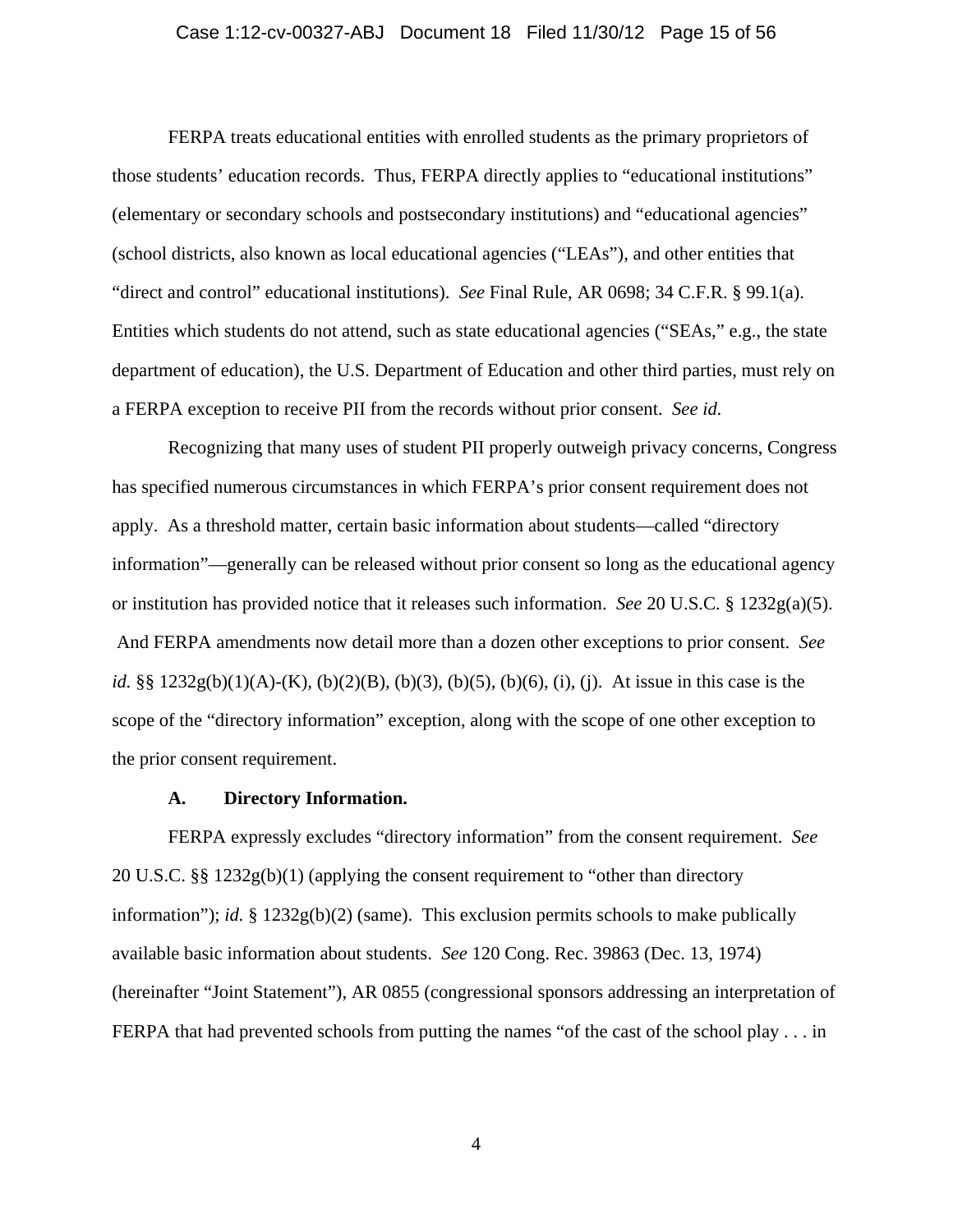the program" without prior consent from every parent). Directory information:

includes the following: the student's name, address, telephone listing, date and place of birth, major field of study, participation in officially recognized activities and sports, weight and height of members of athletic teams, dates of attendance, degrees and awards received, and the most recent previous educational agency or institution attended by the student.

20 U.S.C. § 1232g(a)(5)(A). The Department has long interpreted this statutory description to be a non-exclusive list and has further defined directory information as "information contained in an education record of a student that would not generally be considered harmful or an invasion of privacy if disclosed." 34 C.F.R. § 99.3; *see* 53 Fed. Reg. 11942, 11944 (Apr. 11, 1988). Over the years, Department regulations have recognized this to include such items as photographs, e-mail addresses, and grade levels. *See* 65 Fed. Reg. 41852, 41852-53 (July 6, 2000). At issue here is whether it should include ID numbers displayed on badges. *See* Final Rule, AR 0719-23.

No educational agency or institution is required to release directory information. Instead, each educational agency or institution is free to determine what categories of directory information it will release and for what purposes. *See* 20 U.S.C. § 1232g(a)(5)(B); 34 C.F.R. § 99.37(d). The only prerequisite for use of the information is that the educational entity must "give public notice of the categories of information which it has designated" as directory information and give parents the opportunity to "inform the institution . . . [what] of the information designated should not be released without the parent's prior consent." *Id.*  $\S 1232g(a)(5)(B)$ . Agencies and institutions are otherwise free to release this data at their discretion. *See, e.g., Patterson v. School Dist. of Philadelphia*, No. 99-4792, 2000 WL 1020332, at \*9 (E.D. Pa. July 19, 2000) ("[P]roviding the police with the plaintiffs' names and addresses . . . was not a violation of federal law.").

### **B. The Program Evaluation Exception.**

The second exception at issue (called the "program evaluation exception" hereinafter) involves three overlapping provisions. *See* 20 U.S.C. §§ 1232g(b)(1)(C), (b)(3), (b)(5); *cf.* 53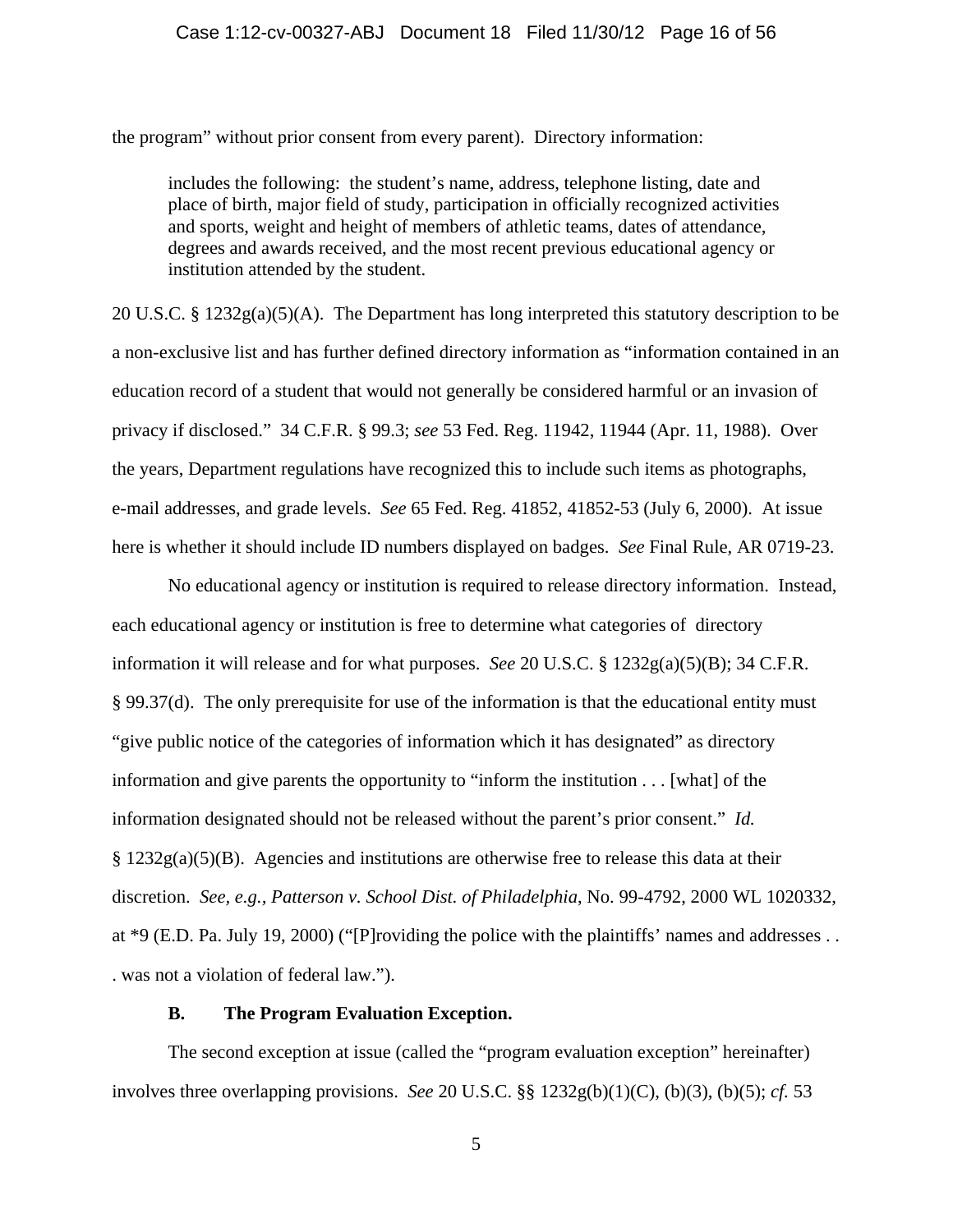Fed. Reg. 11942, 11948 (Apr. 11, 1988) (treating all three provisions as one exception, codified at 34 C.F.R. §§ 99.31(a)(3) and 99.35). The core of the exception is found in §  $1232g(b)(3)$ , upon which the other two provisions rely. This core provision permits, but does not require, the disclosure of student personally identifiable information ("PII") "in connection with the audit and evaluation of *Federally-supported* education programs," or "in connection with the enforcement of Federal legal requirements" related to such programs. *See* 20 U.S.C. § 1232g(b)(3) (emphasis added).<sup>2</sup> A second provision ensures that the exception also includes "any . . . *State supported* education program." *Id.* § 1232g(b)(5) (emphasis added).<sup>3</sup> And the third provision, in conjunction with the first two, permits these disclosures only to the "authorized representatives" of four entities: (1) the Comptroller General of the United States, (2) the Secretary of Education, (3) State and local educational authorities, and (4) the Attorney

Nothing contained in this section shall preclude authorized representatives of (A) the Comptroller General of the United States, (B) the Secretary, or (C) State educational authorities from having access to student or other records which may be necessary in connection with the audit and evaluation of Federally-supported education programs, or in connection with the enforcement of the Federal legal requirements which relate to such programs: *Provided,* That except when collection of personally identifiable information is specifically authorized by Federal law, any data collected by such officials shall be protected in a manner which will not permit the personal identification of students and their parents by other than those officials, and such personally identifiable data shall be destroyed when no longer needed for such audit, evaluation, and enforcement of Federal legal requirements.

<sup>3</sup> This paragraph provides:

Nothing in this section shall be construed to prohibit State and local educational officials from having access to student or other records which may be necessary in connection with the audit and evaluation of any federally or State supported education program or in connection with the enforcement of the Federal legal requirements which relate to any such program, subject to the conditions specified in the proviso in paragraph (3).

<sup>&</sup>lt;sup>2</sup> This paragraph provides: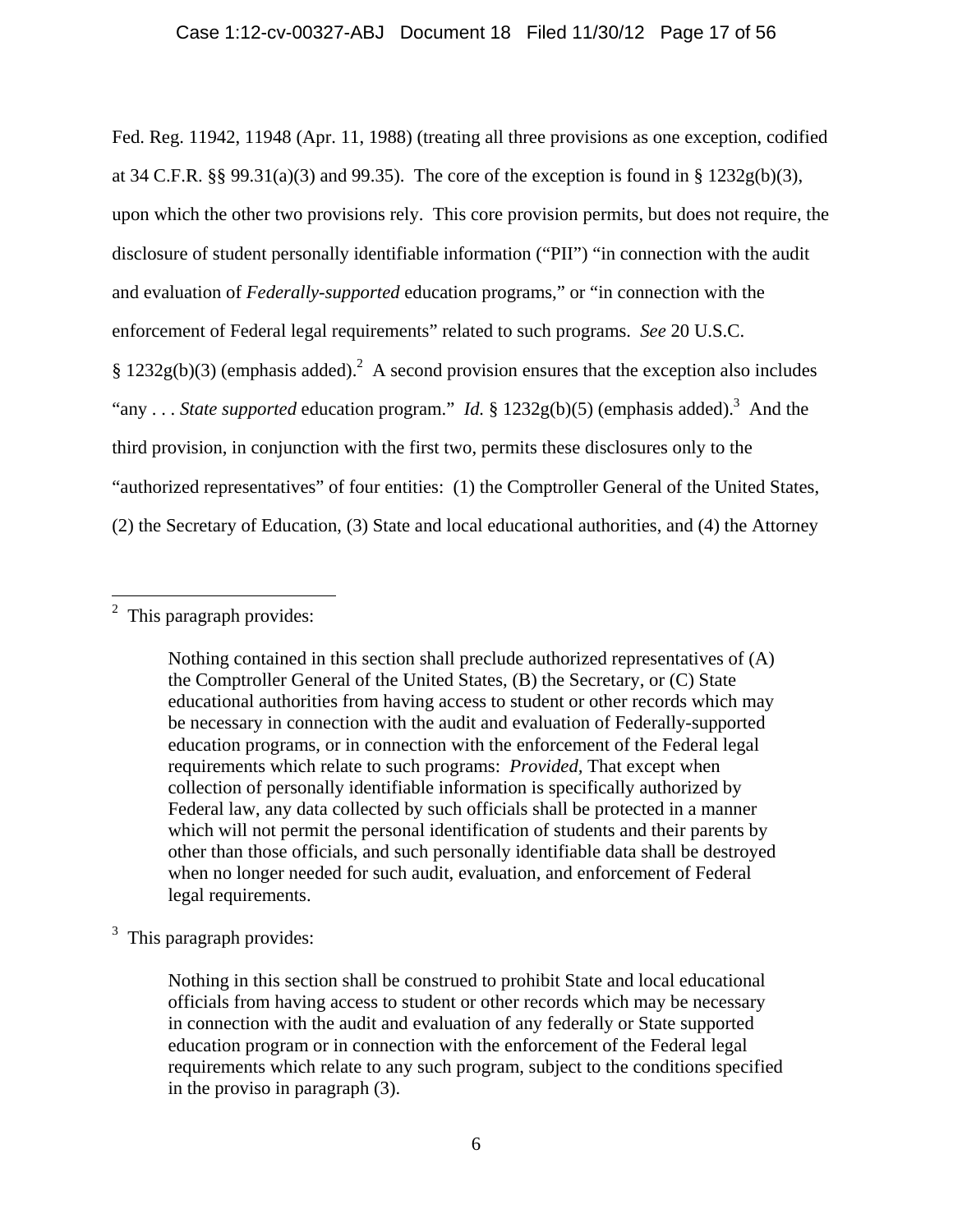General "for law enforcement purposes." *Id.* §  $1232g(b)(1)(C)$ ; see also *id.* §§ (b)(3), (b)(5).

The term "state and local educational authorities," as used by the Department,<sup>5</sup> has a distinct scope that includes both SEAs and LEAs. *See* Final Rule, AR 0698-99 (defining term as "an SEA, a State postsecondary commission, . . . or any other entity [authorized] to supervise, plan, coordinate, advise, audit, or evaluate elementary, secondary, or postsecondary Federal- or State- supported education programs and services in the State"). The longitudinal data systems that maintain student-level data for analysis are generally "maintained by an SEA or other State educational authorities." *See* 73 Fed. Reg. 74806, 74815 (Dec. 9, 2008) (hereinafter "2008 Final Rule"), AR 0762. Accordingly, it is the program evaluation exception that permits school districts and colleges to disclose that student-level data to their state's SLDS.

## **C. Legislative History**

Interpretation of FERPA depends almost exclusively on the statutory text. The available legislative history provides "little guidance." *Rios v. Read*, 73 F.R.D. 589, 597 (E.D.N.Y. 1977). "The entire 1974 Act itself, also known as the Buckley Amendment, after its principal sponsor, was offered as an amendment on the Senate floor to the bill extending the Elementary and Secondary Education Act of 1965." *Id.* It was not the subject of hearings or committee reports. *Id.* The legislative history is limited to the Senate floor debates, which primarily concern a

 4 This paragraph provides:

<sup>[</sup>Funding is prohibited where education records are released without prior written consent] to any individual, agency, or organization, other than to the following— . . . (C) (i) authorized representatives of (I) the Comptroller General of the United States, (II) the Secretary, or (III) State educational authorities, under the conditions set forth in paragraph (3), or (ii) authorized representatives of the Attorney General for law enforcement purposes under the same conditions as apply to the Secretary under paragraph (3)[.]

<sup>5</sup> The Department uses the term "state and local educational authorities," *see* 34 C.F.R. § 99.31(a)(3)(iv), because the reference to "State educational authorities" in 20 U.S.C. §§ 1232g(b)(1)(C) and (b)(3) was expanded by § 1232g(b)(5)'s reference to "State and local educational officials" to include local educational authorities as well.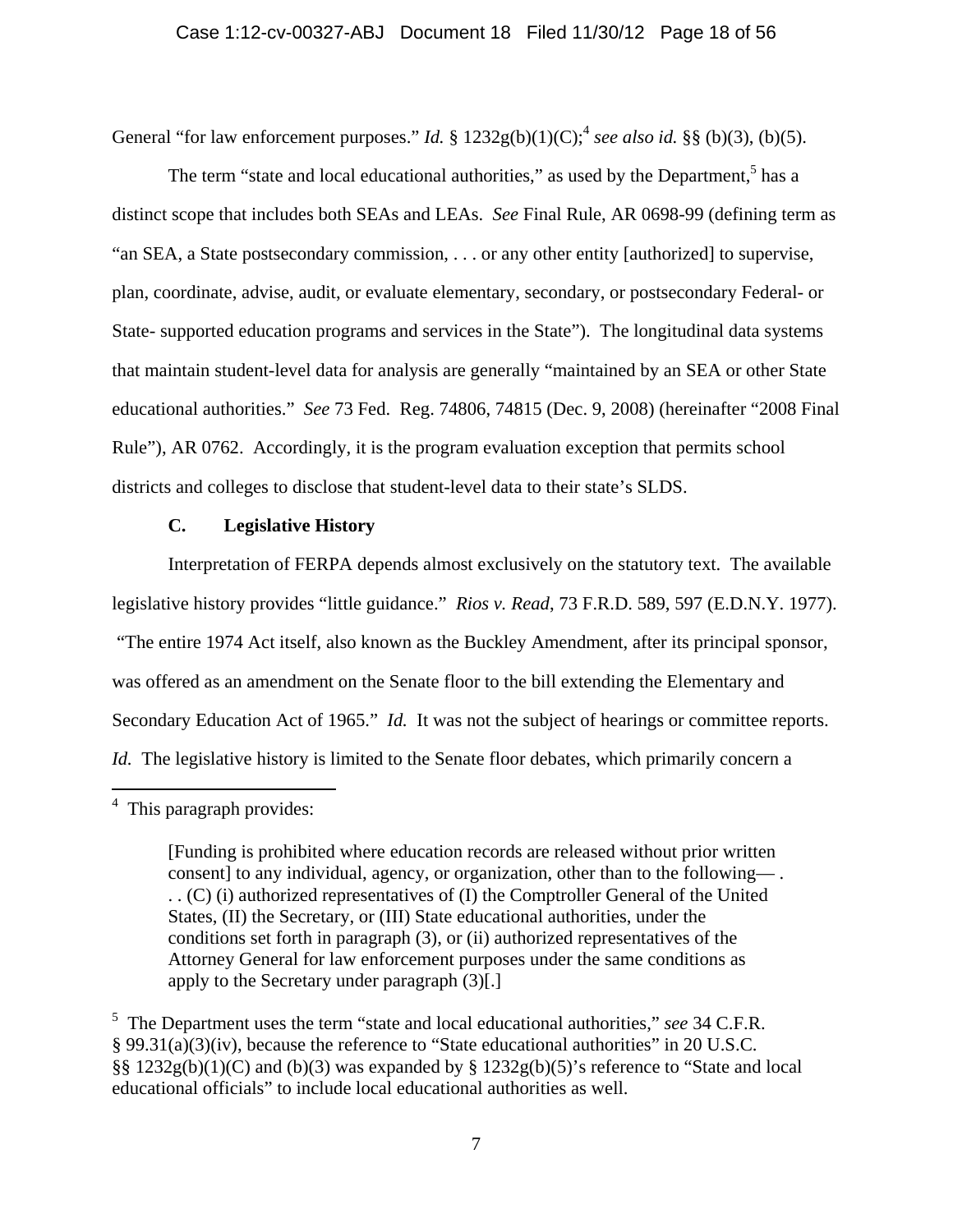#### Case 1:12-cv-00327-ABJ Document 18 Filed 11/30/12 Page 19 of 56

provision of the amendment that was not enacted, *see* 120 Cong. Rec. 13951-56 (May 9, 1974), *id.* 14232-35 (May 13, 1974), *id.* 14579-605 (May 14, 1974) (attached as Exhibit A), and the conference report, which briefly describes provisions added to the Senate amendment either from the House bill or directly by the conferees. *See* S. Rep. No. 93-1026, at 186-187 (July 22, 1974) (Conf. Rep.) (attached as Exhibit B).

The original version of FERPA stood for only four months. *See* Pub. L. No. 93-568, § 2 (a), 88 Stat. 1858 (Dec. 31, 1974) (attached as Exhibit E); Pub. L. No. 93-380, Title V § 513(a), 88 Stat. 571 (Aug. 21, 1974) (attached as Exhibit C). The original sponsor, Senator James Buckley, joined by Senator Claiborne Pell, soon sought to amend it, acknowledging "certain ambiguities" in the original version that were in need of "clarifications." *See* Joint Statement, AR 0854. The amendment was attached to an appropriations bill, and its legislative history includes only a brief Senate floor debate, *see id.*, AR 0852-58, and the conference report. *See* S. Rep. No. 93-1409, at 10-12 (Dec. 18, 1974) (Conf. Rep.) (attached as Exhibit D). The sponsors entered their "Joint Statement in Explanation of the Buckley/Pell Amendment" into the record to provide "a narrative and explanation of the meaning and intent of the various provisions." Joint Statement, AR 0854-55. Subsequent amendments over the years have added and altered various exceptions, but have not fundamentally changed FERPA's main outline.

### **II. STATEWIDE LONGITUDINAL DATABASES**

### **A. Statutory Background**

Beginning with the No Child Left Behind Act of 2001, Congress has encouraged the creation of statewide longitudinal data systems, commonly identified by the acronym "SLDS." *See* Pub. L. No. 107-110, Title I § 101, 115 Stat. 1444 (Jan. 8, 2002). That Act required states, in exchange for education funds, to "implement[] a set of high-quality, yearly student academic assessments that include, at a minimum, academic assessments in mathematics, reading or language arts, and science," and permitted "[e]ach State educational agency [to] incorporate the data from the assessments . . . into a State-developed longitudinal data system that links student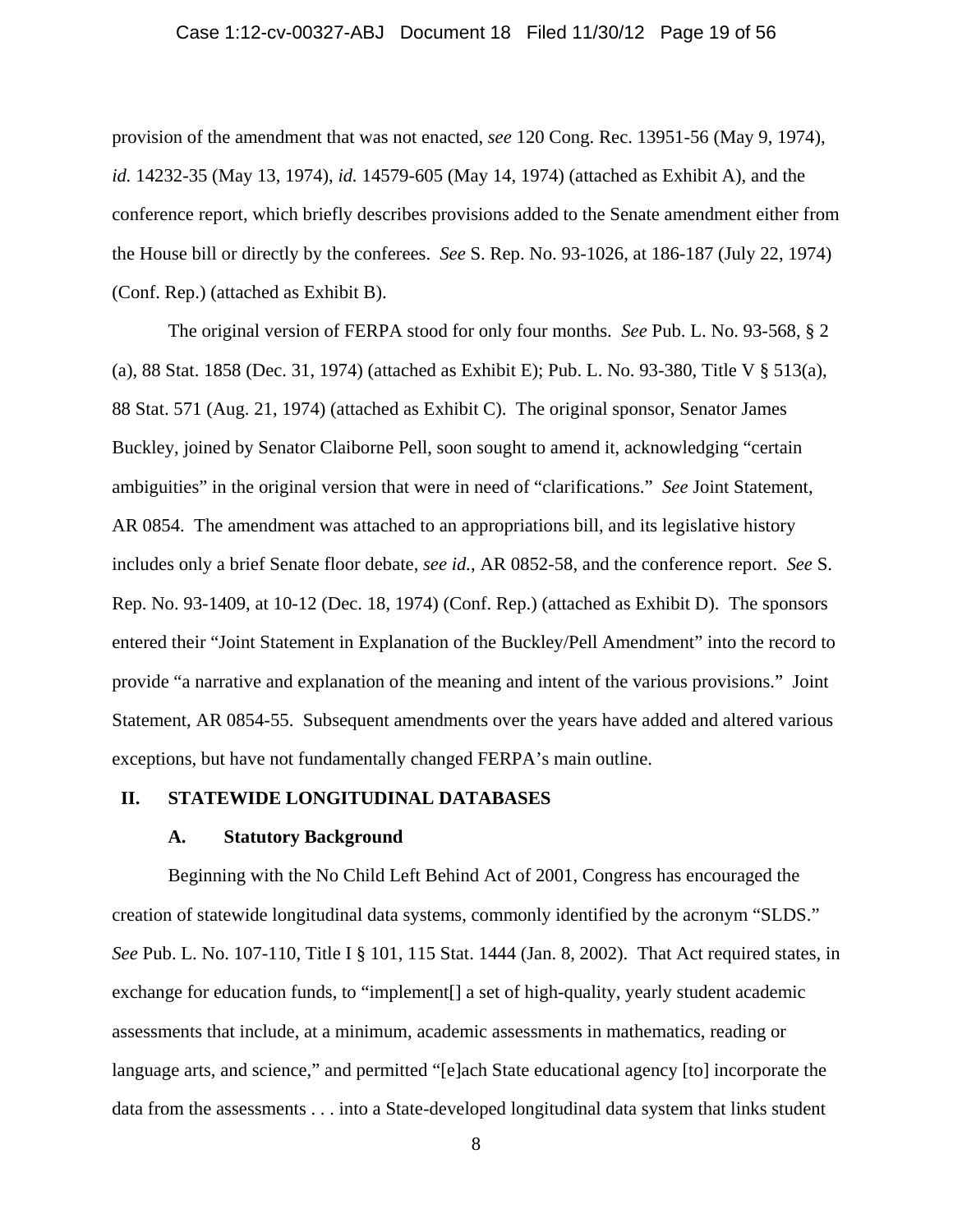### Case 1:12-cv-00327-ABJ Document 18 Filed 11/30/12 Page 20 of 56

test scores, length of enrollment, and graduation records over time." 20 U.S.C. § 6311(b)(3)(A)- (B). At the same time, it did not authorize "the development of a nationwide database of [PII] on individuals involved in studies or other collections of data under this chapter." *Id.* § 7911.

A few months later, Congress created a grant program "to enable [state educational] agencies to design, develop, and implement statewide, longitudinal data systems to efficiently and accurately manage, analyze, disaggregate, and use individual student data." Educational Technical Assistance Act of 2002, Pub. L. No. 107-279, Title II § 208, 116 Stat. 1940 (Nov. 5, 2002) (codified at 20 U.S.C. § 9607). This SLDS Grant Program was initially funded for five years. *See id.* § 209. Two of the goals of the grants are "promot[ing] linkages across States" and "facilitat[ing] research to improve student academic achievement and close achievement gaps." 20 U.S.C. §§ 9607(c)(1), (c)(2)(B).

In 2007, Congress passed the America Creating Opportunities to Meaningfully Promote Excellence in Technology, Education and Science Act, or "COMPETES Act." *See* Pub. L. No. 110-69, Title VI § 6401, 121 Stat. 668 (Aug. 9, 2007). This Act authorized new grants to "support the establishment or improvement of statewide  $P-16^6$  education data systems" so that states could "improv[e] . . . academic content standards and assessments," "ensure students are prepared to succeed in" higher education, the 21st century workforce, and the Armed Forces, and "have valid and reliable information to inform education policy and practice." 20 U.S.C.  $\S$  9871(a)(2)-(3). One of the COMPETES Act's innovations was requiring assignment of a unique identifier that follows each student throughout his or her participation in that state's P-16 system. *See id.* § 9871(e)(2)(A). It also specified elements to appear in the data systems, including: "student-level enrollment, demographic, and program participation information"; "student-level information about the points at which students exit, transfer in, transfer out, drop

 $6$  "P-16" refers to "the educational system from preschool through the conferring of a baccalaureate degree." *Id.* § 9871(b)(1).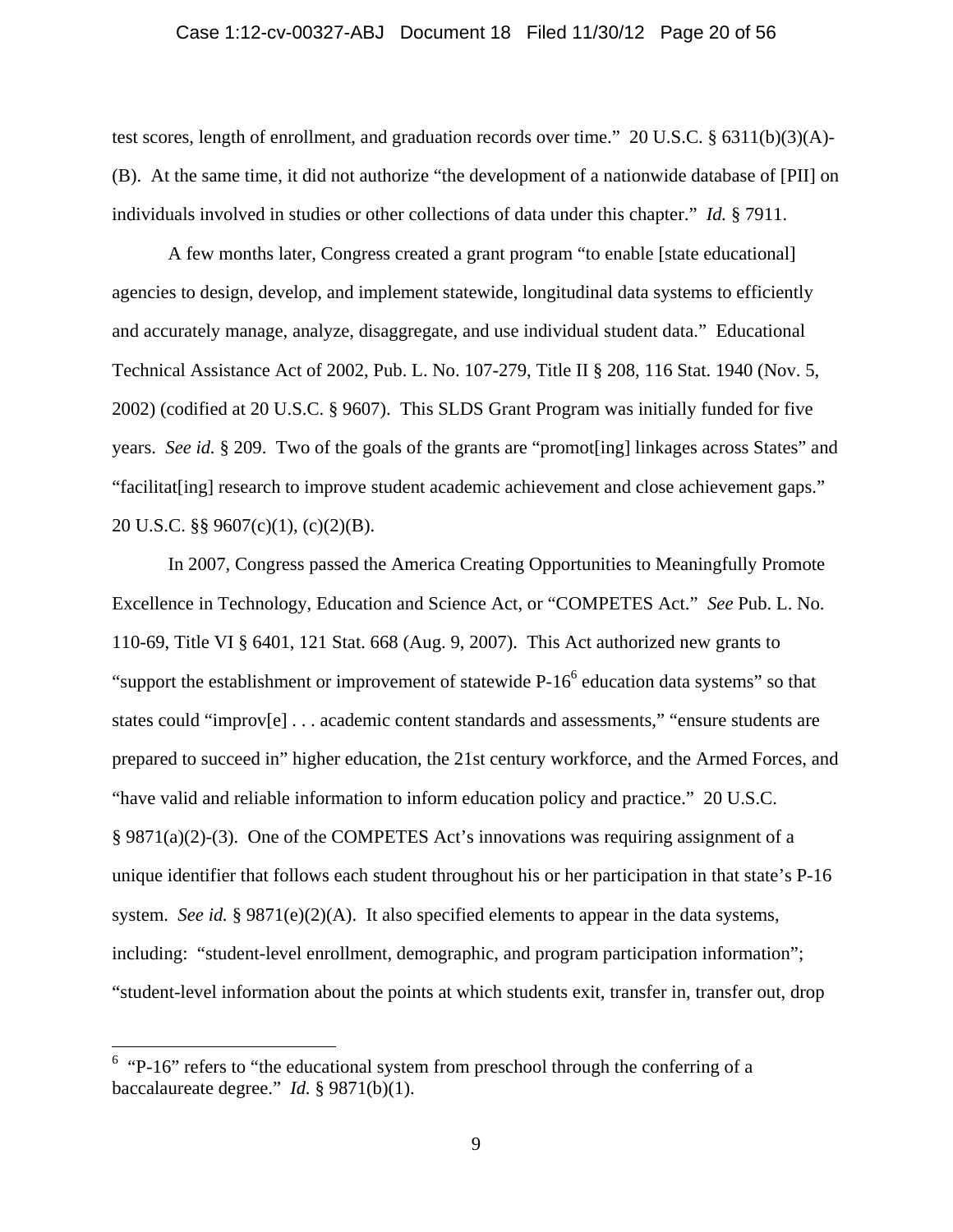#### Case 1:12-cv-00327-ABJ Document 18 Filed 11/30/12 Page 21 of 56

out, or complete P-16 education programs"; and data "necessary to address . . . adequate preparation for success in post-secondary education." *Id.* § 9871(e)(2)(D)(i), (D)(iii). To protect the data from misuse, Congress required states to "limit the use of information in the statewide P-16 education data system" to "the activities set forth in paragraph (1)" [i.e., "promot[ing] more accountability with respect to preparation for higher education, the 21st century workforce, and the Armed Forces"] or "the activities set forth in . . . State law regarding education, consistent with the purposes of this subchapter." *Id.*  $\S 9871(e)(2)(C)(i)(II)$ .

In 2008, Congress again reaffirmed the creation and linking of state databases. While restating that a federal database of student information was generally not authorized, including "any . . . system that tracks individual students over time," Congress reaffirmed the permissibility of SLDS:

Nothing in this Act shall prohibit a State or a consortium of States from developing, implementing, or maintaining State-developed databases that track individuals over time, including student unit record systems that contain information related to enrollment, attendance, graduation and retention rates, student financial assistance, and graduate employment outcomes.

*See* Higher Education Opportunity Act, Pub. L. No. 110-315, Title I § 113, 122 Stat. 3078 (Aug. 14, 2008) (codified at 20 U.S.C. § 1015c).

Most recently, in the American Recovery and Reinvestment Act of 2009 ("ARRA"), Congress reinforced its commitment to the priorities of both SLDS grant programs. *See* Pub. L. No. 111-5, 123 Stat. 115 (Feb. 17, 2009). This omnibus statute asserted general purposes related to economic recovery, infrastructure, and state and local government budgets, focusing on "commencing expenditures and activities as quickly as possible." *Id.* Title VIII § 3(a)-(b). Two of its many provisions address SLDS. First, it appropriated \$250 million to continue the 2002 SLDS grant program (because its initial appropriation had expired in 2008), specifying that the funds "may be used for Statewide data systems that include postsecondary and workforce information" and that up to \$5 million "may be used for State data coordinators and for awards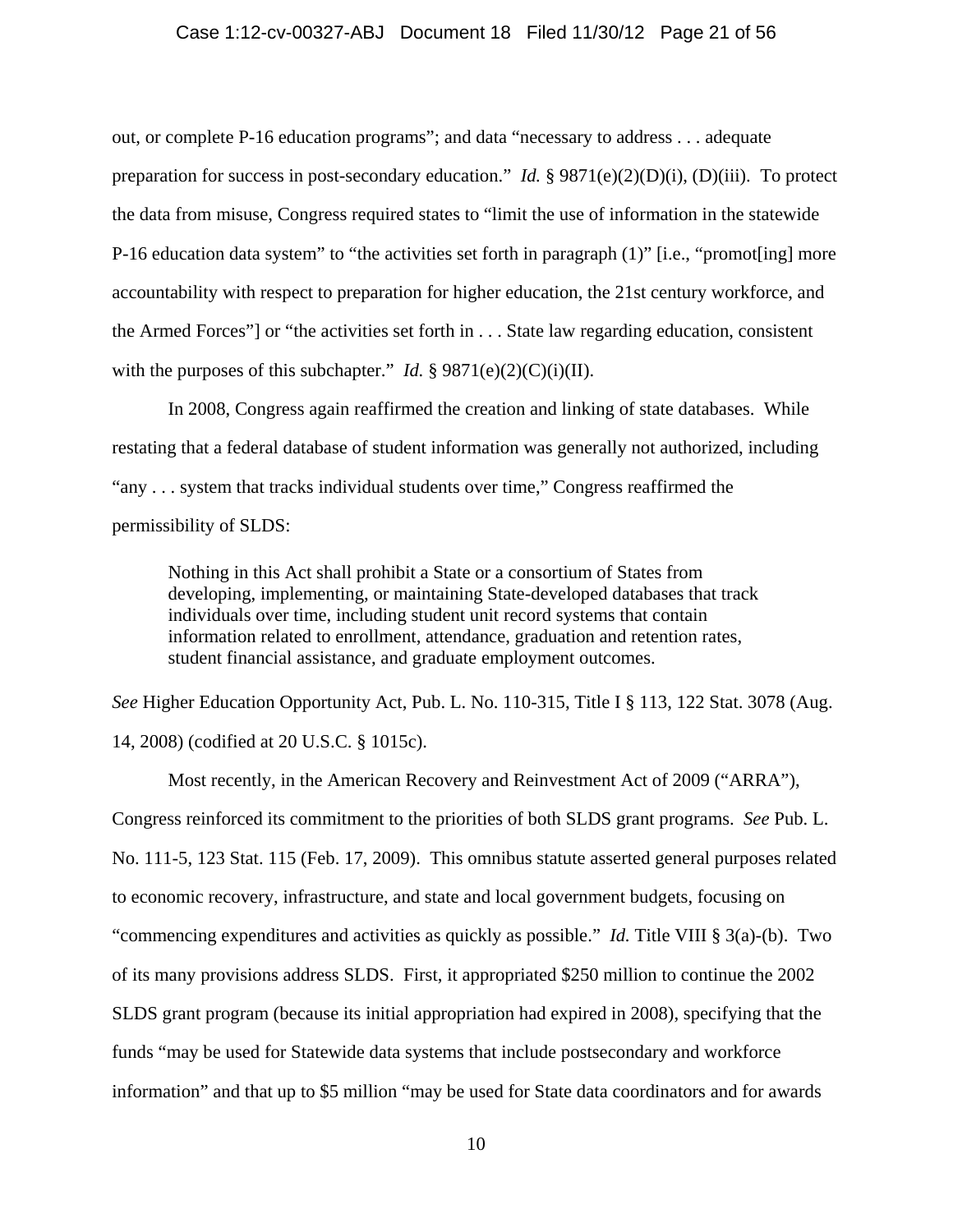### Case 1:12-cv-00327-ABJ Document 18 Filed 11/30/12 Page 22 of 56

to public or private organizations or agencies to improve data coordination." *See id.* Title VIII, Dep't of Educ., Inst. of Educ. Sci., 123 Stat. 183-84. Second, the Act requires any governor who applies to receive education money under ARRA's \$53.6 billion "State Fiscal Stabilization Fund" to assure the Secretary of Education that "[t]he State will establish a longitudinal data system that includes the elements described in section  $6401(e)(2)(D)$  of the America COMPETES Act (20 U.S.C. 9871)." *Id.* Title XIV § 14005(d), 123 Stat. at 283.

While these statutes acknowledge the privacy concerns associated with SLDS in various ways, Congress has taken the position that there is no conflict between FERPA and the creation and use of SLDS for the priorities laid out in these statutes and grant programs. For example, the No Child Left Behind Act required the information to "be collected and disseminated in a manner that protects the privacy of individuals." 20 U.S.C. § 6311(i). And the Educational Technical Assistance Act and COMPETES Act, after describing the broad research purposes of the SLDS grants, applied FERPA's requirements to the systems. *See id.* § 9573 ("ensure that all [PII] about students, their academic achievements, their families, and information with respect to individual schools shall remain confidential in accordance with" FERPA and other privacy statutes); *id.* § 9871(e)(2)(C)(i) (requiring, *inter alia*, that states "ensure that the . . . . data system meets the requirements of [FERPA]").

### **B. Implementation**

Before 2002, few states had longitudinal data systems. *See* Declaration of Sean P. "Jack" Buckley ("Buckley Decl.") ¶ 5 (attached as Exhibit H). Most states education departments asked for and received aggregate statistics instead of student-level data from their school districts. *Id.* The Department's SLDS Grant Program's first awards were made in November 2005 to 14 states. *Id.* ¶ 6. In June 2007, grants were awarded to 12 additional states and the District of Columbia ("DC"). *Id.* ¶ 7. After subsequent rounds of grants, including those made in May 2012, all states except Alabama, Wyoming, and New Mexico have received at least one SLDS grant. *Id.* ¶¶ 8-10. These grants have assisted states to create SLDS that meet or exceed the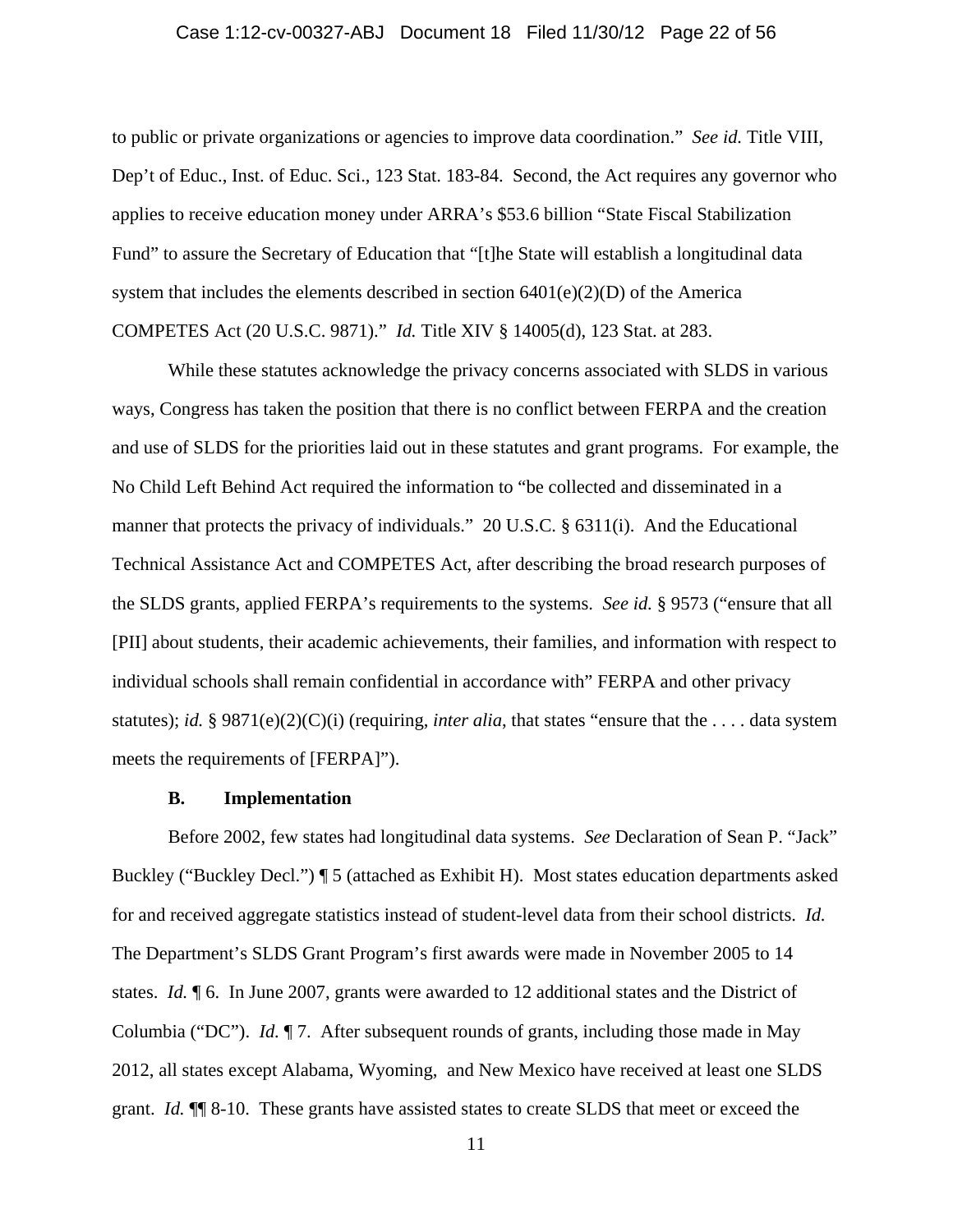#### Case 1:12-cv-00327-ABJ Document 18 Filed 11/30/12 Page 23 of 56

standards set out in federal law. *Id.* ¶ 11. In addition, the SLDS Grant Program offers support resources to help SLDS operators with various issues related to SLDS, such as data governance, interoperability, data sharing, external evaluations, and research. *Id.*

For example, when the DC Office of the State Superintendent of Education ("OSSE") submitted its first grant application in March 2007, DC had no longitudinal data system, nor the ability to "track[] individual student movement across publicly funded education programs in the District of Columbia." *Id.* ¶ 13 & Ex. 1, Abstract. Its then-current system for identifying students in the D.C. Public School system did not ensure that the unique identifier followed the student through the system. *See id.* ¶ 14 & Ex. 1, Project Narrative at 3. Charter schools were not required to report student-level data. *See id.* 15 & Ex. 1 at 3-4. Further, there was no system for tracking students at the postsecondary level. Instead, DC was "investigating an automated, electronic follow-up system . . . which would allow for tracking the movement of DC students into postsecondary education and the labor market." *See id.* ¶ 16 & Ex. 1 at 5. In the meantime, DC tracked the postsecondary success of DC students using directory information from an agreement with the nonprofit National Student Clearinghouse. *See id.* ¶ 17 & Ex. 1 at 2.

In its December 2011 application, OSSE explained that its Statewide Longitudinal Education Data System ("SLED"), currently included only pre-kindergarten through twelfth grade ("P-12") information. *See id.* ¶ 21 & Ex. 2 at e14. The grant application describes plans to link SLED to "postsecondary and workforce legacy databases" to create "P-20W SLED." *Id.* ¶ 22 & Ex. 2 at e20. This would involve linking to three existing postsecondary databases: DC OneApp (https://dconeapp.dc.gov), which includes information from DC residents who apply for DC's three postsecondary grant programs; AspirePath, which includes information on adult literacy students at DC's community college; and the Banner student database used by DC's community college and public university and other postsecondary institutions. *Id.* ¶ 23 & Ex. 2 at e21-22. The application proposed to begin implementation and training on the new connections in September 2013. *Id.* ¶ 24 & Ex. 2 at e32.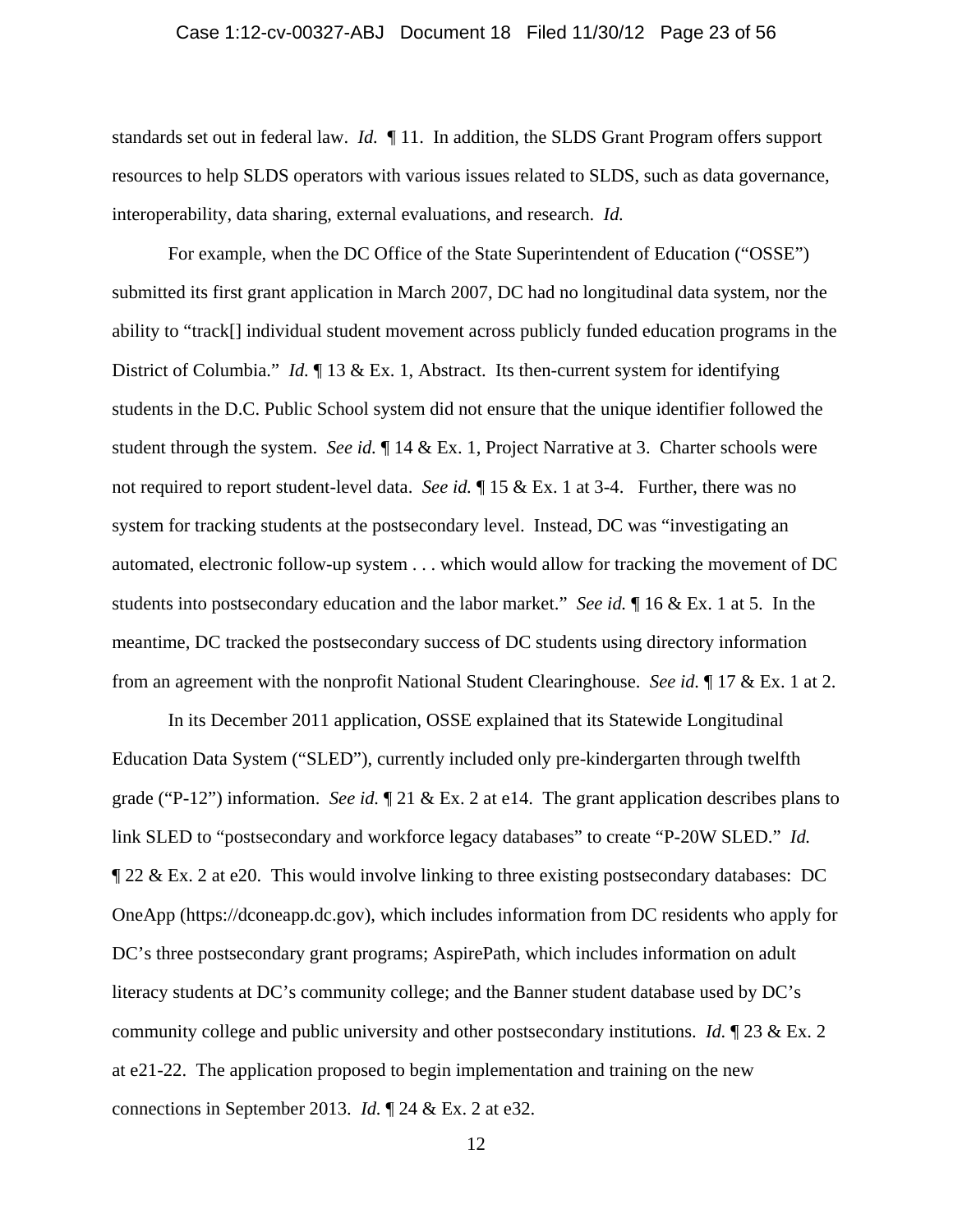#### **ARGUMENT**

# **I. PLAINTIFFS LACK STANDING TO BRING THESE CLAIMS BECAUSE NONE OF THEM HAVE SUFFERED, NOR ARE LIKELY TO SUFFER, ANY INJURY.**

 Plaintiffs' complaint fails to establish that any of the plaintiffs have met the injury-in-fact requirement to support standing. In order to establish standing under Article III, a claimant must show: (1) it has suffered an "injury in fact" that is (a) concrete and particularized and (b) actual or imminent, not conjectural or hypothetical; (2) the injury is fairly traceable to the challenged action of the defendant; and (3) it is likely, as opposed to merely speculative, that the injury will be redressed by a favorable decision. *See Lujan v. Defenders of Wildlife*, 504 U.S. 555, 560-61 (1992); *Sierra Club v. EPA*, 292 F.3d 895, 898 (D.C. Cir. 2002). "An organization may assert standing on its own behalf or on behalf of its members." *Am. Soc. For Prevention of Cruelty to Animals v. Feld Entertainment, Inc.*, 659 F.3d 13, 24 (D.C. Cir. 2011). If asserting standing on its own behalf, it must make the same showing required of individuals. *See id.* If asserting standing on behalf of its members, it must show that "its members would have standing to sue in their own right, the interests at stake are germane to the organization's purpose, and neither the claim asserted nor the relief requested requires individual members' participation in the lawsuit." *Friends of the Earth, Inc. v. Laidlaw Envt'l. Servs., Inc.*, 528 U.S. 167, 180-81 (2000) (citing *Hunt v. Washington State Apple Advertising Comm'n*, 432 U .S. 333, 343 (1977)).

Plaintiffs rely exclusively on the allegation that the individual plaintiffs are "current or former students," claiming that their education records "would be exposed to new privacy risks if the agency rule is not set aside." Compl. ¶ 5. The complaint, however, identifies no way that the Final Rule will harm plaintiffs. Nor can they establish a concrete, non-conjectural injury under the undisputed facts here. All but one plaintiff ceased being students more than ten years ago, and not one has not shown that the educational institutions they attended retain or might plausibly release non-directory information about them. Nor is it likely that any of their nondirectory information will be placed in any longitudinal data system or otherwise provided to a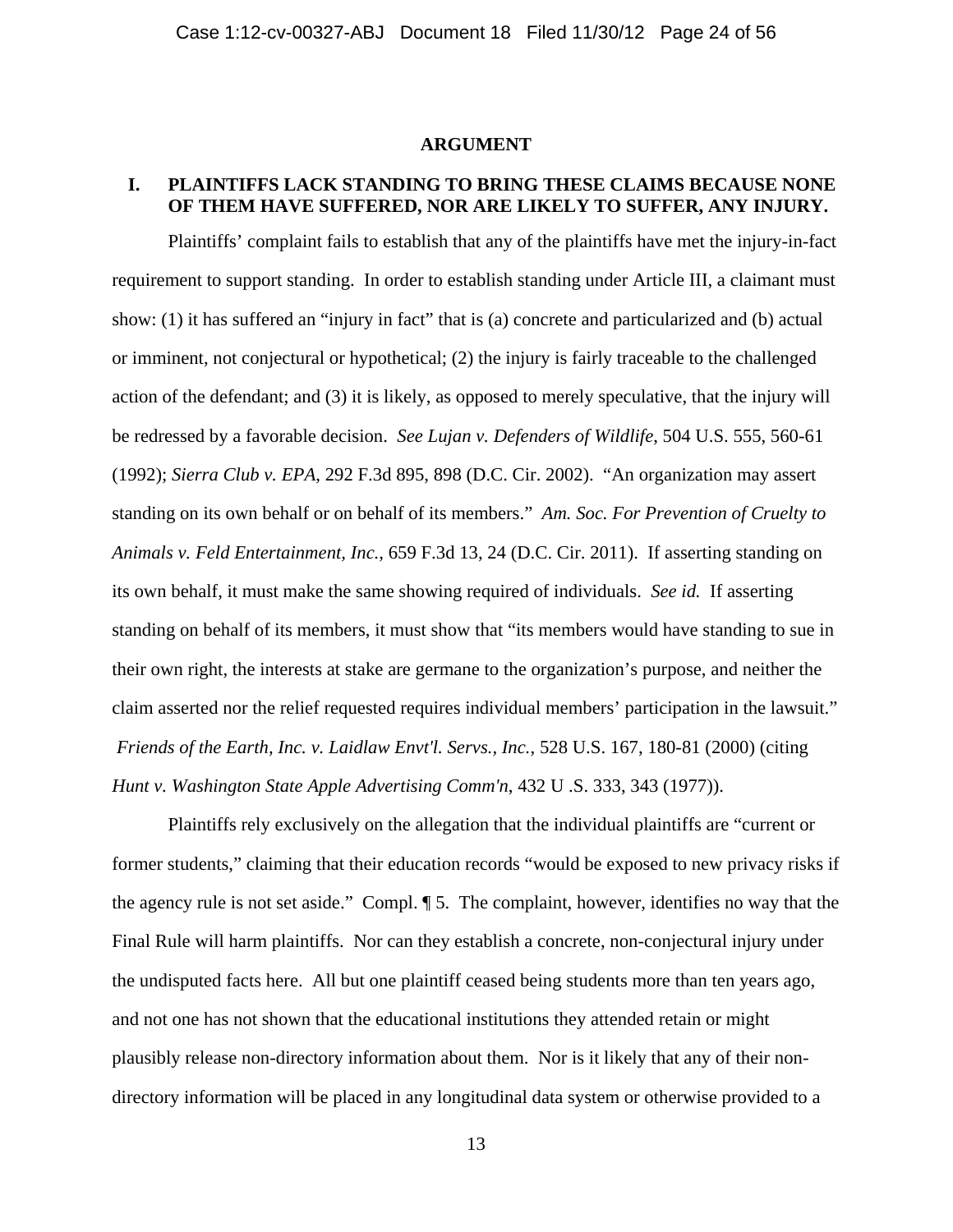third party. Accordingly, the complaint must be dismissed for lack of subject matter jurisdiction.

### **A. EPIC Lacks Standing to Sue as an Organization Because It Itself Has Not Been Injured and It Has Neither Members Nor Their Functional Equivalent.**

Because only students and parents come within the scope of FERPA's protection, EPIC cannot establish standing on its own behalf. It cannot show that it has "such a personal stake in the outcome of the controversy as to warrant the invocation of federal jurisdiction." *Nat'l Ass'n of Home Builders v. EPA*, 667 F.3d 6, 11 (D.C. Cir. 2011) (quoting *Nat'l Taxpayers Union, Inc. v. United States*, 68 F.3d 1428, 1433 (D.C. Cir. 1995)). It is insufficient to rely on, as EPIC appears to do here, "simply a setback to the organization's abstract social interests." *Id.* at 12.

Accordingly, EPIC's standing depends on whether it can assert membership claims, variously called "organizational," "associational," or "representational" standing. *Id.* EPIC does not have members. *See* About EPIC, http://epic.org/epic/about.html (EPIC "ha[s] no clients, no customers, and no shareholders"). Accordingly, because EPIC "has no members in the traditional sense" the inquiry turns to "whether the organization is the functional equivalent of a traditional membership organization." *Fund Democracy, LLC v. SEC*, 278 F.3d 21, 25 (D.C. Cir. 2002). Under this standard, a state commission had standing on behalf of apple growers and dealers where those entities were the "primary beneficiar[ies] of its activity" and those entities possessed "all of the indicia of membership" such as electing the commission and financing its activities. *See Hunt*, 432 U.S. at 342-45. In contrast, a media watchdog group lacked standing on behalf of members of the public who regularly watch the news because the group did not serve a "discrete, stable group of persons with a definable set of common interests" and could not show that its "supporters" played any role in selecting its leadership or guiding and financing its activities. *See Am. Legal Found. v. FCC*, 808 F.2d 84, 89-90 (D.C. Cir. 1987). Similarly, a public interest law firm lacked standing on behalf of individuals on its mailing list because the organization was "not a representative of a special group," the individuals lacked the "indicia of membership," the decision to file suit was made before permission was obtained from the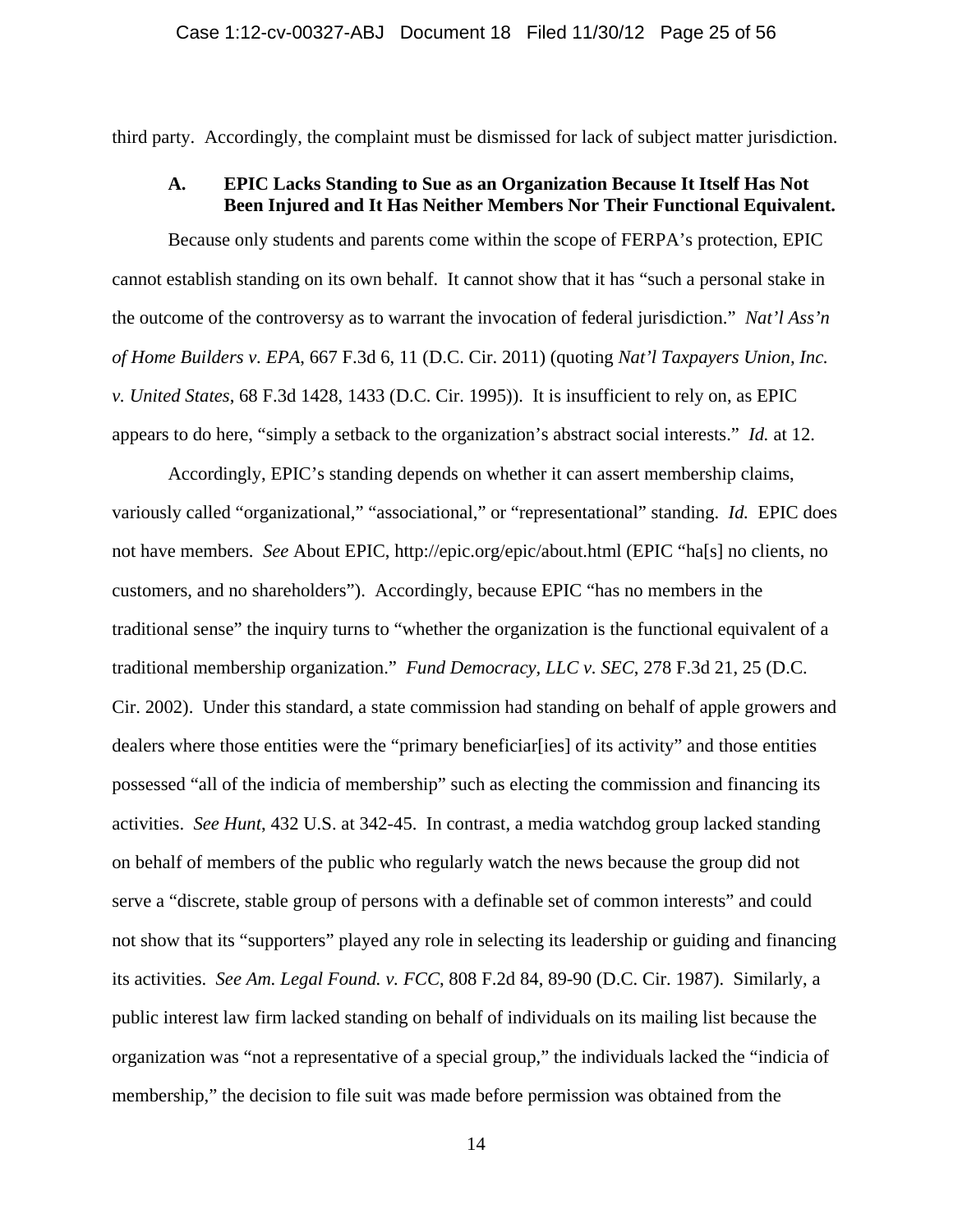individuals, and its "fortunes [were not] tied closely to those of any members." *Washington Legal Found. v. Leavitt*, 477 F. Supp. 2d 202, 209-12 (D.D.C. 2007)

As a "public interest research organization," Compl. ¶ 4, EPIC is in the same position as the media watchdog group in *American Legal Foundation* and the public interest law firm in *Washington Legal Foundation*. With "no clients, no customers, and no shareholders," EPIC publishes and litigates "about privacy, open government, free speech, and other important topics related to civil liberties." *See* About EPIC, http://epic.org/epic/about.html. Thus, it cannot claim any general group of FERPA beneficiaries—students or parents—as its "members." Such a group is not a stable constituency of EPIC, nor does such a group have any indicia of membership, nor are the fortunes of students and parents tied with EPIC's. Accordingly, EPIC has no standing, and the Court's jurisdiction depends on the individual plaintiffs' standing.

# **B. The Individual Plaintiffs Cannot Establish Injury in Fact.**

<u>.</u>

The available evidence indicates that none of the plaintiffs are currently students and that only one was a student at the time the complaint was filed. Instead, plaintiffs are EPIC board members whose time as grade school or college students has long passed—Peter Neumann<sup>8</sup> has not been a student since 1961, and Grayson Barber<sup>9</sup> and Deborah Peel<sup>10</sup> completed their

<sup>&</sup>lt;sup>7</sup> If EPIC were to claim that its 70 member advisory board or its 14 member board of directors give it "membership" for standing purposes, this should be rejected. *See* 2012 EPIC Brochure at 2, http://epic.org/epic/EPIC-2012-Cloud-Brochure.pdf (attached as Exhibit I). These are not the sort of "members" contemplated under the case law. Their only "definable set of common interests," *Am. Legal Found.*, 808 F.2d at 89-90, collapses into "the organization's abstract social interests," which does not create standing. *Nat'l Ass'n of Home Builders*, 667 F.3d at 12.

<sup>&</sup>lt;sup>8</sup> Peter Neumann is a member of the SRI International Computer Science Laboratory. He maintains a webpage at that organization, where he has served since 1971. *See* http://www.csl.sri.com/users/neumann/ (attached as Exhibit J). According to the detailed educational information provided on that page, he received his Ph.D. from Harvard in 1961. *See id.* There is no indication that Dr. Neumann has been a student in any capacity since that time.

<sup>&</sup>lt;sup>9</sup> Grayson Barber maintains a professional website, holding herself out as an "attorney and privacy advocate." *See* http://graysonbarber.com. According to the curriculum vitae published (Cont'd)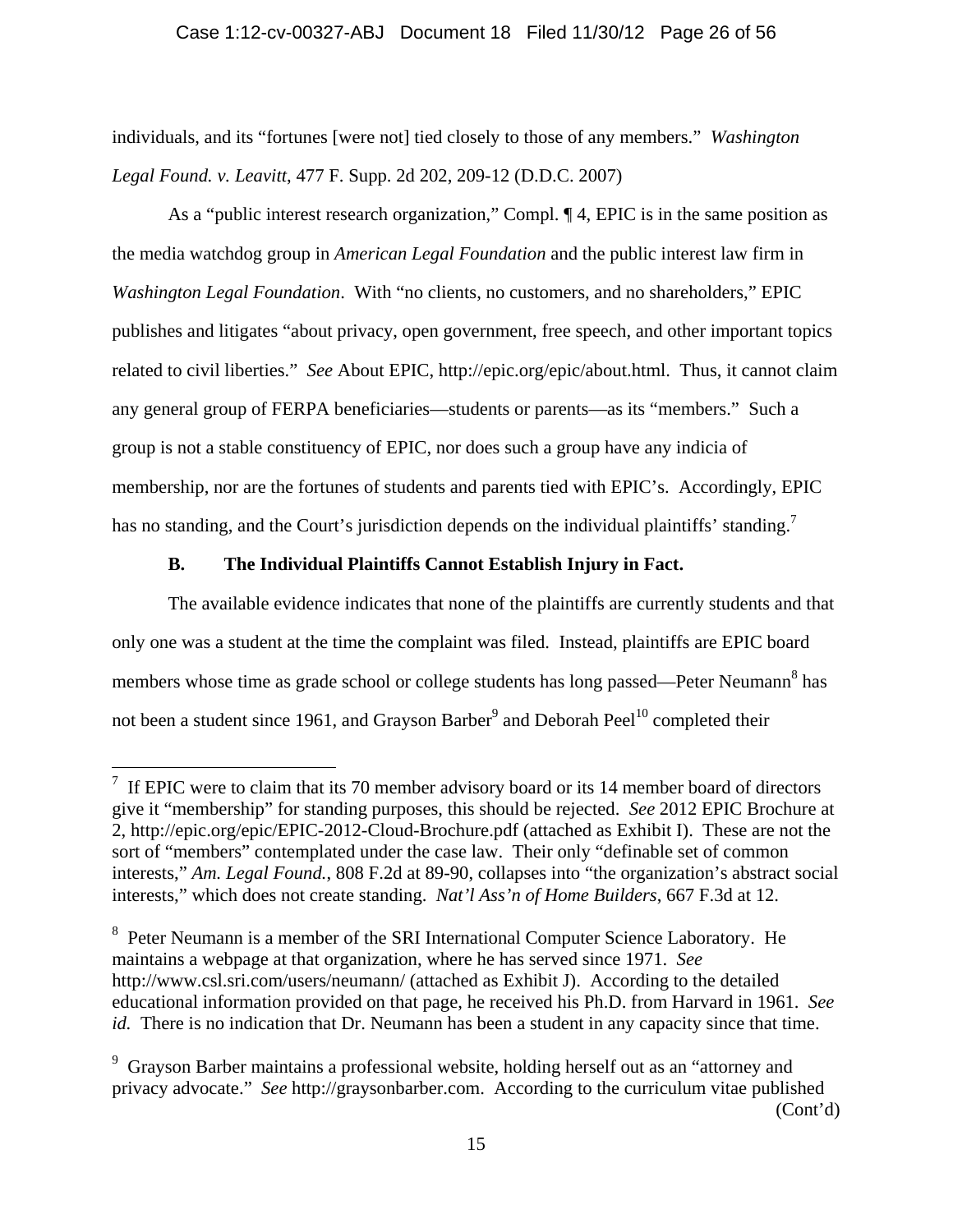### Case 1:12-cv-00327-ABJ Document 18 Filed 11/30/12 Page 27 of 56

education in the 1990s. Only Pablo Molina, the secretary of EPIC's board of directors, attended an educational institution in the last decade, completing a doctorate at Georgetown University in  $2012<sup>11</sup>$  None of the plaintiffs can show that the challenged regulatory revisions give rise to any non-speculative likelihood that their education records will be released and cause them injury.

## *1. None of the plaintiffs can show a concrete and particularized injury in the revised definition of "directory information."*

With regard to the revisions made to the definition of "directory information," plaintiffs claim only that permitting student ID numbers to be included on student ID cards or badges that must be publically displayed "insufficiently safeguard[s] students from the risks of reidentification." Compl. ¶ 24. This regulatory clarification could not have had any effect on the three individuals who completed their education prior to 2000 because any ID cards they used as students could not have been affected by the Final Rule, issued more than a decade later. Nor can Mr. Molina show any injury from this clarification. As chief information officer and a twelve year Georgetown University employee, he is aware that the university has long employed

on that website, she received her J.D. from Rutgers Law School in 1991. *See* Curriculum Vitae, http://graysonbarber.com (attached as Exhibit K). No subsequent student status is noted.

 $\overline{a}$ 

 $10$  Deborah Peel is a physician and a member of the board of directors for Patient Privacy Rights, a consumer advocacy organization. *See* http://patientprivacyrights.org/board-of-directors/. Her resume is posted on the networking site LinkedIn.com. *See* http://www.linkedin.com/in/ deborahcpeelmd (attached as Exhibit L). This resume states that she completed a medical degree in 1974 and graduate work at the Dallas Psychoanalytic Institute in 1999. *See id.* There is no indication that Dr. Peel has been a student in any capacity since that time.

 $11$  Until June 2012, Pablo Molina was Georgetown University's chief information officer ("CIO") and associate vice president of information technologies. He remains an adjunct professor and, until recently, maintained a resume on a university webpage. *See* http://www.law. georgetown.edu/molina/resume.html (attached as Exhibit M). This resume indicates that he moved from Spain to the United States after 1989 to attend college, receiving bachelor's and master's degrees before going on to do some postgraduate work in 1998 and 1999. *See id.* He also posted a current resume on LinkedIn.com. *See* http://www.linkedin.com/pub/pablomolina/4/430/903 (attached as Exhibit N). In the last decade, he attended seminars at Georgetown University Law Center between 2000 and 2008 and completed a doctorate at Georgetown University in 2012. *See id.*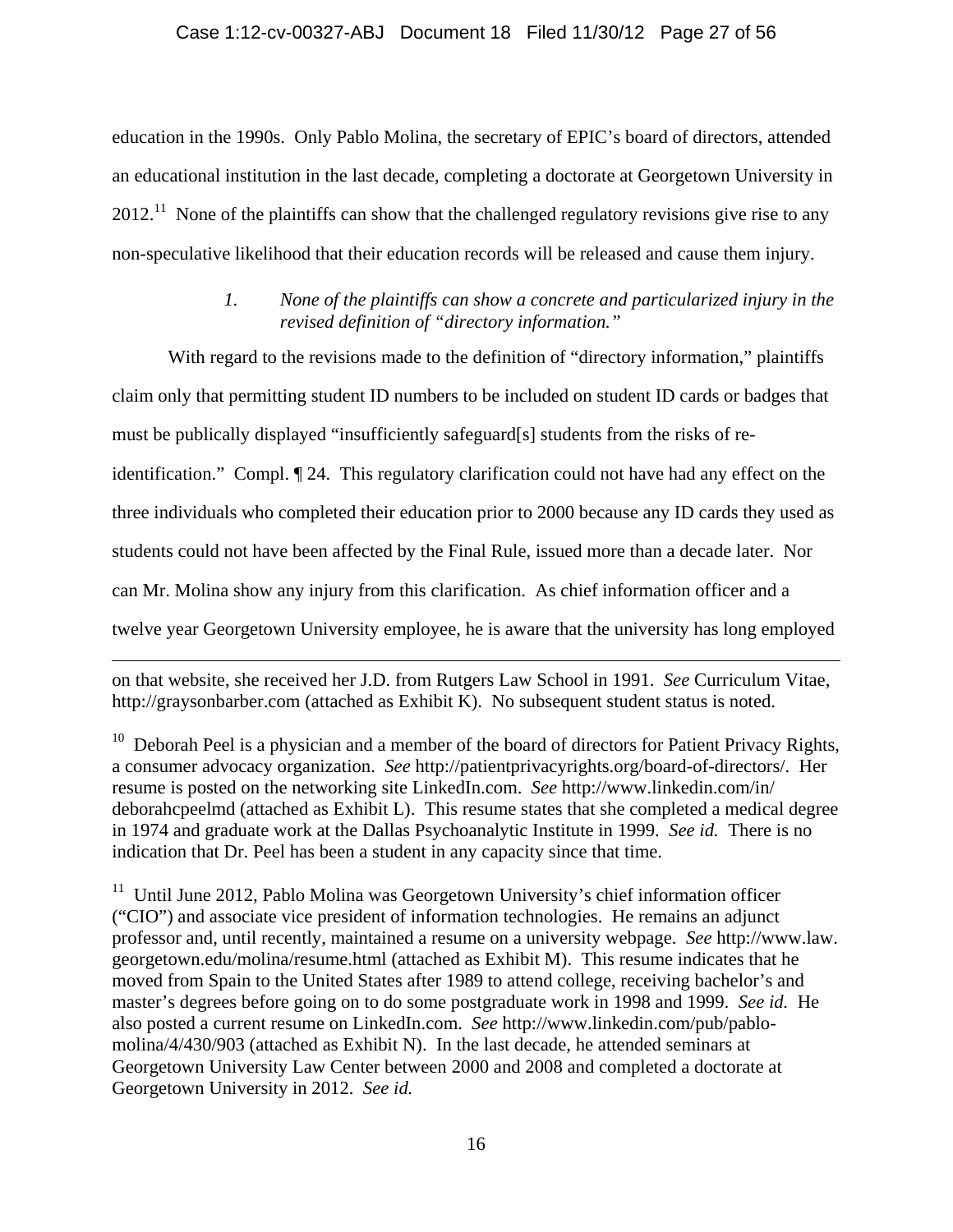#### Case 1:12-cv-00327-ABJ Document 18 Filed 11/30/12 Page 28 of 56

the same identification card for both employees and students, the Georgetown One Card or "GOCard." *See, e.g.*, Georgetown Law GOCard Office, http://www.law.georgetown.edu/gocard/ ("All students, faculty and staff affiliated with the University need to carry the GOCard for identification."). This card displays an individual's "University ID Number," along with their name and photograph. *See* Georgetown One Card, What are the components of the GOCard?, http://gocard.georgetown.edu/6062.html; *see also id.*, What is the University ID number?, http://gocard.georgetown.edu/6065.html (explaining that the ID number is "used to identify you in a variety of on-campus systems"). Thus, apart from his student status, Mr. Molina's role as an employee and faculty member required that his ID card display his ID number. He may even have served in a policy or advisory capacity concerning the contents and use of these ID cards. For all of these reasons, Mr. Molina cannot show that the December 2011 revision subjected him to any additional risk of a breach of privacy during his last six months as a student. Any allegations he could make would be highly conjectural and suffer deep causation problems.

### *2. None of the plaintiffs can show a concrete and particularized injury in the disputed definitions related to the program evaluation exception.*

Plaintiffs' other claims challenge the Final Rule's definition of two statutory terms that appear in the program evaluation exception, alleging that these changes "expose[]" them to "new privacy risks." Compl. ¶ 5. Essentially, they object to permitting student information to be made available to auditors and evaluators who are "authorized representatives" of state educational authorities but not under their direct control, and further object to the linking of such information to data from programs "principally engaged in the provision of education" but not "administered by an education authority." *See id.* ¶¶ 22-23; EPIC Comment, AR 0526-30. Plaintiffs cannot show that they are harmed by these changes.

To demonstrate a concrete injury, plaintiffs would need to make four showings: 1) that the educational institutions they attended maintain non-directory information about plaintiffs in a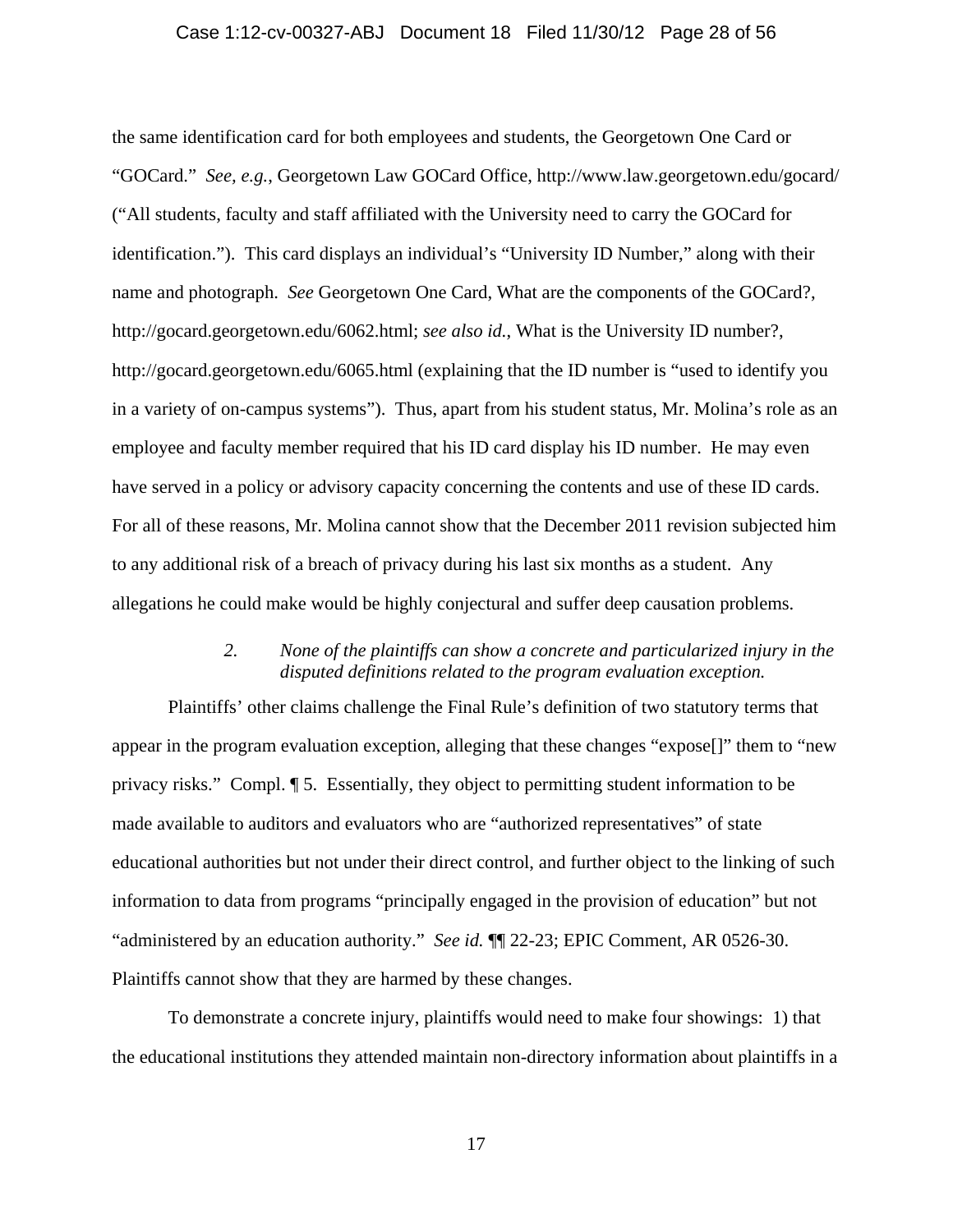### Case 1:12-cv-00327-ABJ Document 18 Filed 11/30/12 Page 29 of 56

form that is accessible for disclosure,<sup>12</sup> 2) that a state or local educational authority (or one of the three federal entities listed in the exception) has authorized or will likely authorize auditors or evaluators to collect plaintiffs' student-level non-directory information from these institutions, 3) that these auditors or evaluators are not under the direct control of the relevant authorizing entity or that the program being evaluated is not administered by an education authority, and 4) that injury to plaintiffs would likely result from the disclosure to the auditors or evaluators.

It is unlikely that non-directory information about the plaintiffs who ceased being students before 2000 has been retained by their educational institutions, and still less plausible that such data would find its way into SLDS or other evaluation systems. The sharing of studentlevel data generally began only during the last decade and was primarily forward looking. *See supra*, Background (II)(B). And postsecondary and advanced degree information would not likely be backfilled. *Id.* Plaintiffs' standing thus rests on Mr. Molina's studies at Georgetown University. But even this recent education cannot provide plaintiffs a non-speculative injury.

The records Georgetown University maintains regarding Mr. Molina's doctoral work and the seminars he attended at the university's Law Center, *see* Ex. M, can give rise to standing only if plaintiffs can first show that the non-directory information in these records has been, or is likely to be disclosed by the university pursuant to the program evaluation exception. *See* 20 U.S.C. § 1232g(b)(3). Thus, he must show that information other than the "dates of attendance," the "degrees, honors, and awards received," etc., would be disclosed.<sup>13</sup> *See id.* §  $1232g(a)(5)(A)$ ; 34 C.F.R. § 99.3. But DC's most recent grant application makes clear that DC's SLDS, known

 $12$  Alternatively, if plaintiffs showed that they had opted out of their educational institutions' directory information policy, they would not be limited to alleging and proving that nondirectory information was shared in a way that caused them harm. Plaintiffs, however, have not alleged that they opted out of the sharing of directory information.

 $13$  This directory information is already available through the National Student Clearinghouse, in which Georgetown University participates. *See* Georgetown Univ. Registrar, Nat'l Student Clearinghouse, http://registrar.georgetown.edu/records/clearinghouse/.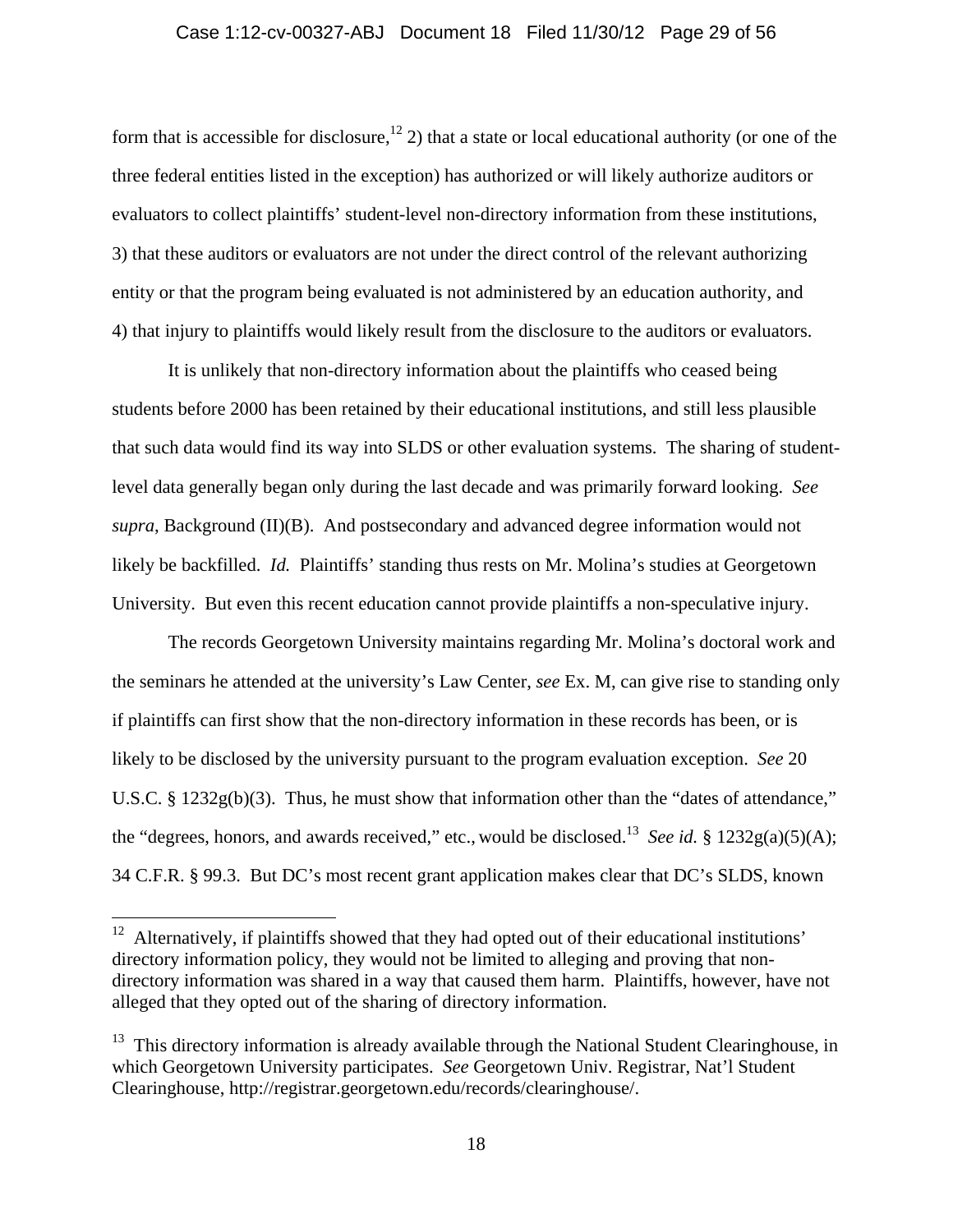### Case 1:12-cv-00327-ABJ Document 18 Filed 11/30/12 Page 30 of 56

as SLED, does not yet include postsecondary data. *See* Buckley Decl. ¶ 21 & Ex. 2 at e14. Nor does any other existing database accessible to DC include student-level data for Georgetown's graduate students. *See id.* ¶ 26 & Ex. 2 at e21-22. If Georgetown has entered into any relevant data-sharing arrangements, Mr. Molina, as Georgetown's CIO until earlier this year, should be well aware of them. Moreover, even if postsecondary information begins to be linked to DC SLED in September 2013 as proposed in DC's most recent grant application, and even if Georgetown participates in that linkage, there is no information suggesting that SLED will be backfilled with advanced degree data from prior years. *See* Buckley Decl. ¶ 27.

Finally, even if it could be assumed that non-directory information from Mr. Molina's education records will end up in DC's SLED, he must further show that this data would likely be shared with auditors or evaluators not under the direct control of one of the four federal or state entities and, further, that this disclosure of his data would cause him a concrete nonconjectural injury. The number of speculative steps required to reach an injury here demonstrates that Mr. Molina litigates a hypothetical injury, not a real one. The fact of the matter is that his records are not currently being shared and are not likely to ever be shared in a way that harms Mr. Molina. Accordingly, plaintiffs lack standing to sue regarding this provision.

### **II. THE FINAL RULE IS ENTITLED TO REVIEW UNDER** *CHEVRON***'S DEFERENCE STANDARD.**

Assuming, arguendo, that plaintiffs can establish standing, their claims fail on the merits. Plaintiffs dispute three definitions in the Final Rule, claiming that they violate two APA provisions. Compl. ¶¶ 1, 30, 35. These APA provisions prohibit agencies from acting "in excess of statutory jurisdiction, authority, or limitations," 5 U.S.C. § 706(2)(C), or in a way that is "arbitrary, capricious, an abuse of discretion, or otherwise not in accordance with law." *Id.* § 706(2)(A). The statutory authority claim is "reviewed under the well-known *Chevron* framework." *Ass'n of Private Sector Colleges & Univs. v. Duncan*, 681 F.3d 427, 441 (D.C. Cir. 2012). The arbitrary and capricious claim requires a determination "whether the regulations are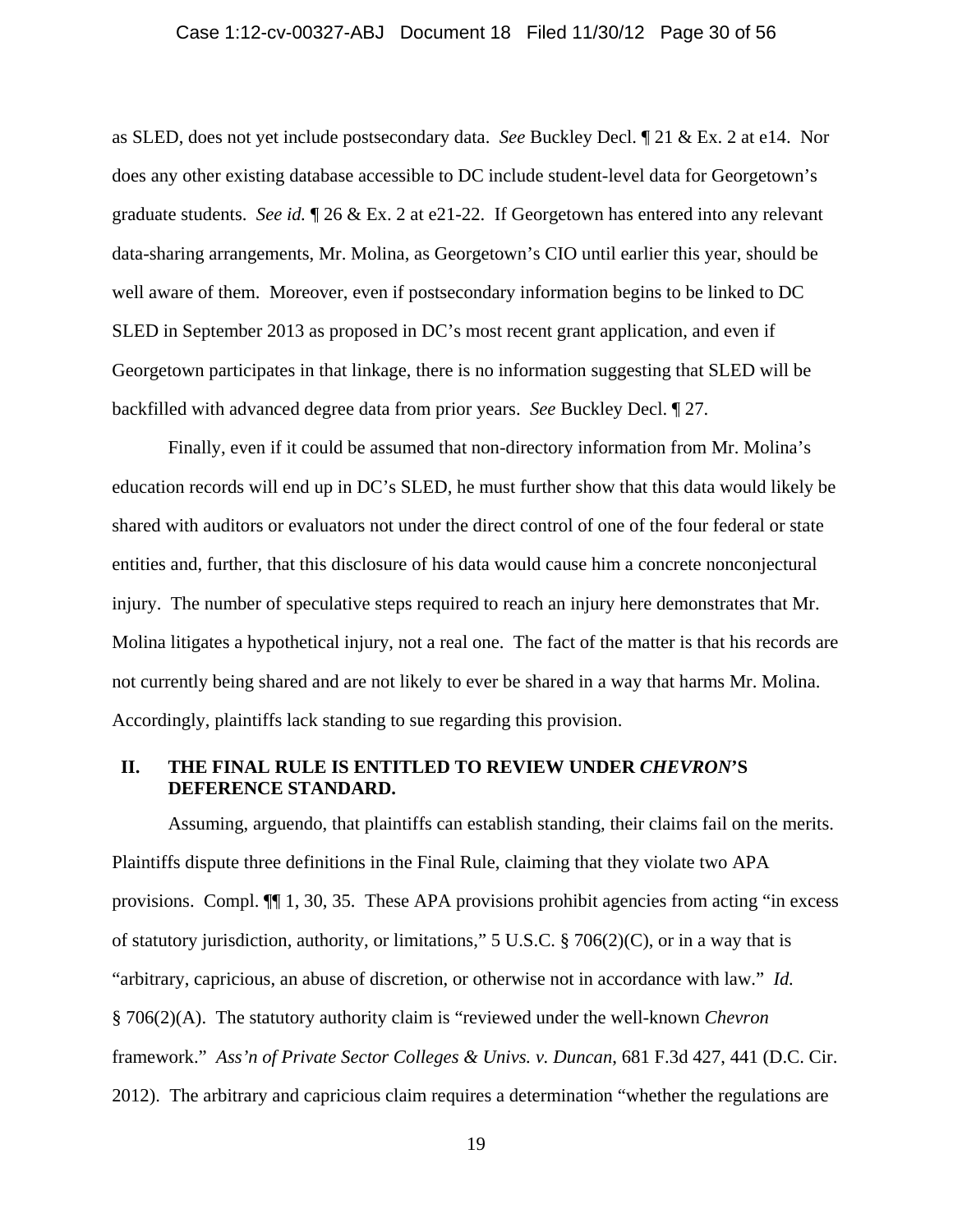the product of reasoned decisionmaking," a "fundamentally deferential" standard. *Id.* The Department's regulations meet all the requirements for *Chevron* deference and are reasonable. Accordingly, plaintiffs' challenges under both APA provisions fail.

### **A. Congress Delegated Rulemaking Authority Regarding FERPA to the Department, Meeting the Threshold for** *Chevron* **Deference.**

"As a general matter, an agency's interpretation of the statute which that agency administers is entitled to *Chevron* deference." *Fox v. Clinton*, 684 F.3d 67, 75 (D.C. Cir. 2012) (citing *Chevron U.S.A. Inc. v. Natural Res. Def. Council, Inc.*, 467 U.S. 837 (1984)). The threshold requirements for *Chevron* review are (1) that "it appears that Congress delegated authority to the agency generally to make rules carrying the force of law," and (2) "that the agency interpretation claiming deference was promulgated in the exercise of that authority." *Gonzales v. Oregon*, 546 U.S. 243, 255-56 (2006) (quoting *United States v. Mead Corp.*, 533 U.S. 218, 226–27 (2001)); these requirements are met here.

Congress expressly delegated implementation of FERPA to the Department. *See* 20 U.S.C. § 1232g(f) ("The Secretary shall take appropriate actions to enforce this section and to deal with violations of this section[.]"); *see also id.* § 3474 (broadly authorizing "such rules and regulations as the Secretary determines necessary or appropriate to administer and manage the [Secretary's] functions"). Furthermore, the General Education Provisions Act, in which FERPA appears, specifically grants the Department rulemaking authority. *See* 20 U.S.C. § 1221e-3 ("The Secretary . . . is authorized to make, promulgate, issue, rescind, and amend rules and regulations governing the manner of operation of, and governing the applicable programs administered by, the Department."). This satisfies the delegation requirement. *See, e.g.*, *Astrue v. Capato ex rel. B.N.C.*, 132 S. Ct. 2021, 2034 (2012) (finding authority where Congress gave agency "authority to promulgate rules 'necessary or appropriate to carry out' the agency's functions and the relevant statutory provisions"). The Final Rule expressly relies on this authority here. *See* Final Rule, AR 0701-02, 0733-36 (discussing basis for authority).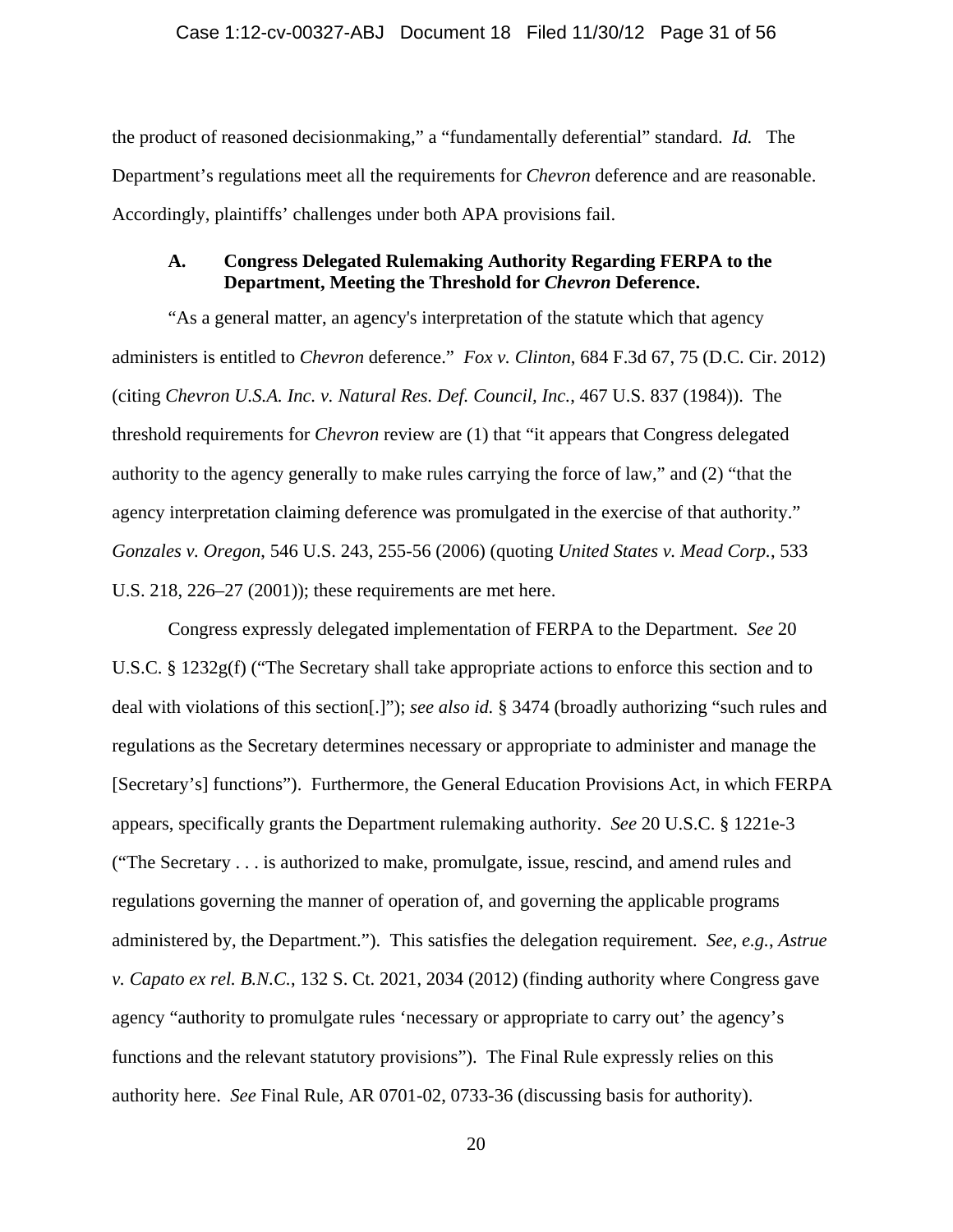# **B. The Department's Interpretation of FERPA is Entitled to Deference Because it is Not Unambiguously Forbidden by the Statute and is Reasonable.**

Having passed the threshold, the Department's definitions of the three disputed statutory

terms are entitled to deference under the two step *Chevron* test:

Under *Chevron* step 1, if the "Congress has directly spoken to the precise question at issue . . . . , that is the end of the matter; for the court, as well as the agency, must give effect to the unambiguously expressed intent of Congress." Under *Chevron* step 2, "if the statute is silent or ambiguous with respect to the specific issue, the question for the court is whether the agency's answer is based on a permissible construction of the statute."

*U.S. Postal Serv. v. Postal Regulatory Comm'n*, 640 F.3d 1263, 1266 (D.C. Cir. 2011) (quoting

*Chevron*, 467 U.S. at 842–43). Thus, the Court "must decide (1) whether the statute

unambiguously forbids the [a]gency's interpretation, and, if not, (2) whether the interpretation,

for other reasons, exceeds the bounds of the permissible." *Barnhart v. Walton*, 535 U.S. 212,

218 (2002); *see Cablevision Systems Corp. v. FCC*, 649 F.3d 695, 704 (D.C. Cir. 2011) ("[I]f

Congress has not unambiguously foreclosed the agency's construction of the statute, we defer to

the agency provided its construction is reasonable."). As discussed below, Congress has not

foreclosed the Department's interpretations, and the disputed definitions deserve deference.

# **III. NONE OF THE THREE DISPUTED DEFINITIONS EXCEEDS STATUTORY AUTHORITY.**

# **A. Student ID Numbers Displayed on Badges Can Be "Directory Information" Because Such a Disclosure is Not Harmful or an Invasion of Privacy.**

Plaintiffs challenge the Department's clarification that student ID numbers can appear on student ID badges without prior consent from parents or students. *See* Final Rule, AR 0733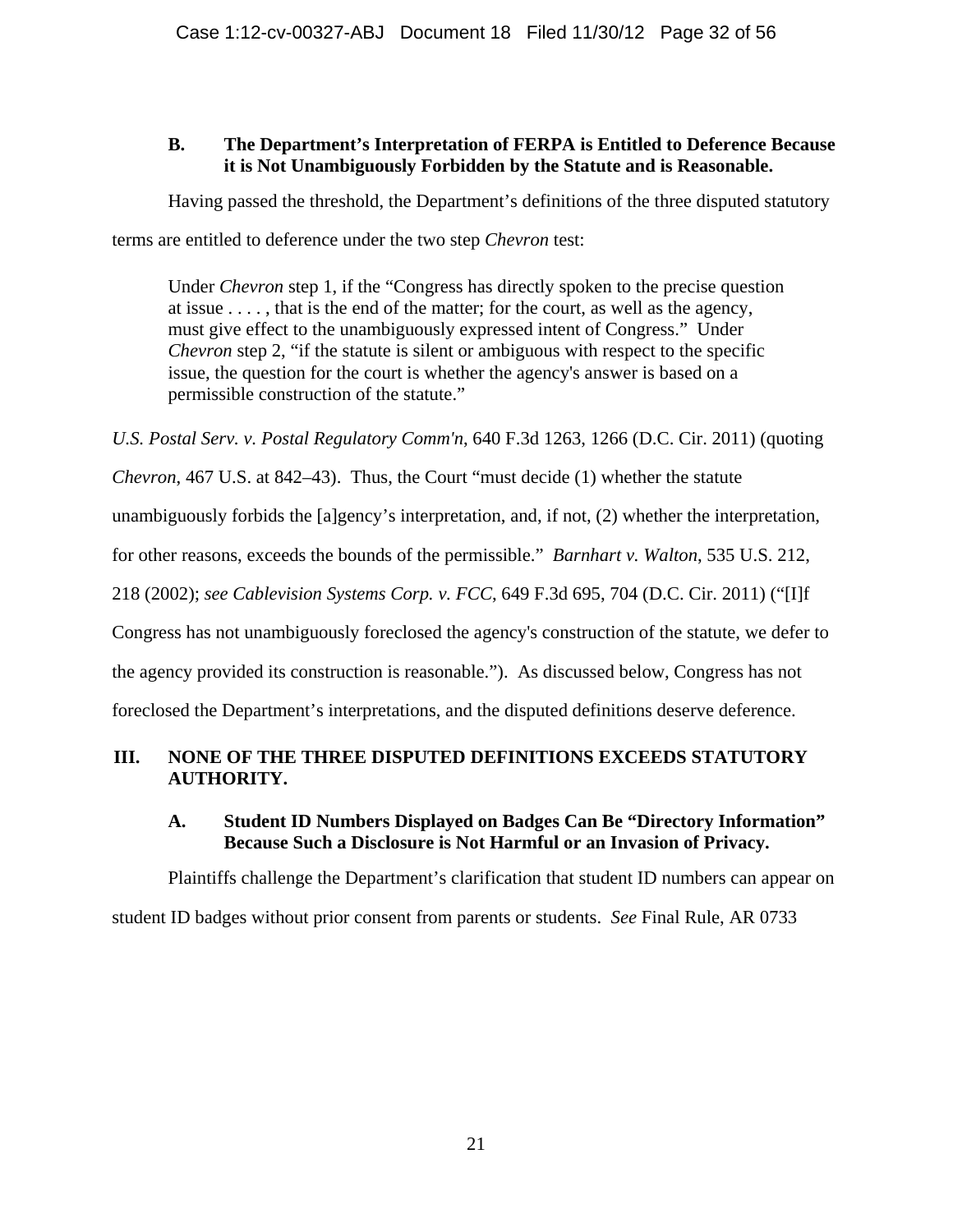#### Case 1:12-cv-00327-ABJ Document 18 Filed 11/30/12 Page 33 of 56

(amending 34 C.F.R.  $\S$  99.3).<sup>14</sup> The Department first addressed student ID numbers in 2008, specifying that neither a student's social security number nor the student's ID number could be directory information, with one exception. *See* 34 C.F.R. § 99.3; 2008 Final Rule, AR 0798. The exception permitted "a student ID number, user ID, or other unique personal identifier used by the student for the purpose of accessing or communicating in electronic systems" to be directory information if "the identifier cannot be used to gain access to education records except when used in conjunction with [other authenticators] such as a . . . password." *See* 34 C.F.R. § 99.3; 2008 Final Rule, AR 0798. In other words, if the identifier "cannot be used *by itself* to gain access to education records," it is being "used like a name" and would not be harmful to disclose. *Id.*, AR 0790 (emphasis added).

Here, the Department adopted a second, similar exception, clarifying that, under the same conditions implemented in 2008 for electronic communications, students' ID numbers could also be placed on their ID badges. *See* Final Rule, AR 0733 (amending 34 C.F.R. § 99.3). The Department observed that "[a]n increased awareness of school safety and security has prompted some [entities], especially school districts, to require students to wear and openly display a student ID badge that contains identifying information (typically, name, photo, and student ID number)." NPRM, AR 0006-07. The Department concluded that placing student ID numbers along with the name and photograph "typically displayed" on a student ID badge could be directory information so long as "the student ID number cannot be used to gain access to education records" by itself without other "factors that authenticate the user's identity." *Id.*, AR

 $\overline{a}$ 

<sup>&</sup>lt;sup>14</sup> Section 99.3(c)(2) provides:

<sup>(</sup>c) In accordance with paragraphs (a) and (b) of this definition, directory information includes— . . . (2) A student ID number or other unique personal identifier that is displayed on a student ID badge, but only if the identifier cannot be used to gain access to education records except when used in conjunction with one or more factors that authenticate the user's identity, such as a PIN, password, or other factor known or possessed only by the authorized user.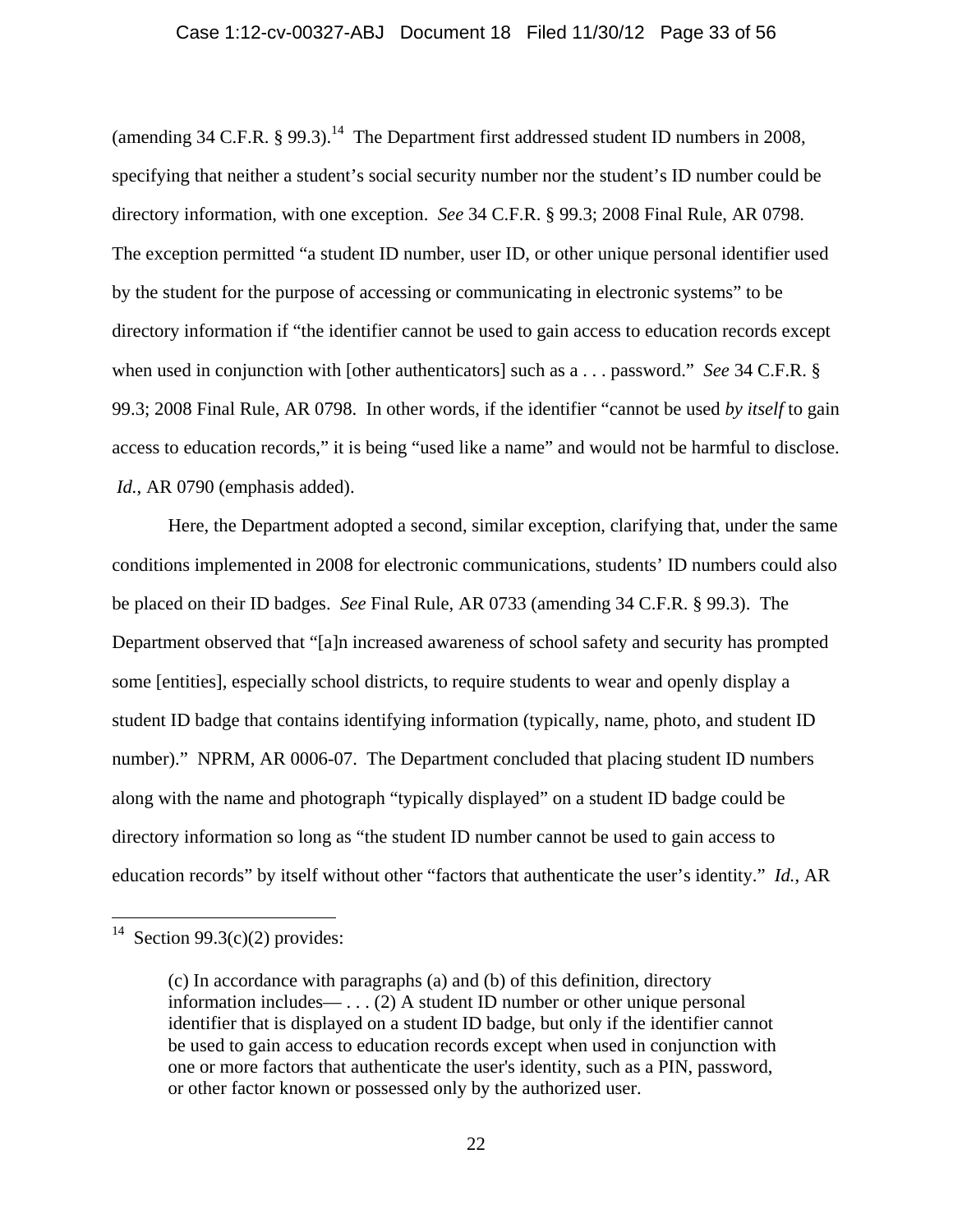0004; *see also* Final Rule, AR 0721.

 Plaintiffs allege that this clarification "insufficiently safeguard[s] students from the risks of re-identification." Compl. ¶ 25; *see also* EPIC Public Comment, AR 0531-33. Plaintiffs fear that the regulation will "facilitate unaccountable and unlawful third-party access to education records" because the "single" safeguard in the regulation "is insufficient" and its "implementation would be impracticable." EPIC Comment, AR 0531-33; *see also* Compl. ¶ 24. Their prescriptions suggest they believe that FERPA permits student ID numbers to be used on student ID badges, but that there should be stricter requirements for other uses of the ID numbers. *See* EPIC Comment, AR 0532-33. Thus, they appear to dispute not the Department's statutory authority, but instead the wisdom of the regulation—which is beyond the scope of APA review. *See Armstrong v. Exec. Office of the President*, 810 F. Supp. 2d 335, 341 (D.D.C. 1993).

To whatever extent plaintiffs actually claim that placing ID numbers on ID badges does not meet FERPA's definition of directory information, their argument fails. Nothing in the plain text of the statute forbids the Department's interpretation. *See* 20 U.S.C. § 1232g(a)(5)(A). Furthermore, plaintiffs do not dispute the Department's longstanding definition of "directory information" as encompassing "information contained in an education record of a student that would not generally be considered harmful or an invasion of privacy if disclosed." 34 C.F.R. § 99.3; EPIC Comment, AR 0531. Thus, the question is simply whether ID numbers displayed on badges would "not generally be considered harmful or an invasion of privacy"?

When displayed on an ID badge, a student ID number functions much like a student's name and photograph, which are undisputedly directory information. *See* 34 C.F.R. § 99.3. They assist in confirming the student's identity and are part of educational agencies' and institutions' efforts to improve safety. *See* NPRM, AR 0006-07. Because the Department permits student ID numbers to be publically disclosed without prior consent *only* for electronic communications (e.g., a user name) and on ID badges, they do not expose private information about the student or anything else that "would . . . generally be considered harmful or an invasion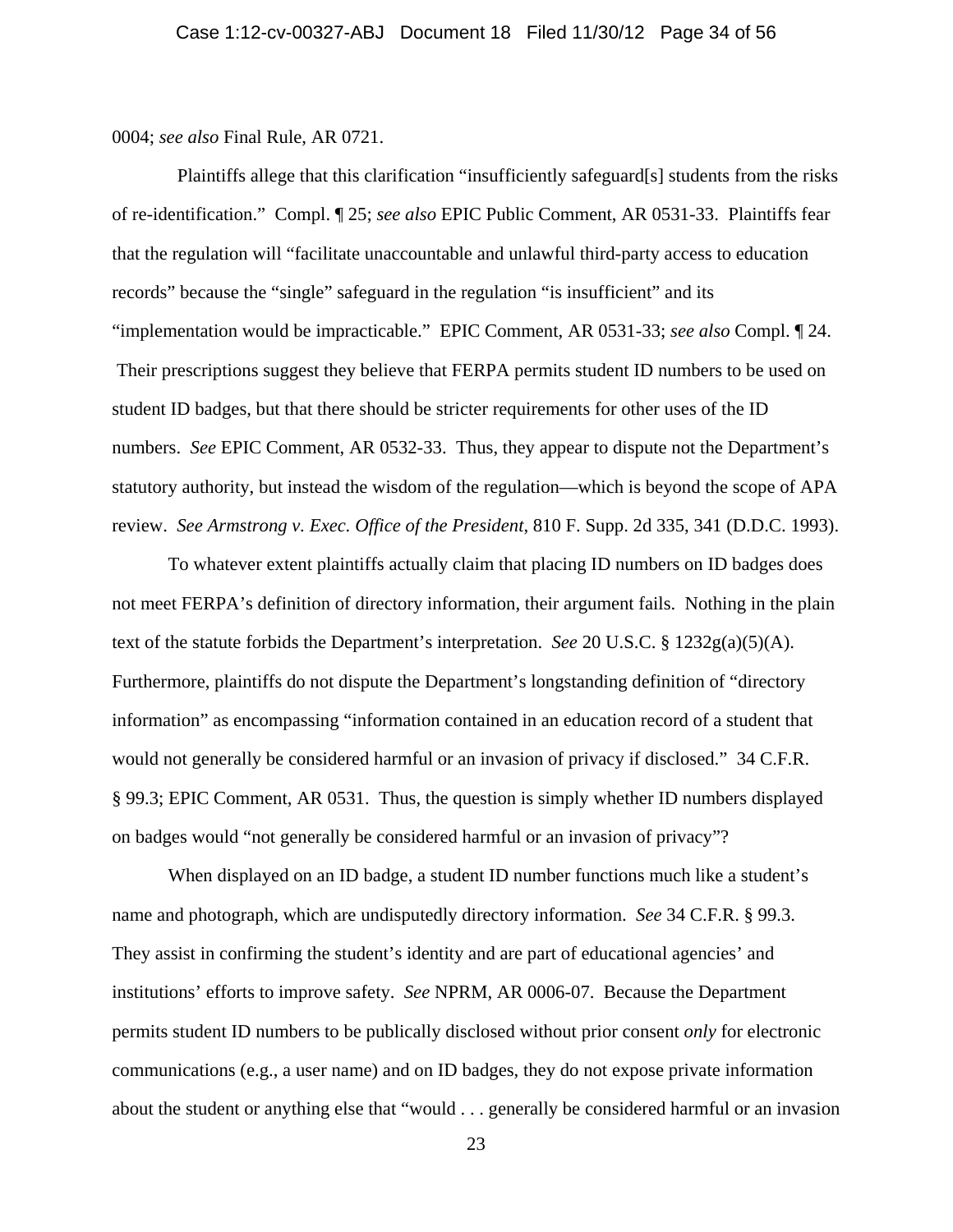of privacy."15 *See* 34 C.F.R. § 99.3. Thanks to the authentication requirement, the display of an ID number on an ID badge makes it no easier to break into an electronic records depository than the display of the student's name. And plaintiffs have identified no basis for construing FERPA to require more protection for an ID number than for a student's name.

In sum, because plaintiffs cannot show that placing ID numbers on badges falls outside the scope of directory information, the Final Rule does not exceed FERPA's statutory authority.

# **B. Federal and State Authorities May Designate "Authorized Representatives" Who Are Not Under Their Direct Control to Conduct Audits or Evaluations of Education Programs Because Neither FERPA Nor its Legislative History Requires Such a Limitation.**

In the Final Rule, the Department for the first time issued a regulatory definition of

"authorized representative" for purposes of the program evaluation exception:

 $\overline{a}$ 

*Authorized representative* means any entity or individual designated by a State or local educational authority or an agency headed by an official listed in §  $99.31(a)(3)$  to conduct—with respect to Federal- or State-supported education programs—any audit or evaluation, or any compliance or enforcement activity in connection with Federal legal requirements that relate to these programs.

34 C.F.R. § 99.3; Final Rule, AR 0733. This definition is consistent with the Department's

position prior to 2003, but differs from the "Hansen Memorandum," a 2003 guidance letter that

rescinded prior memoranda and concluded that an authorized representative "must be under the

<sup>&</sup>lt;sup>15</sup> Plaintiffs' fear that third parties will "glean[] from unique identifiers . . . sensitive and potentially embarrassing reports," EPIC Comment, AR 0532, depends on a fundamental misunderstanding of the Final Rule. Plaintiffs apparently read the statement that "directory information includes . . . [a] student ID number . . . that is displayed on a student ID badge," 34 C.F.R. § 99.3, to mean that, so long as a school places the ID number on the student's badge, the school may also use the ID number as an anonymous stand-in for the student's name in other circumstances—for example, posting all of the students' grades on the wall by ID number so that each student can learn his or her score, ostensibly without revealing the information to others. To the contrary, section (b) of the relevant regulatory definition bars generally using ID numbers as directory information, releasable without consent, and section (c) provides the only two exceptions: when used "for purposes of accessing or communicating in electronic systems," and when "displayed on a student ID badge." Final Rule, AR 0733. Because they are not used as anonymous identifiers, such ID numbers do not risk unexpected "re-identification."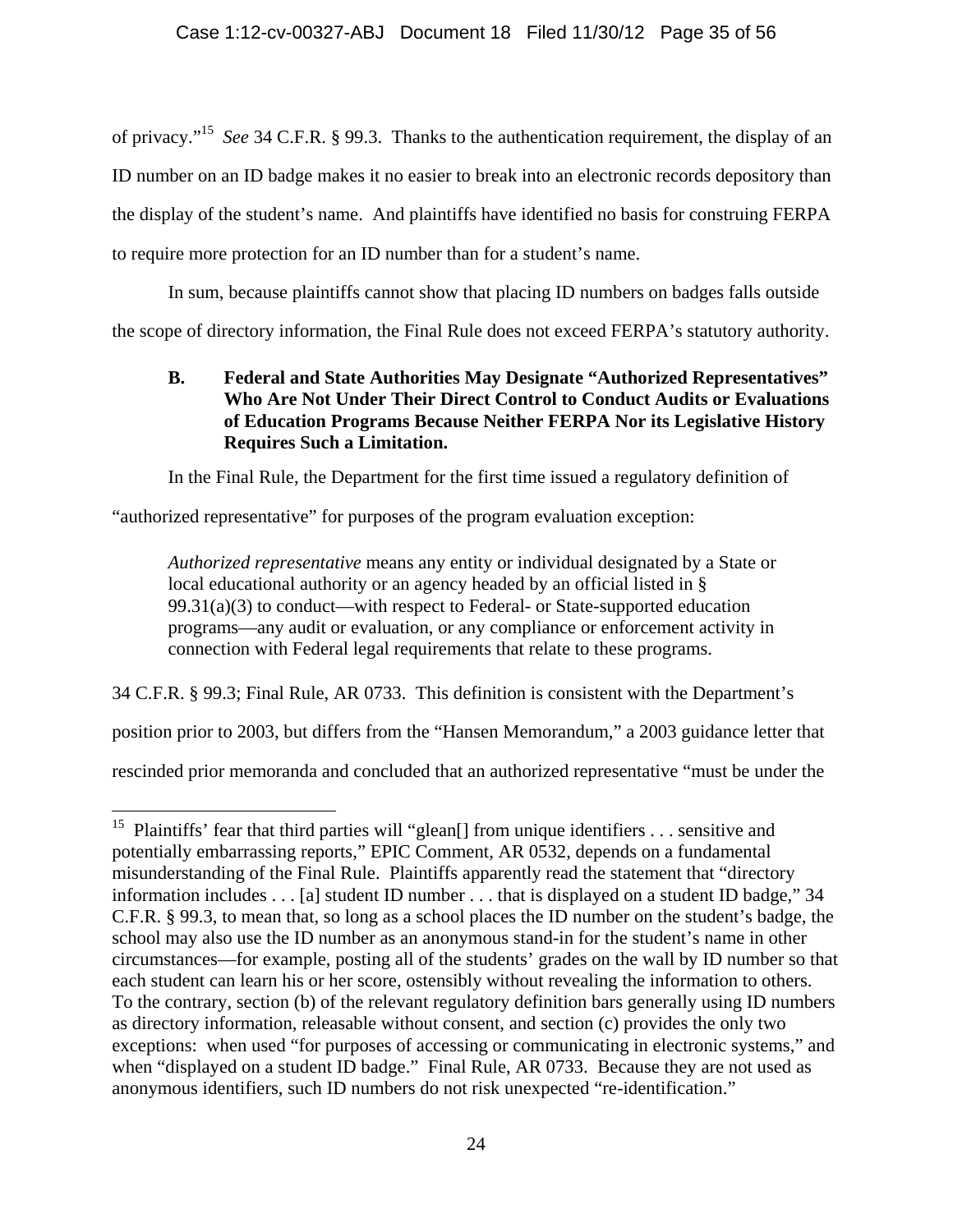#### Case 1:12-cv-00327-ABJ Document 18 Filed 11/30/12 Page 36 of 56

direct control of that [state educational] authority, *e.g.*, an employee or a contractor of the authority." *Compare* Hansen Mem., AR 0833; *with* Winston Mem. (Jan. 19, 2001), AR 0837; McNeil Mem. (Jan. 18, 2001), AR 0841; Ctrs. For Disease Control Agreement (Dec. 11, 2000), AR 0849.16 Plaintiffs seek to require the 2003 interpretation. *See* EPIC Comment, AR 0525-26.

In the Final Rule, the Department rejected as unpersuasive the Hansen Memorandum's exclusive dependence on the supposed significance of two words in the statute and a single clause in the legislative history. *See* Final Rule, AR 0709-10. Because "the direct control requirement is not found in FERPA" and because that requirement had "resulted in State and local educational authorities engaging in convoluted processes to conduct [evaluations] that may serve only to increase costs and lessen privacy protection," the Department decided to adopt a different approach that would better protect privacy and be more consistent with Congressional priorities expressed in the SLDS grant programs. *See id.* Thus, the Final Rule, while allowing "any entity or individual" to be designated as an authorized representative, adopts specific requirements for both the designating and designated entities. A non-employee authorized representative must be designated by a written agreement that includes specific provisions regarding, *inter alia*, the purpose and use of the data, protections against further disclosure, and the destruction of data no longer needed. *See* 34 C.F.R. § 99.35(a)(3); Final Rule, AR 0734. Further, the designator "is responsible for using reasonable methods to ensure to the greatest extent practicable that any entity or individual designated" uses the information only for the purposes permitted by the program evaluation exception, protects the information from further disclosures, and destroys the information when it is no longer being used. *See id.* § 99.35(a)(2).

 $\overline{a}$ 

<sup>16</sup> The Department's reversal of positions does not affect the *Chevron* analysis. *See Ass'n of Private Sector Colleges & Univs.*, 681 F.3d at 441 ("The fact that some of the challenged regulations are inconsistent with the Department's past practice 'is not a basis for declining to analyze the agency's interpretation[s] under the *Chevron* framework.'" (quoting *Nat'l Cable & Telecomms. Ass'n v. Brand X Internet Servs.*, 545 U.S. 967, 981 (2005)). "[I]n *Chevron* itself, [the Supreme] Court deferred to an agency interpretation that was a recent reversal of agency policy." *Nat'l Cable*, 545 U.S. at 982.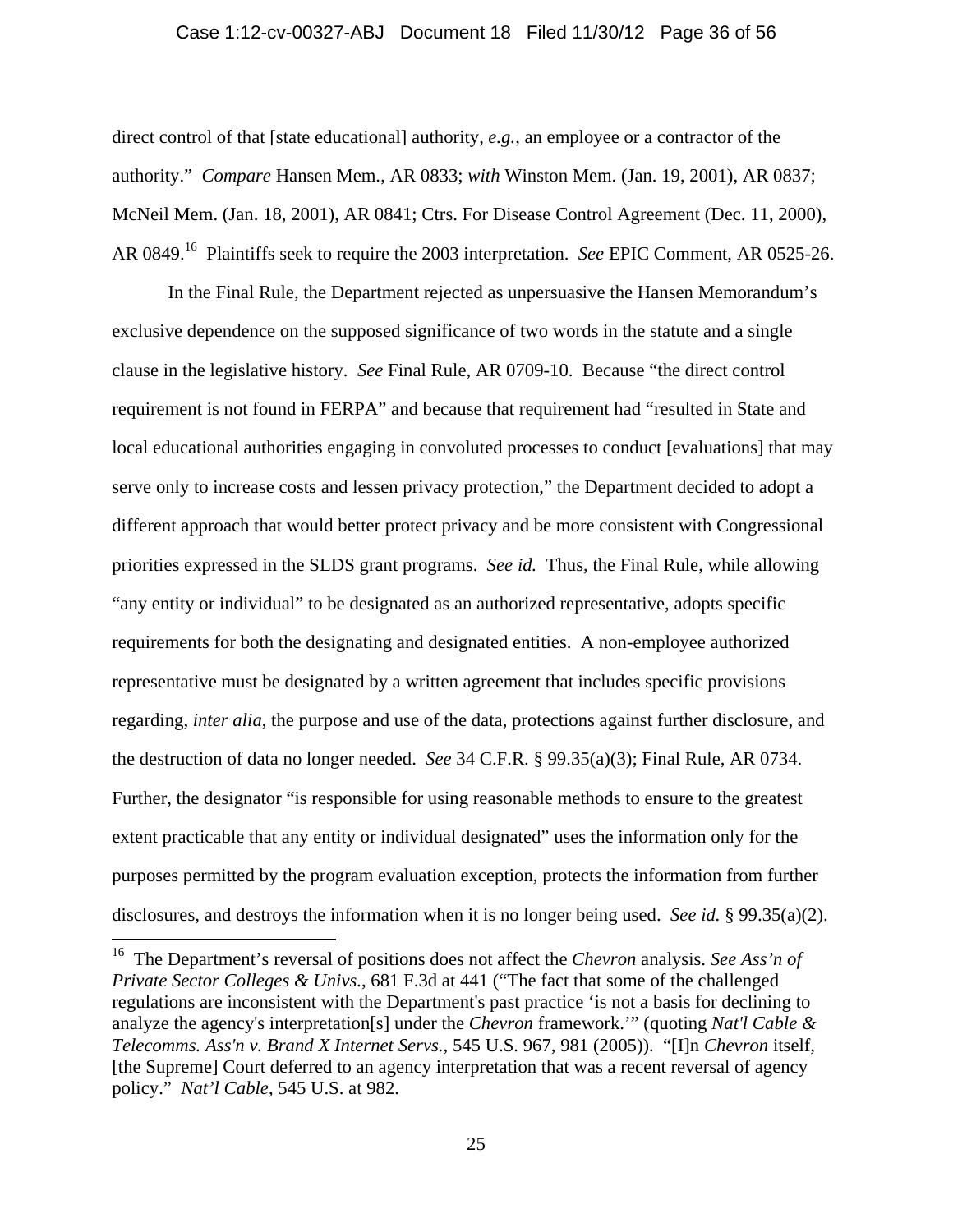#### Case 1:12-cv-00327-ABJ Document 18 Filed 11/30/12 Page 37 of 56

Contrary to plaintiffs' argument, the Department has not improperly delegated any authority to non-federal entities through this regulation. Nor does FERPA unambiguously forbid the Department's interpretation. The legislative history, taken as a whole, supports the Department's approach to authorized representatives. Plaintiffs and commenters make no statutory or legislative history arguments different from those in the Hansen Memorandum, which remains unpersuasive. The regulation is also consistent with the priorities expressed in Congress' recent SLDS grant programs. For all of these reasons, the Court should defer to the Department's reasonable interpretation of the statutory term.

# *1. This Department's "reasonable methods" standard does not improperly delegate the Department's authority to non-federal entities.*

Plaintiffs challenge the regulation's failure to specify a "mandatory set of 'reasonable' measures" by which the designating entities must monitor compliance by their authorized representatives. EPIC Comment, AR 0526. Plaintiffs argue that requiring that designators to use "reasonable methods to ensure" compliance without specifying what methods are reasonable improperly "delegates the interpretation of federal law to non-federal entities." *Id.* (citing *U.S. Telecom Ass'n v. FCC*, 359 F.3d 554, 564-66 (D.C. Cir. 2004)); *see also* Compl. ¶ 22.

Plaintiffs' argument is misplaced. The case plaintiffs cite addressed a federal agency's "delegate[ion] to another actor almost the entire determination of whether a specific statutory requirement . . . has been satisfied." *U.S. Telecom Ass'n*, 359 F.3d at 567. In that context, the Court affirmed that it is "presumptively permissible" for a federal officer or agency to "subdelegat[e] to a subordinate federal officer or agency" but that such "subdelegations to outside parties are assumed to be improper absent an affirmative showing of congressional authorization." *Id.* at 565. This doctrine has no application here because the Department has not delegated the decision whether "a specific statutory requirement . . . has been satisfied." Instead, the Final Rule merely implements the direct statutory grant of authority to non-federal actors.

FERPA directly empowers "state educational authorities" and "State and local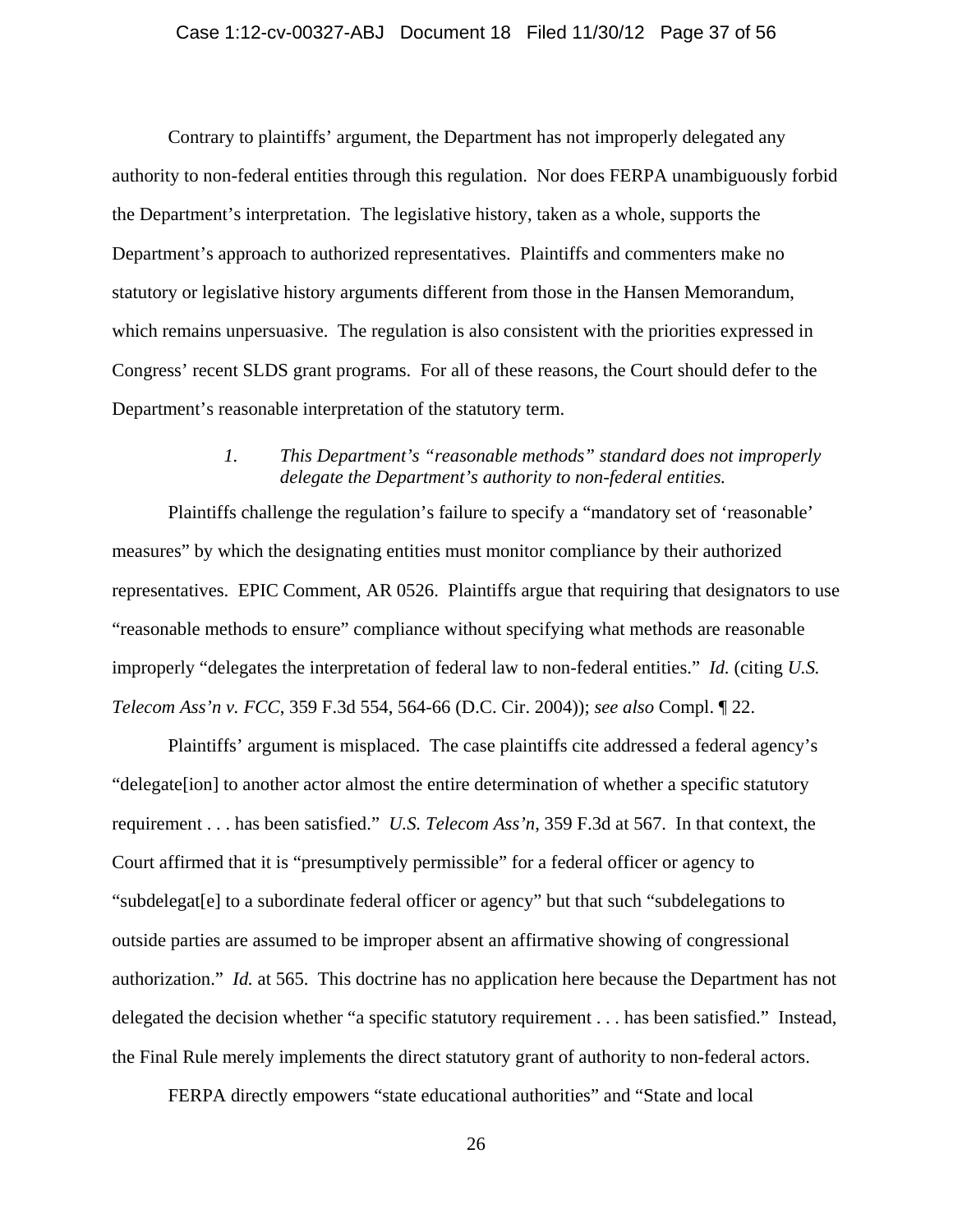#### Case 1:12-cv-00327-ABJ Document 18 Filed 11/30/12 Page 38 of 56

educational officials" to identify "authorized representatives" to receive access to students' education records. *See* 20 U.S.C. §§ 1232g(b)(1)(C), 1232g(b)(3), 1232g(b)(5). FERPA also tasks the "educational agency or institution" that provides students' education records to a third party (such as these officials and their authorized representatives) with "condition[ing]" access on an agreement not to redisclose the information. *See id.* § 1232g(b)(4)(B). An improper disclosure by the third party bars the "educational agency or institution" from providing access to that third party for at least five years. *See id.* And enforcement of any noncompliance by the educational agency or institution lies in the hands of the Department. *See id.* § 1232g(f).

Thus, the Department's choice to leave "flexibility" to the designator to determine the best means of ensuring compliance from the representative rather than attempting a "one-sizefits-all solution," *see* Final Rule, AR 0712, is not an improper delegation because that responsibility already lay with the designators and the educational agencies and institutions that provide the information for evaluation. Furthermore, the Department's own responsibility to generally enforce FERPA is met by its requirement that the designators "us[e] reasonable methods to ensure [compliance] to the greatest extent practicable," along with the Department's non-regulatory guidance on best practices provided in the preface and Appendix A to the Final Rule. *See id.*, AR 0712-16. This situation is entirely dissimilar to the decision relied on by plaintiffs, where Congress had specified that "the [federal agency] shall consider, at a minimum, whether . . . the failure to provide access . . . would impair" telecommunications carriers, but the agency expressly "delegate[d] to state commissions the authority to determine whether [the carriers] are impaired." *U.S. Telecom Ass'n*, 359 F.3d at 568. Here, the Department is fulfilling its statutory authority, and the non-federal entities are statutorily authorized to designate representatives and statutorily required to monitor the representatives. No subdelegation has occurred. *Cf. Fund for Animals v. Kempthorne*, 538 F.3d 124, 133-34 (2d Cir. 2008).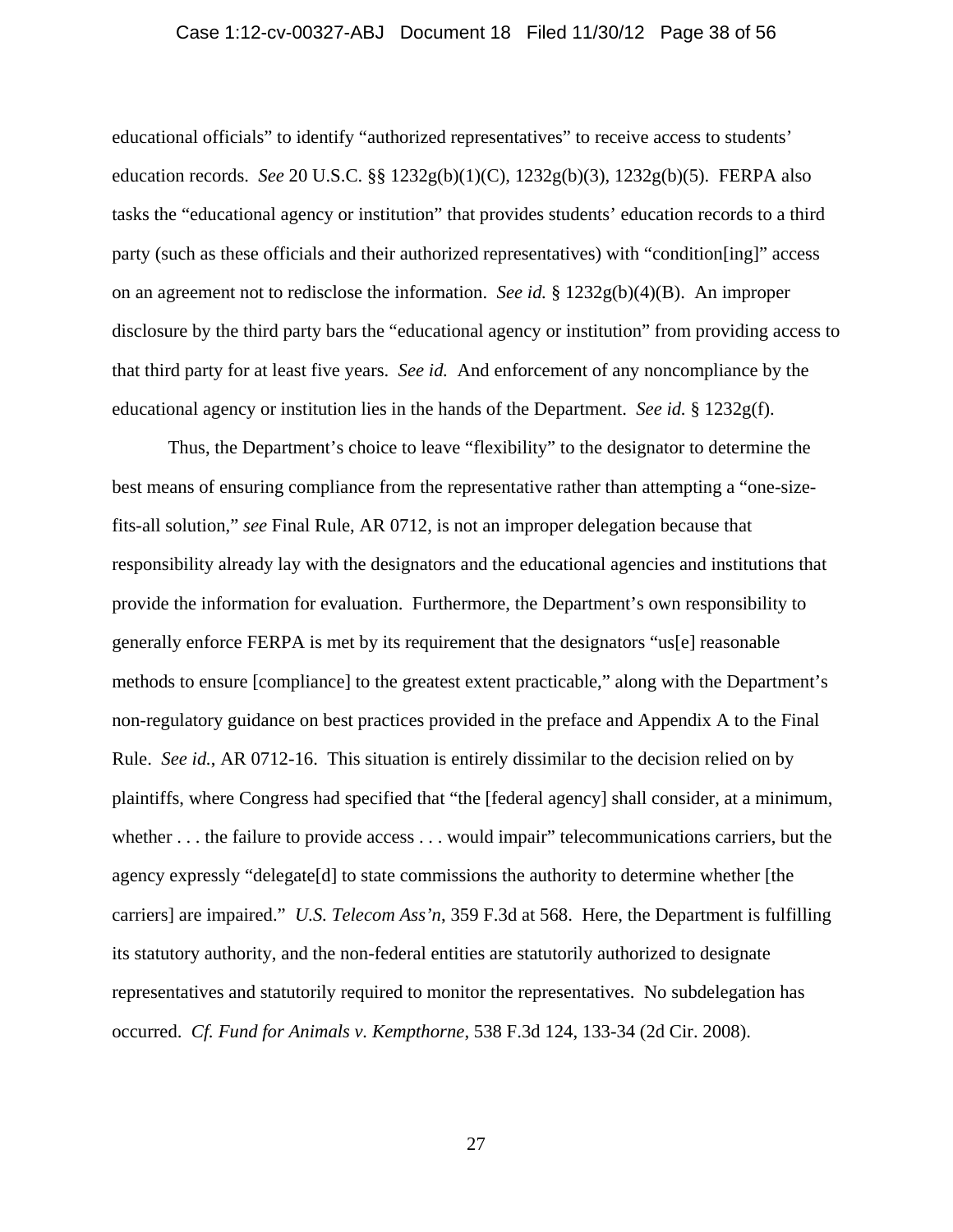# *2. FERPA's statutory text does not unambiguously forbid the Department's interpretation.*

The Department interprets the term "authorized representative" broadly, to include "any entity or individual designated" by a written agreement "to conduct . . . any audit or evaluation, or any compliance or enforcement activity" regarding relevant education programs. 34 C.F.R. § 99.3; Final Rule, AR 0733. Plaintiffs maintain that FERPA forbids this interpretation and instead requires that an authorized representative should "be under the direct control of the educational authorities." EPIC Comment, AR 0526. Under this "direct control" approach "an employee or a contractor" would be permitted to serve as a representative, but "other State agencies" (such as the state unemployment office) could not serve as a representative because, even if authorized for a specific purpose, such agencies would not be "under the educational agency's direct control." Hansen Mem., AR 0833. Plaintiffs also claim that FERPA does not permit "non-governmental actors" to be designated as representatives.17 EPIC Comment, AR 0526. Contrary to plaintiffs' position, the plain text of FERPA does not forbid the broader reading of the term "authorized representative."<sup>18</sup>

 $\overline{a}$ 

<sup>&</sup>lt;sup>17</sup> This objection has nothing to do with the changes made in the Final Rule. In 2008, the Department made clear that, even under the Hansen Memorandum's approach, the term authorized representative "includes contractors, consultants, volunteers, and other outside parties (i.e., nonemployees) used to conduct . . . services or functions for which the official or agency would otherwise use its own employees." 2008 Final Rule, AR 0772.

<sup>&</sup>lt;sup>18</sup> Plaintiffs' advocacy for the direct control standard appears driven by fear that the Department's approach will permit education records to be used for non-educational purposes or will lead to other abuses which the Department and the authorizing entities will be helpless to prevent. *See, e.g.*, EPIC Comment, AR 0525-26. These concerns, even if valid, could provide no basis for forcing a non-textual constraint on the definition of "authorized representative." Regardless, they are unwarranted. The Department has not permitted any uses of data outside of the purposes approved by FERPA. *See, e.g.*, 34 C.F.R. § 99.1 (defining as representatives only those designated "to conduct—with respect to Federal- or State-supported education programs any audit or evaluation, or any compliance or enforcement activity in connection with Federal legal requirements that relate to these programs"); *id.* § 99.35(a)(2) (requiring the designating entity to ensure that its representative "[u]ses personally identifiable information only to carry out an audit or evaluation of Federal- or State-supported education programs," and "[p]rotects the personally identifiable information from  $\dots$  other uses"); *id.* § 99.35(a)(3)(v) (requiring the (Cont'd)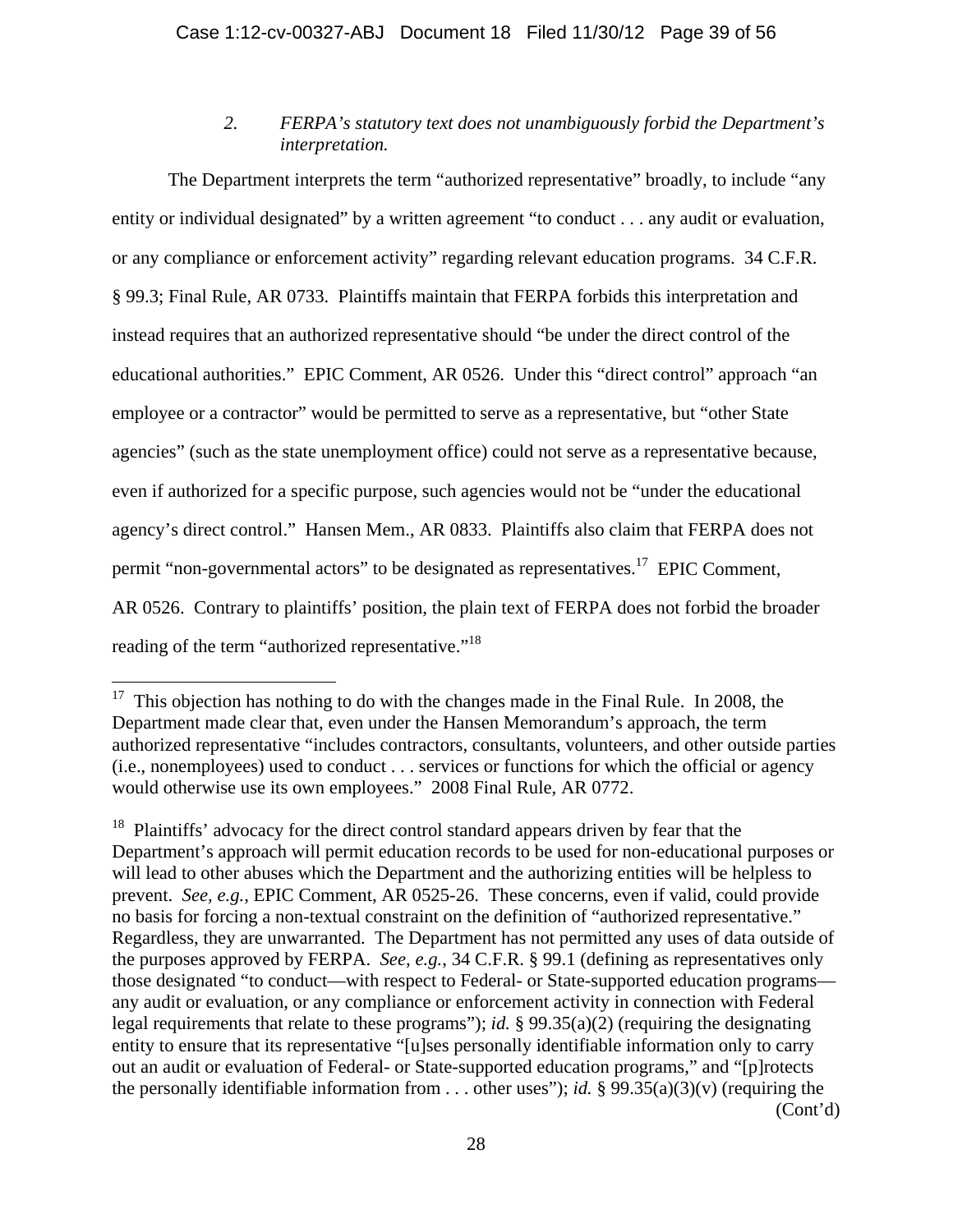*i. The ordinary meaning of "authorized representative" does not limit who may serve in that capacity.* 

When a term is "neither defined in the statute nor a term of art, [courts] are left to construe it in accordance with its ordinary or natural meaning." *S.D. Warren Co. v. Maine Bd. of Environmental Protection*, 547 U.S. 370, 376 (2006) (quotation marks omitted). This generally begins with consulting a dictionary. *See, e.g.*, *Taniguchi v. Kan Pacific Saipan, Ltd.*, 132 S. Ct. 1997, 2002 (2012) (citing numerous dictionaries, including Black's Law Dictionary); *City of Dania Beach v. FAA*, 628 F.3d 581, 594 (D.C. Cir. 2010) (citing Merriam-Webster's Collegiate Dictionary). By common usage "authorize" means "[t]o give legal authority; to empower," and "representative" means "[o]ne who stands for or acts on behalf of another." *See* Black's Law Dictionary (9th ed. 2009); *see also* Final Rule, AR 0708 (citing Merriam-Webster's Collegiate Dictionary's similar definitions). Taken together, the term "authorized representative" has a broad ordinary meaning focusing on the representative's action on the authorizer's behalf.

Nothing in the common usage of the term "authorized representative" limits who may serve as a representative. This is illustrated by how the term is defined in other statutes and regulations. Its use is so pervasive that statutes themselves seldom define it unless they need to narrow the term's natural breadth.<sup>19</sup> Regulations interpreting the term generally adopt that full scope. *See, e.g.*, 25 C.F.R. § 163.1 ("Authorized representative means an individual or entity

 $\overline{a}$ 

written agreement with the representative to "limit[] use of personally identifiable information from education records to only authorized representatives with legitimate interests in the audit or evaluation of a Federal- or State-supported education program"). And the Department has instituted all of the enforcement ability that FERPA provides. *Compare id.* §§ 99.66, 99.67 with 20 U.S.C. §§ 1232g(b)(4)(B), 1232g(f), 1234c.

<sup>&</sup>lt;sup>19</sup> *See, e.g.*, 19 U.S.C. § 2401(4) (defining "duly authorized representative" narrowly as "an association of agricultural commodity producers" for purposes of provision permitting "a group of agricultural commodity producers or by their duly authorized representative" to seek "certification of eligibility to apply for adjustment assistance"); 29 U.S.C. § 1341(c)(2)(D)(iv) ("'authorized representative' means any employee organization representing participants in the pension plan" in regulations regarding employee retirement income security program).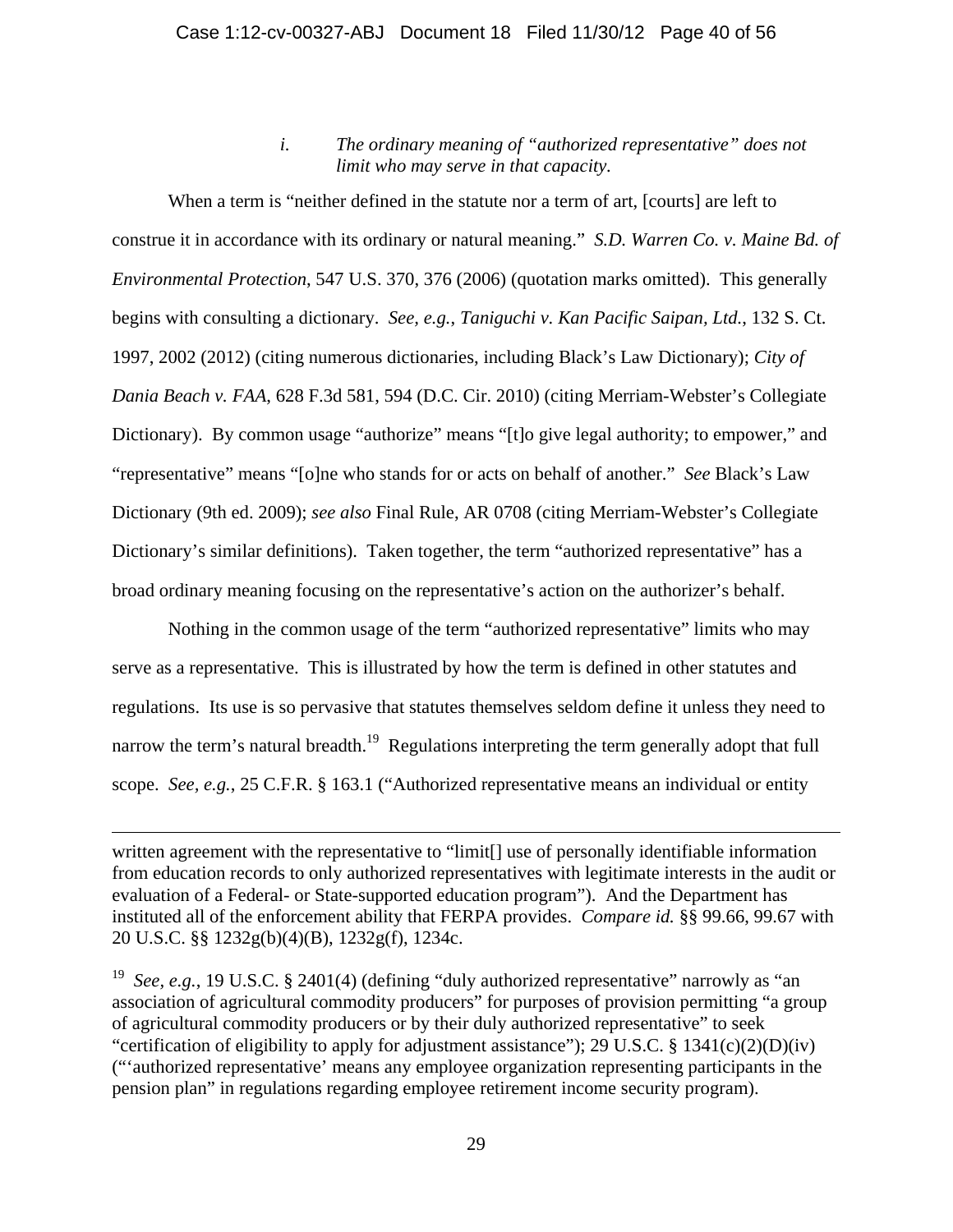## Case 1:12-cv-00327-ABJ Document 18 Filed 11/30/12 Page 41 of 56

duly empowered to make decisions under a direct, clear, and specific delegation of authority."); 43 C.F.R. § 3160.0-5 ("Authorized representative means any entity or individual authorized by the Secretary to perform duties by cooperative agreement, delegation or contract." $)^{20}$  Much less frequently do regulations define the term more narrowly, such as limiting it to employees or subordinates. *See, e.g.*, 20 C.F.R. § 656.3 ("'authorized representative' means an employee of the employer whose position or legal status authorizes the employee to act for the employer in labor certification matters").<sup>21</sup> Thus, ordinary meaning and common usage do not limit who may serve as an "authorized representative."

# *ii. Congress chose not to use readily available more restrictive language, and further referred to "authorized representatives" as "persons or organizations," suggesting an expectation that nonemployees would serve in this capacity.*

If Congress had intended to provide access only to officers or employees of the federal and state entities listed in § 1232g(b)(1)(C) and § 1232g(b)(3), it easily could have done so. *See New York v. EPA*, 413 F.3d 3, 40 (D.C. Cir. 2005) (noting what Congress could have specified but did not and concluding that "[t]he absence of such a reference must be given effect"). The simplest way would have been to refer only to the heads of the federal and state entities, knowing

<u>.</u>

<sup>20</sup> *See also* 25 C.F.R. § 20.100 ("a parent or other caretaker relative, conservator, legal guardian, foster parent, attorney, paralegal acting under the supervision of an attorney, friend or other spokesperson duly authorized and acting on behalf or representing the applicant or recipient"); *id.* § 571.2 ("any persons [sic] who is authorized to act on behalf of the Commission for the purpose of implementing the Act"); 26 C.F.R. § 301.6104(a)-4(d) ("the representative of a plan participant designated by the participant in writing to inspect material described in [certain subsections]"); 36 C.F.R. § 1121.2(f) ("a person who acts on an individual's behalf for purposes of these regulations, pursuant to written, signed instructions from the individual"); 48 C.F.R. § 352.202-1(a) ("any person, persons, or board authorized to act for the Secretary").

<sup>21</sup> *See also* 39 C.F.R. § 3007.1(a) ("any Commissioner designated by the Chairman, any administrative law judge appointed by the Commission . . . , and any employee of the Commission designated by the Commission"); 50 C.F.R. § 1.2 ("the subordinate official to which a principal official has delegated authority to act on a particular matter or a class of matters").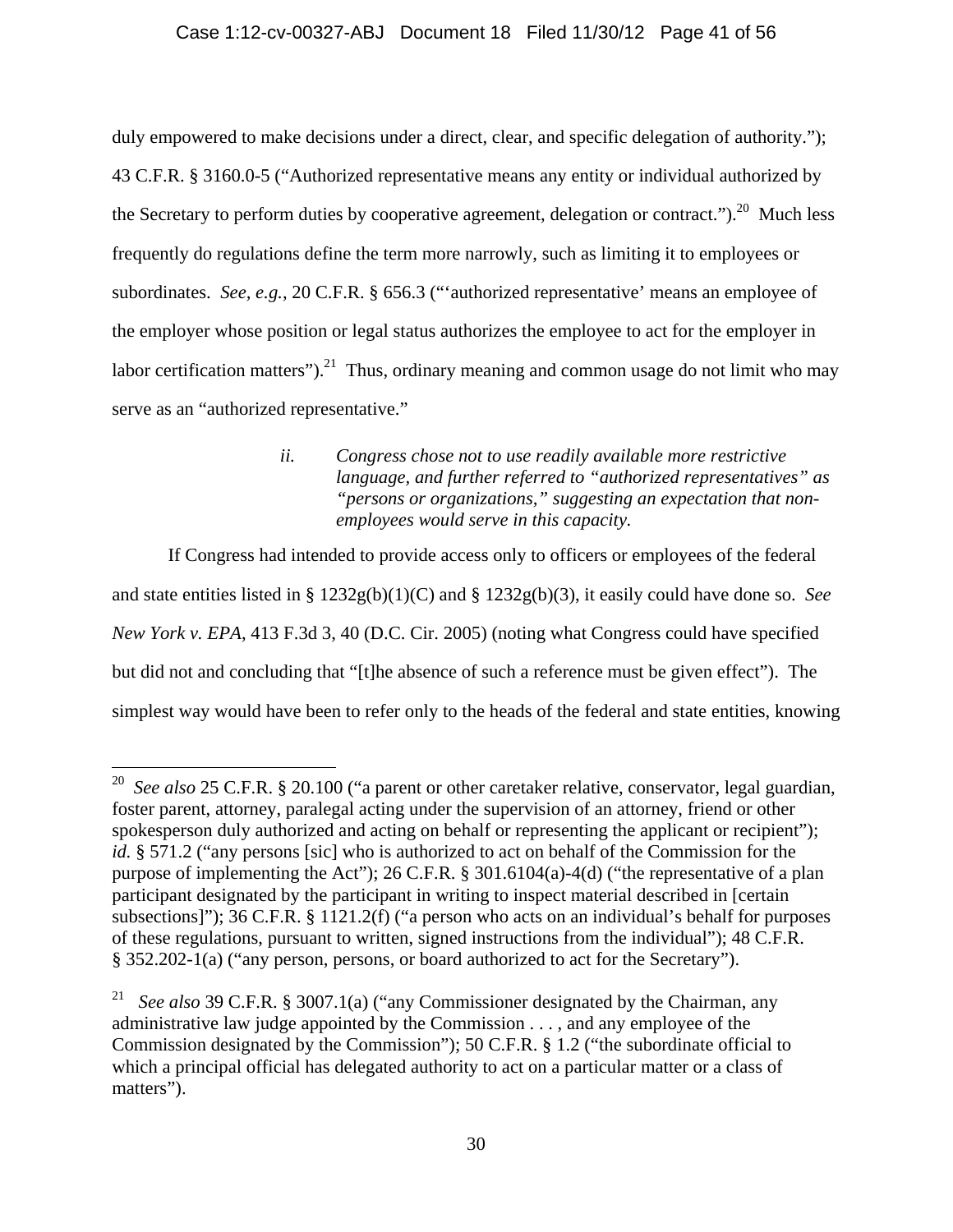### Case 1:12-cv-00327-ABJ Document 18 Filed 11/30/12 Page 42 of 56

that internal delegation is inherently implied. *See, e.g.*, *U.S. Telecom Ass'n*, 359 F.3d at 567 ("presumptively permissible" to "subdelegat[e] to a subordinate federal officer or agency"). Barring that, Congress could have used the phrase "officers or employees," or something similar, rather than the more expansive "authorized representatives." Indeed, the 1974 versions of FERPA—when this exception was established—are filled with the specification of government and educational entities. *See, e.g.*, Ex. C, 88 Stat. at 572-73 ("school officials,"  $\S 1232g(b)(1)(A)$ , "officials of other schools,"  $\S 1232g(b)(1)(B)$ , "State or local educational agency," §§ 1232g(b)(1), (b)(2)); Ex. E, 88 Stat at 1858-62 ("educational agency or institution,"  $\S$ § 1232g(b)(1), (b)(2), (b)(4), "State and local officials or authorities," § 1232g(b)(1)(E), "school official and his assistants," § 1232g(b)(4)(A)). *Cf. Barnhart v. Sigmon Coal Co., Inc.*, 534 U.S. 438, 452 (2002) ("[W]hen Congress includes particular language in one section of a statute but omits it in another section of the same Act, it is generally presumed that Congress acts intentionally and purposely in the disparate inclusion or exclusion." (quotation marks omitted)). Yet Congress chose not to use such specific phrases here.

Furthermore, Congress used other descriptions of these "authorized representatives" that are broad enough to permit the designation of non-governmental or non-educational entities. FERPA uses the phrase "individual, agency, or organization" to encompass the entities listed in § 1232g(b)(1)'s disclosure exceptions, which originally included only four exceptions. *See* Ex. C, 88 Stat. at 572 ("other school officials," "officials of other schools," "authorized representatives," and "in connection with . . . financial aid"); *see also id.* at 573 (using the parallel phrase "persons, agencies, or organizations desiring access to the records" in  $\S 1232g(b)(4)(A)$  to refer back to the same entities). In particular, this use of the word "organizations" suggests that non-educational entities were expected to be among the representatives. *Cf.* Ex. E, 88 Stat. at 1861 (adding  $\S$  1232g(b)(1)(F) regarding "organizations conducting studies" and  $\S 1232g(b)(1)(G)$  regarding "accrediting organizations"). The December 1974 amendment made this connection between "authorized representatives" and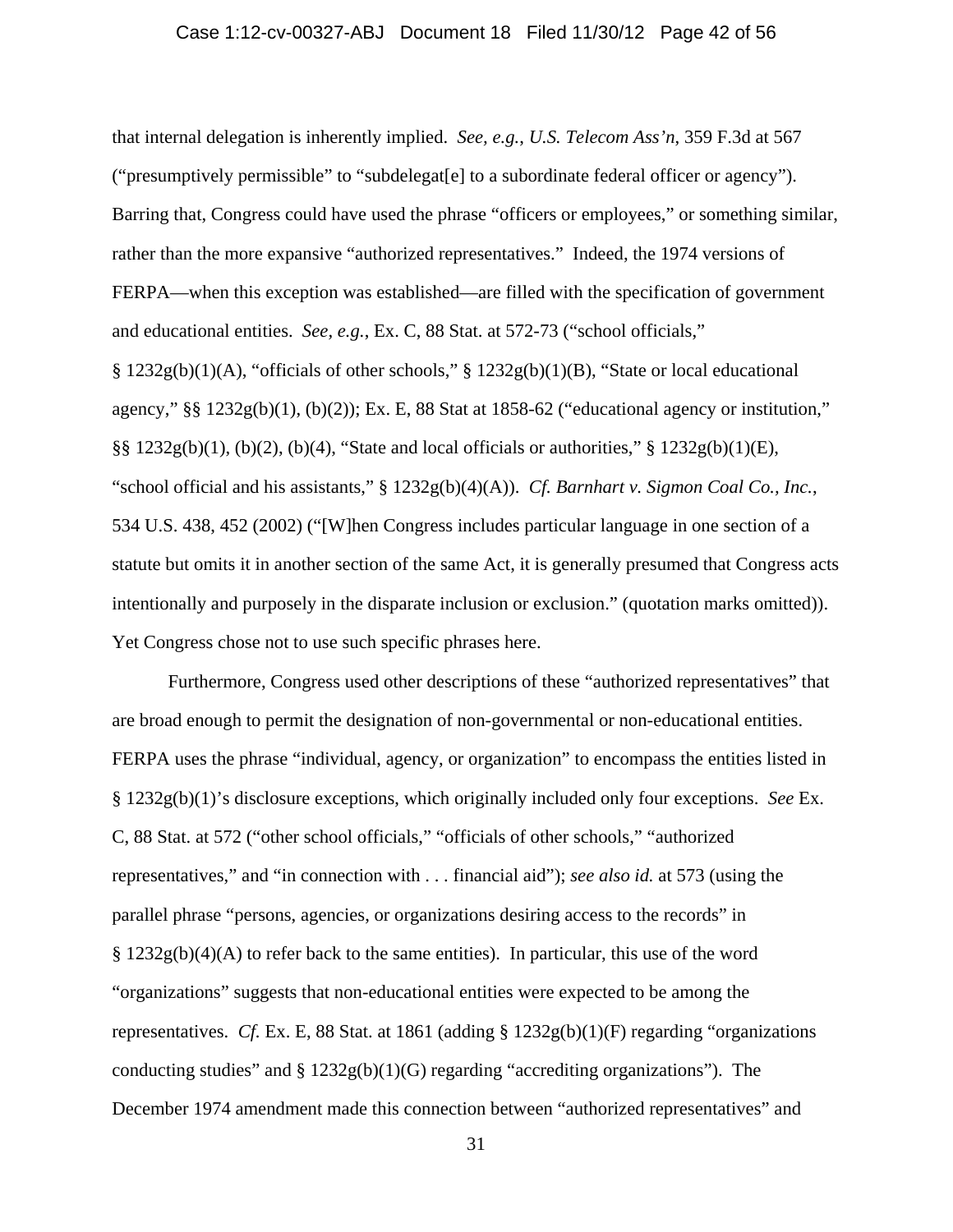### Case 1:12-cv-00327-ABJ Document 18 Filed 11/30/12 Page 43 of 56

"organizations" explicit, amending  $\S 1232g(b)(4)(A)$  to provide that the access log for a student's education records should be available "to persons or organizations authorized in, and under the conditions of, clauses (A) and (C) of paragraph  $(1)$  as a means of auditing the operation of the system." *See* Ex. E, 88 Stat. at 1862. Because § 1232g(b)(1)(A) only encompasses "school officials," who are described as "individuals," the term "organizations" expressly refers to the "authorized representatives" in  $\S 1232g(b)(1)(C)$ . This suggests that "authorized representatives" were expected to include non-governmental and non-educational entities.

Congress' choice not to limit who may serve as an "authorized representative" for purposes of the program evaluation exception is driven home by comparison to another FERPA exception where Congress did choose to narrowly limit the scope of access. In a 2010 amendment, Congress limited the reach of that exception to "the Secretary of Agriculture, or authorized representative from the Food and Nutrition Service or contractors acting on behalf of the Food and Nutrition Service." 20 U.S.C. § 1232g(b)(1)(K).<sup>22</sup> This language, especially with the limiting preposition "from," clearly limits access to employees from a specific office or their contractors. No such language is used in the program evaluation exception, and it would be incongruous to require such a limit where Congress chose not to adopt one.

# *iii. The use of the word "officials" in § 1232g(b)(3)'s proviso does not prohibit non-governmental entities or other agencies from serving as authorized representatives.*

Neither plaintiffs nor any of the public comments have made any new textual arguments regarding the scope of the term "authorized representative." Instead, they simply repeat the perfunctory reasoning of the Hansen Memorandum, which the Department rejected after careful

 $\overline{a}$ 

<sup>22</sup> Exception K was added in 2010 by the Healthy, Hunger-Free Kids Act of 2010. *See* Pub. L. No. 111-296, Title I, § 103(d), 124 Stat. 3192 (Dec. 13, 2010); *see also* S. Rep. No. 111-178, at 32, 2010 WL 1816620 (May 5, 2010) ("This section also provides the Secretary [of Agriculture] with access to the educational and other records of State and local educational and other agencies receiving funds or providing benefits under the Richard B. Russell National School Lunch Act or the Child Nutrition Act of 1966 . . . to carry out the demonstration project.").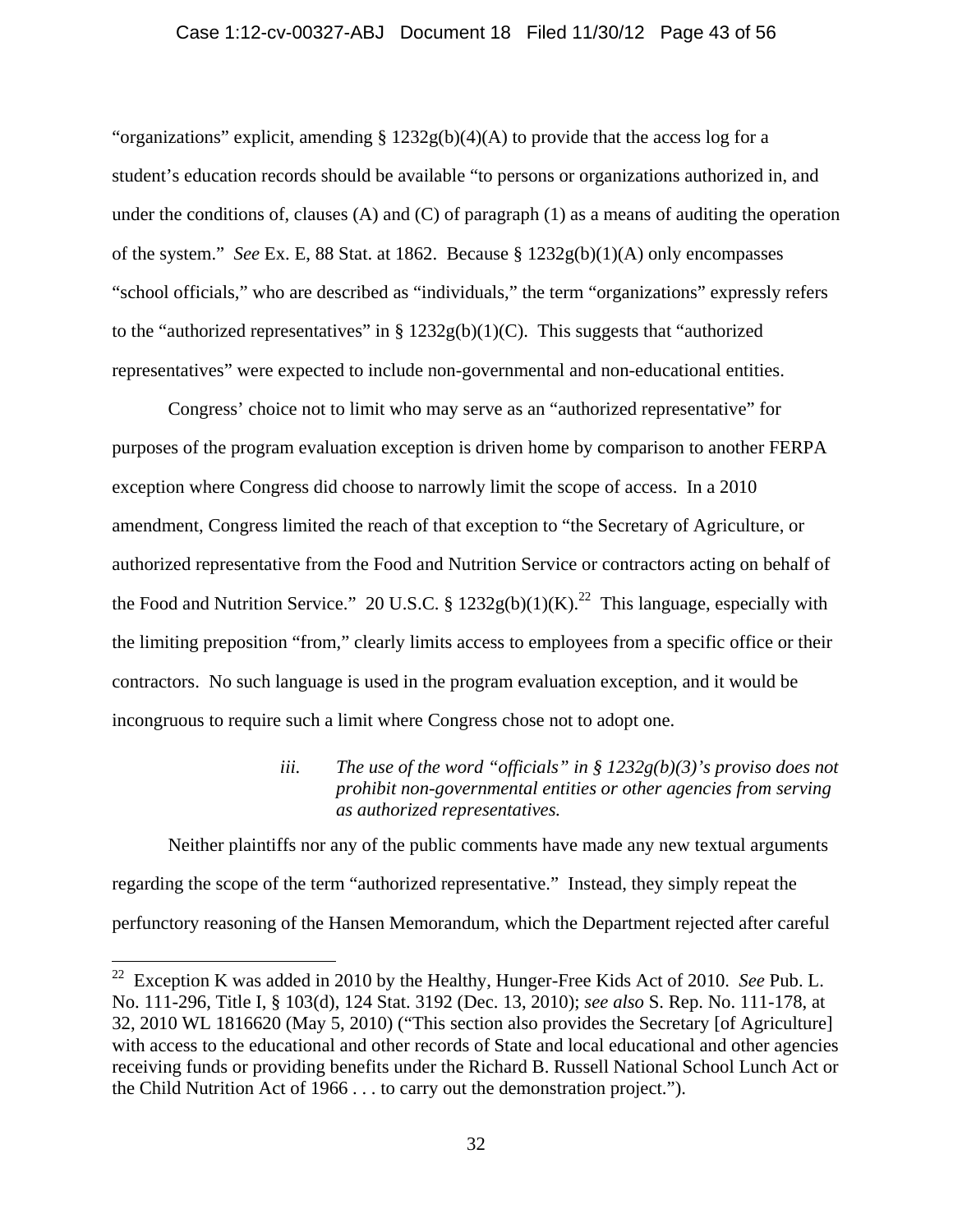#### Case 1:12-cv-00327-ABJ Document 18 Filed 11/30/12 Page 44 of 56

review. *See* Final Rule, AR 0708-10. That reasoning was simply that the word "officials" in § 1232g(b)(3) "reflect[s] a Congressional concern that the authorized representatives of a State educational authority be under the direct control of that authority." Hansen Mem., AR 0833. No such conclusion can reasonably be derived from the two occurrences of the word "officials" in the program evaluation exception's proviso. Paragraph (b)(3) provides:

Nothing contained in this section shall preclude authorized representatives of (A) the Comptroller General of the United States, (B) the Secretary, or (C) State educational authorities from having access to student or other records . . . . *Provided,* That . . . any data collected by such officials shall be protected in a manner which will not permit the personal identification of students and their parents by other than those officials, and such personally identifiable data shall be destroyed when no longer needed . . . .

20 U.S.C. § 1232g(b)(3). A natural reading of the proviso does not suggest that the words "such officials" and "those officials" are intended to limit who may serve as an "authorized representatives," but instead suggests that they simply refer back to the official entities doing the authorizing. *See* Final Rule, AR 0709 ("[W]e interpret the word 'officials' in paragraph (b)(3) of FERPA as simply a reference back to the four officials who are listed in the exception[.]"). It is logical for the proviso's limitations to target the named officials, because this by implication includes the representatives acting pursuant to those official entities' authority.

 Furthermore, even if a stricter reading would require the representatives themselves to fit into the category of "officials," such a reading does not lead to the "direct control" standard. An entity can become "official" by virtue of being authorized to act on behalf of one of the named government entities. *Cf.* Hansen Mem., AR 0833 (acknowledging that, even under its reading, a contractor could be a representative). Otherwise only the named agency heads, or perhaps their employees, would qualify. But if it is authorization that makes an "official," what difference does it make whether the representative acting on behalf of the named government entity happens to be a private company serving as a contractor or another government agency? Both would be "authorized" and "official" within the meaning of FERPA only for the specified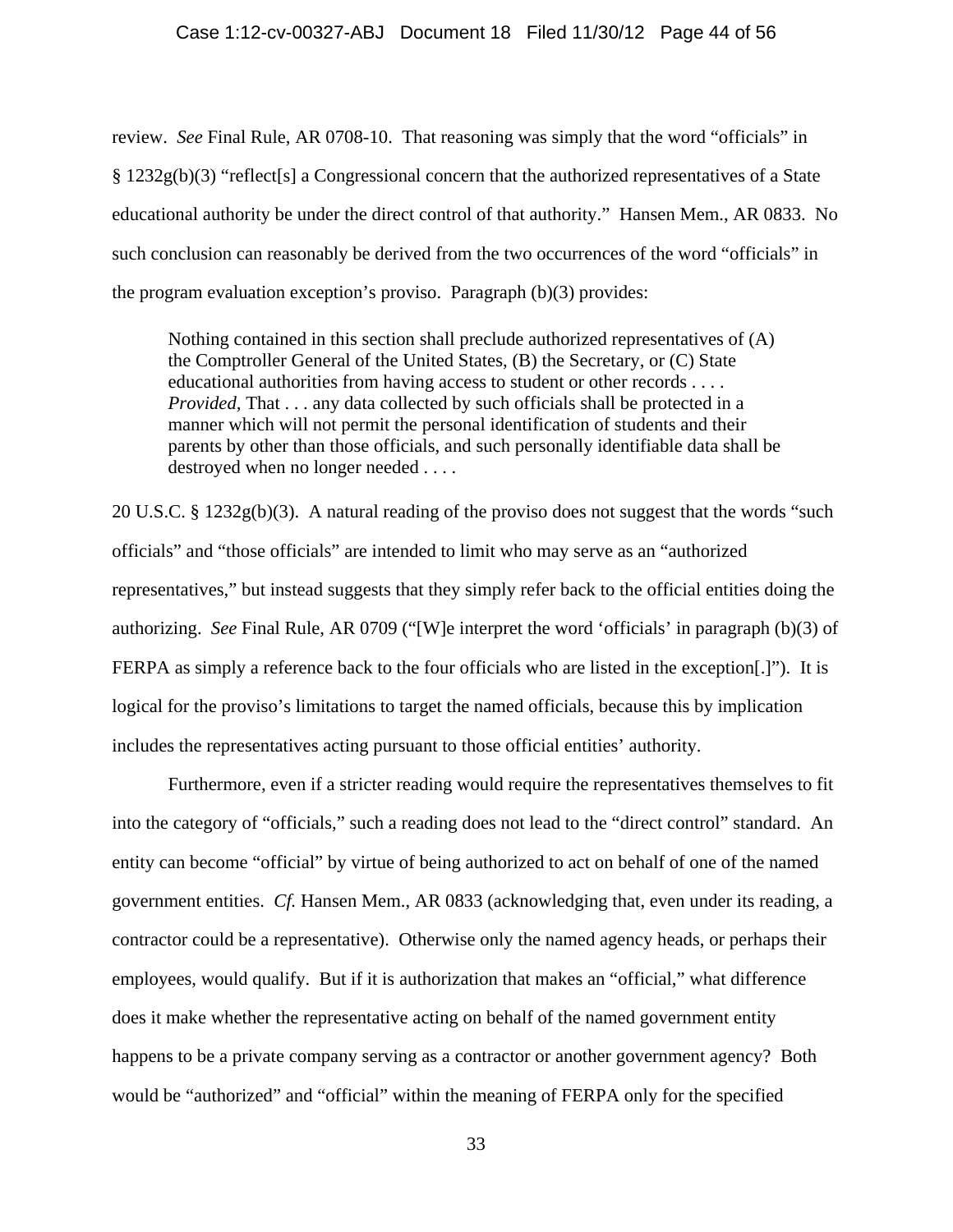### Case 1:12-cv-00327-ABJ Document 18 Filed 11/30/12 Page 45 of 56

purpose of auditing or evaluating the education program. *Cf.* 2008 Final Rule, AR 0763 (explaining that "direct control" under a different FERPA provision "appl[ied] only to the outside party's provision of specific institutional services or functions that have been outsourced and the education records provided to that outside party to perform the service or function" and did not affect the party's "status as an independent contractor").<sup>23</sup> Thus the only meaningful distinction created by the "direct control" standard—permitting third party contractors but prohibiting other government agencies—does not correlate with any statutory text or purpose.

Moreover, context demonstrates that the term "officials" in  $\S 1232g(b)(3)$ 's proviso should not be freighted with such meaning. Two other FERPA exceptions contain parallel clauses that likewise forbid disclosures that would "permit the personal identification of students and their parents by other[s]" and require the destruction of the data when no longer needed:

[Disclosure to] *organizations* conducting studies for, or on behalf of, educational agencies or institutions . . . [permitted] if such studies are conducted in such a manner as will not permit the personal identification of students and their parents by persons other than *representatives of such organizations* and such information will be destroyed when no longer needed for the purpose for which it is conducted.

20 U.S.C. § 1232g(b)(1)(F) (emphasis added).

 $\overline{a}$ 

[Disclosure to] the *Secretary* of Agriculture, or *authorized representative* from the Food and Nutrition Service or c*ontractors* acting on behalf of the Food and Nutrition Service . . . on the conditions that—(i) any data collected . . . shall be protected in a manner that will not permit the personal identification of students and their parents by other than the *authorized representatives of the Secretary*; and (ii) any personally identifiable data shall be destroyed when the data is no longer needed[.]

*Id.* § 1232g(b)(1)(K) (emphasis added). The intentional parallels between the program

 $^{23}$  In 2008, the Department adopted a similar "direct control" standard to define a different term, "school officials," for purposes of a different exception, 20 U.S.C. § 1232g(b)(1)(A). *See* 34 C.F.R.  $\S 99.31(a)(1)(i)(B)$ ; 2008 Final Rule, AR 0799. The appropriateness of the "direct" control" standard in that context is not disputed by either party here.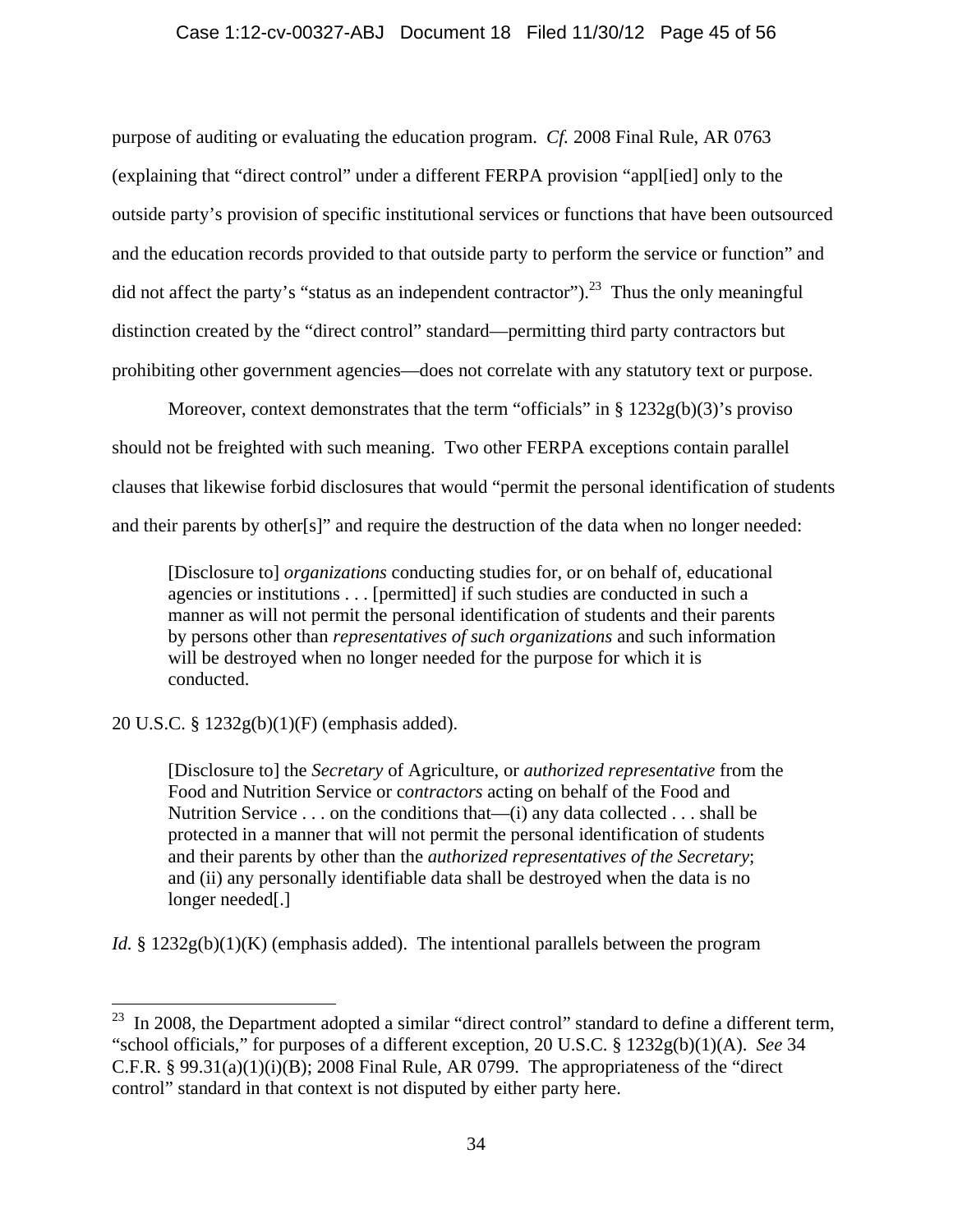### Case 1:12-cv-00327-ABJ Document 18 Filed 11/30/12 Page 46 of 56

evaluation exception's proviso and these two other exceptions suggest that Congress did not intend the condition clauses in any of these three exceptions to expand or contract the definition of the entities granted access earlier in the exception. Section  $(b)(1)(F)$ 's reference to "representatives of such organizations" should not be read to create a new authorized representative category, nor should Section  $(b)(1)(K)$ 's failure to repeat the term "contractors" preclude them from receiving access. Considering the parallel purpose of these three provisions, this variation of terms within each exception is no more meaningful than the fact that one exception speaks of studies being "conducted" in a manner that does not allow identification of students or parents, while the other exceptions speak of data being "protected" in a manner that has the same effect. In precisely the same way, the program evaluation exception's use of "officials" where the other exceptions speak of "representatives" should be read to include all the entities granted access at the beginning of the provision, not to limit their definition.

 In sum, FERPA's text does not unambiguously limit who may serve as an "authorized representative" of one of the four named entities. Congress did not choose to use language limiting the designation to officers or employees of those entities. And the inclusion of the word "officials" in the exception's proviso is at most ambiguous, but should reasonably be read to provide no additional limitation.

## *3. FERPA's legislative history does not require a narrower meaning of authorized representative than the plain text.*

Opponents of the Department's interpretation frequently claim that legislative history requires that "authorized representative" be read narrowly, citing a single sentence in a joint statement by Senators Buckley and Pell during the December 1974 amendment of FERPA. *See, e.g.*, Public Comments, AR 0249, 0386. Neither this sentence, nor the fuller legislative history of the program evaluation exception provide the "very rare situation where the legislative history of a statute is more probative of congressional intent than the plain text." *Virginia Dep't of Med. Assistance Servs. v. U.S. Dep't of Health & Human Servs.*, 678 F.3d 918, 923 (D.C. Cir. May 8,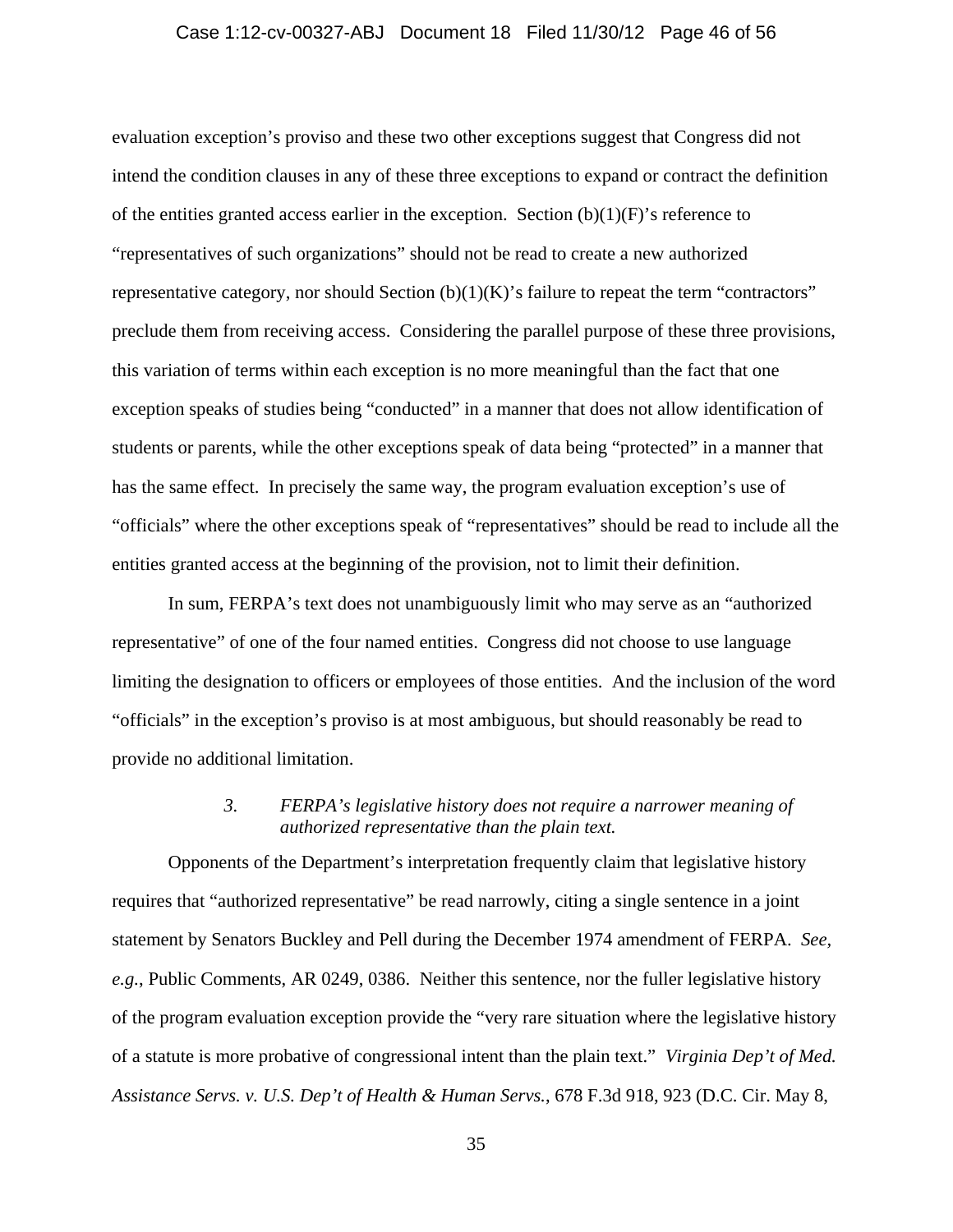2012) (quotation marks omitted); *see also Natural Res. Def. Council v. EPA*, 489 F.3d 1250, 1259 (D.C. Cir. 2007) ("[T]he bar is high" to "rel[y] on legislative history to constrict the otherwise broad application of a statute indicated by its text." (alterations and quotation marks omitted)). To the contrary, the legislative history simply evinces Congress' intent to permit access broad enough to conduct "longitudinal studies."

The Buckley/Pell Joint Statement provides a brief, incomplete summary of the program evaluation exception and shows no intent to narrow the meaning of "authorized representative." In their statement, the two senators briefly summarized the four original exceptions:

Section  $[1232g(b)(1)]$  of existing law restricts transfer, without the consent of parents or students, of personally identifiable information concerning a student to [i] other educational agencies, or institutions, [ii] other school officials, [iii] auditors from the General Accounting Office and the Department of Health, Education, and Welfare, and [iv] in connection with the application for or receipt of student financial aid under certain specified conditions.

Joint Statement, AR 0855 (numerals added for clarity). This description of the program evaluation exception as permitting disclosures to "auditors" from the GAO and the Department of Education's predecessor could not have been intended to define the exception's scope. The senators mentioned "audits" but failed to mention "evaluations" and "enforcement of Federal legal requirements." *Cf.* Ex. C, 88 Stat. at 573. Further, they referenced only two of the four entities permitted to designate representatives to receive access to the data—ignoring both "the administrative head of an education agency" and "State educational authorities." *See id.*; *see also* Final Rule, AR 0710 (discussing Joint Statement). Thus, this clause must be taken as an illustration of the uses for the exception rather than a description of its outer limits.

 Far more probative of the scope of the exception than the floor statement of two senators are the conference reports. *See Moore v. District of Columbia*, 907 F.2d 165, 173 (D.C. Cir. 1990) ("It is well established that the remarks of individual congressmen on the floor are entitled to less weight than are committee reports."); *Simpson v. United States*, 435 U.S. 6, 17-18 (1978)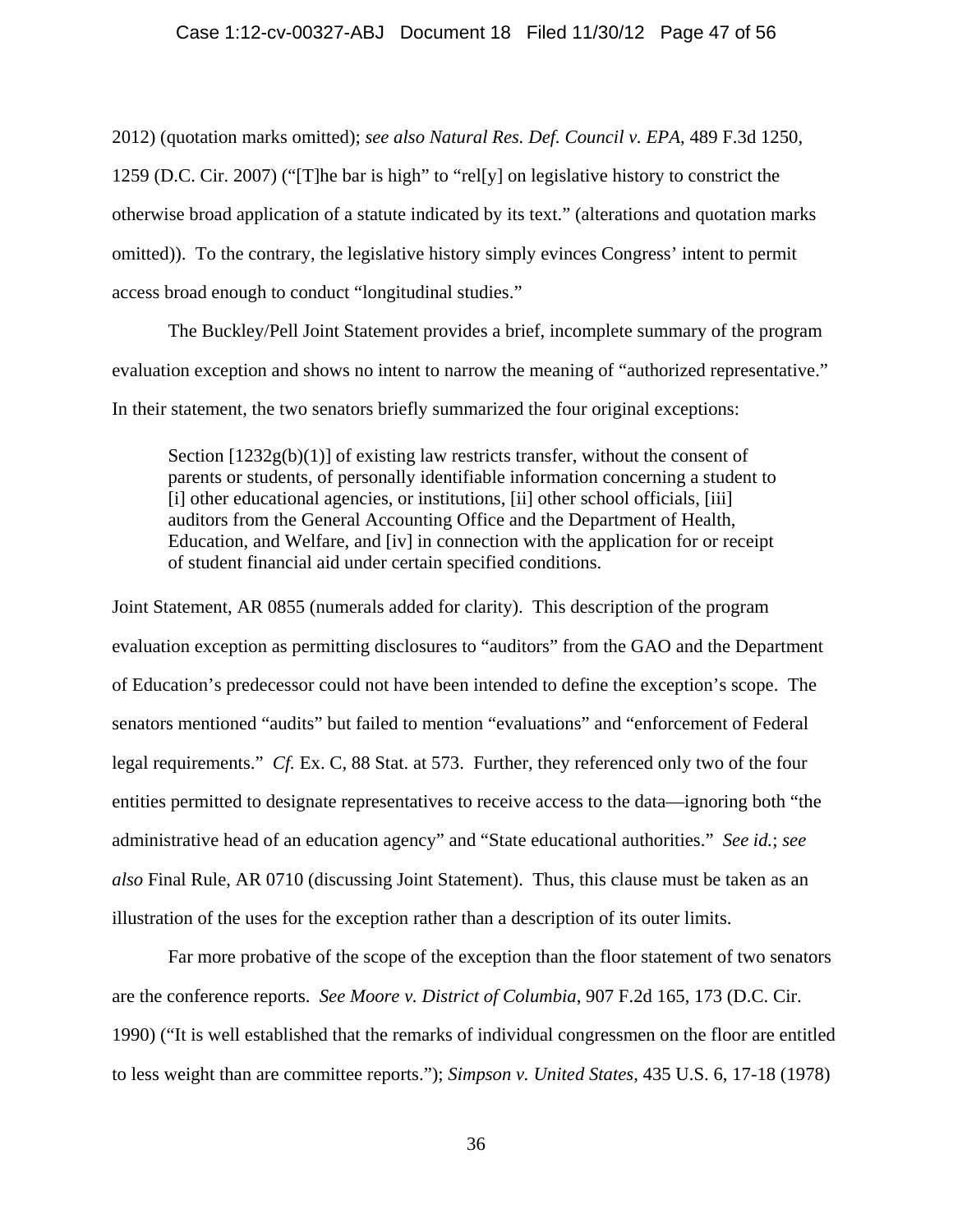### Case 1:12-cv-00327-ABJ Document 18 Filed 11/30/12 Page 48 of 56

(Rehnquist, dissenting) ("The report of a joint conference committee of both Houses of Congress, for example, . . . is accorded a good deal more weight than the remarks even of the sponsor of a particular portion of a bill on the floor of the chamber."). Indeed, the program evaluation exception was primarily drafted by two successive conference committees and their conference reports demonstrate much greater recognition of the need for data-sharing than anything envisioned by the two sponsoring senators.

When faced with Senator Buckley's original proposal, which almost universally forbade providing PII to third parties,  $^{24}$  the conference committee entirely rewrote § (b)(3) to create the program evaluation exception—albeit with a proviso much narrower than current law:

*Provided.* That, except when collection of personally identifiable data is specifically authorized by Federal law, any data collected by such officials with respect to individual students shall not include information (including social security numbers) which would permit the personal identification of such students or their parents after the data so obtained has been collected.

Ex. C, 88 Stat. at 573. The committee summarized this exception to mean "that nothing in [FERPA] shall preclude official audits of federally supported education programs, but that data so collected shall not be personally identifiable." Ex. B, S. Rep. No. 93-1026, at 187. The committee further explained that "[t]he need to protect students' rights must be balanced against legitimate Federal needs for information," and that FERPA "is not meant to deny the Federal government the information it needs to carry out the evaluations." *See id.*

 The Buckley/Pell FERPA amendments proposed four months later suggested one small clarification.25 But the conference committee took a different view, rewriting the proviso to

<sup>&</sup>lt;sup>24</sup> As proposed, § (c)(3) would have prohibited "the Secretary or an administrative head of an education agency" from "includ[ing] the names of students or their parents (in code or otherwise)" in any "submi[ssion] to a third party" without written parental consent in *all* cases except financial aid applications and court orders. *See* Ex. A, 120 Cong. Rec. at 14579 (May 14, 1974); *see also id.* at 14595 (rejecting § (b), thus making § (c) the final § (b)).

<sup>&</sup>lt;sup>25</sup> *See* 120 Cong. Rec. 39865, AR 0857 ("shall not include information . . . . which would (Cont'd)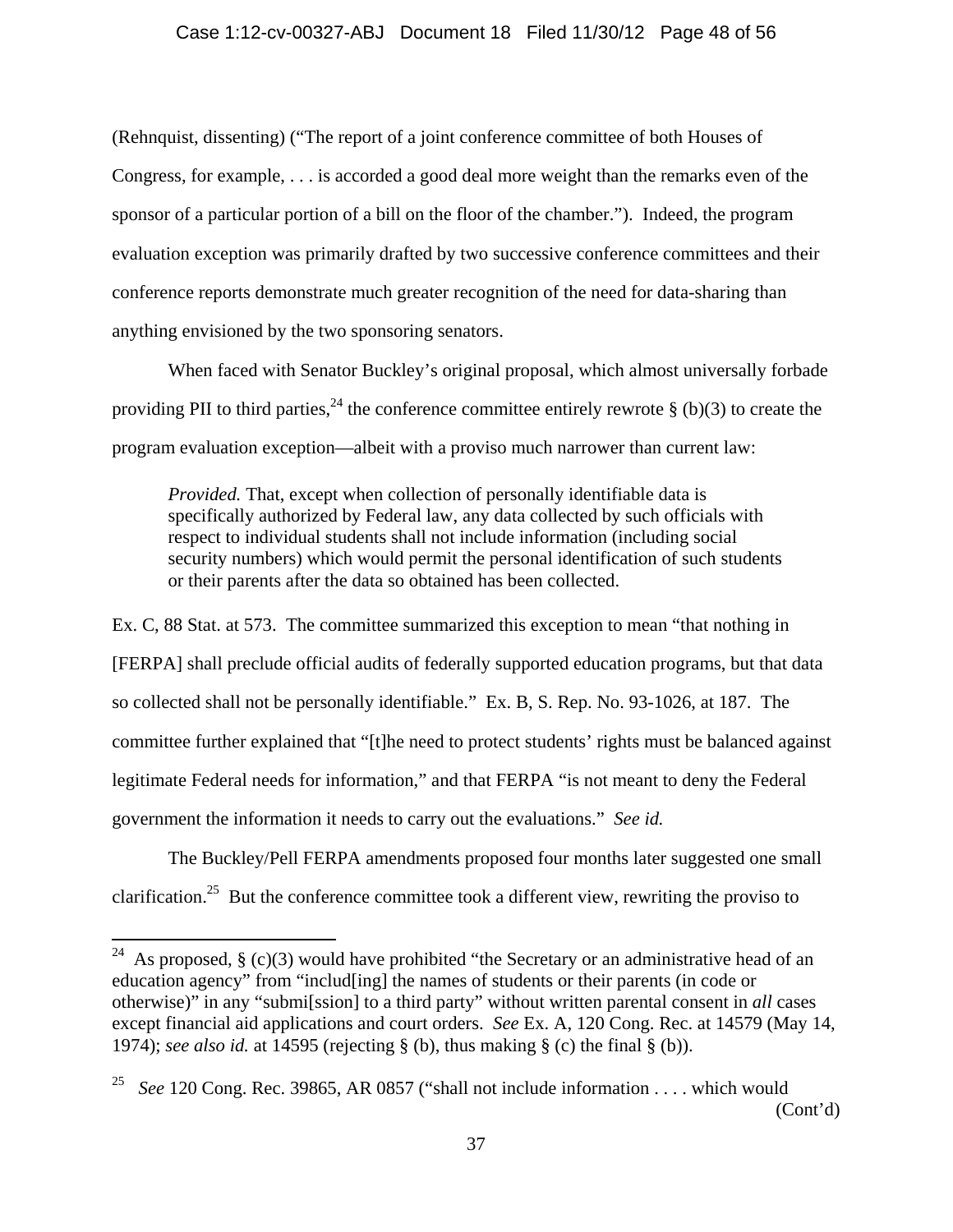clearly reverse the prohibition on providing PII to those conducting the audit or evaluation:

*Provided.* That except when collection of personally identifiable information is specifically authorized by Federal law, any data collected by such officials shall be protected in a manner which will not permit the personal identification of students and their parents by other than those officials, and such personally identifiable data shall be destroyed when no longer needed for such audit, evaluation, and enforcement of Federal legal requirements.

20 U.S.C. § 1232g(b)(3); *see* Ex. E, 88 Stat at 1862. The terse conference report, in a section

titled "Minor Clarifying Amendments Relating to Third Party Access to Education Records,"

noted that the Senate proposed "language intended to permit longitudinal studies," and that the

House agreed but added "language clarifying the provisions relating to longitudinal studies." Ex.

D, S. Rep. No. 93-1409, at 12. Thus, Congress realized that auditors and evaluators need

student-level data—including PII—to conduct their analyses and approved of such longitudinal

studies. It also expected "third parties" to receive access under this exception. *Id.*

 $\overline{a}$ 

Although the exception was amended three more times, these later changes provide no further

illumination.<sup>26</sup> In sum, the legislative history provides no additional guidance regarding who

permit the personal identification of such students or their parents *by such officials or agencies*").

<sup>26</sup> First, in 1979, § 1232g(b)(5) was added to ensure that the exception included state-funded programs and local educational authorities. *See* H.R. Rep. No. 96-338, at 10 (July 13, 1979) (attached as Exhibit F) (seeking to "correct an anomaly" in FERPA that "preclude[ed] State auditors from requesting records on students in order to conduct State audits of local and Statesupported programs"); Pub. L. No. 96-46, § 4(c), 93 Stat. 342 (Aug. 6, 1979). There was no meaningful debate. *See* 125 Cong. Rec. 20085 (July 23, 1979); 125 Cong. Rec. 20327 (July 24, 1979). Second, in 1994, the phrase "an administrative head of an education agency" was deleted throughout the statute, and "education program" was made plural: "education programs." *See* Pub. L. No. 103-382, Title II § 261(h), 108 Stat. 3913, 3928 (Oct. 20, 1994) (as a "technical and conforming amendment"). Third, in 1998, the list of representatives in  $\S 1232g(b)(1)(C)$  was expanded to include "authorized representatives of the Attorney General for law enforcement purposes under the same conditions as apply to the Secretary under [§ 1232g(b)(3)]." *See* Pub. L. No. 105-244, Title IX § 951, 112 Stat. 1836 (Oct. 7, 1998). Again, the terse legislative history provides no new guidance about the scope of the exception. *See* H.R. Rep. No. 105-750, at 407 (1998) (Conf. Rep.) (attached as Exhibit G) ("[A]uthorized representatives of the Attorney General would be exempted from the general prohibition against the release of education records. Such exemption would be provided only for law enforcement purposes.").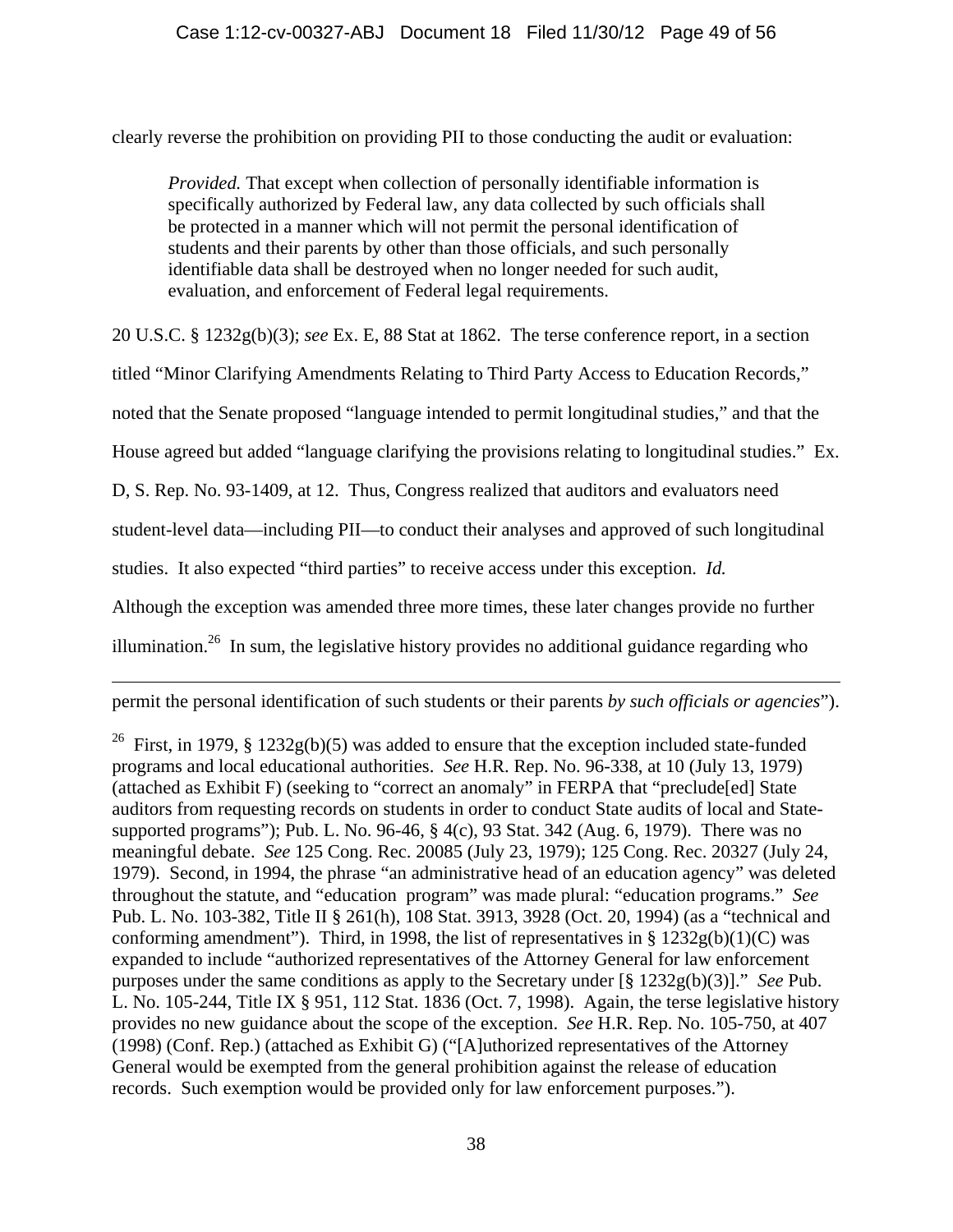### Case 1:12-cv-00327-ABJ Document 18 Filed 11/30/12 Page 50 of 56

may serve as an authorized representatives of the federal officials and state authorities under this exception, but this history makes clear that the exception was intended to remove barriers to longitudinal studies and to permit the third-party representatives to access PII.

## *4. The Department's interpretation is supported by the SLDS grant statutes that make clear that Congress wished to encourage the very data-sharing facilitated by this regulatory change.*

Finally, the Department's definition of "authorized representative" gains further support from the fact that it harmonizes the Department's interpretation of FERPA with more recent Congressional actions encouraging the use of SLDS. *See* Final Rule, AR 0696, 0701-02, 0705, 0709 (discussing implications of these Congressional priorities); NPRM, AR 0001-04 (same).

Because there is no FERPA exception "for the specific purpose of establishing and operating consolidated databases and data sharing systems," such data systems generally depend on the program evaluation exception. *See* 2008 Final Rule, AR 0769. It is under this exception that school districts and colleges "typically disclose information from students' education records to a longitudinal data system maintained by an SEA or other State educational authorities." *Id*, AR 0762. Significantly, the Department's prior interpretation of the term "authorized representative" created "barriers that have inhibited the effective use of SLDS as envisioned" by Congress. *See* Final Rule, AR 0696. When an agency's past interpretation is "inconsistent with requirements" of more recent laws, *see id.*, AR 0709, it is reasonable for the agency to scrutinize the issue and search for ways to harmonize its regulations with both statutes.

The "direct control" requirement conflicts with the Congress' intentions for the SLDS grant programs. For example, it would prohibit sharing of data between agencies in two different states because neither entity can be subject to the other. But Congress has repeatedly encouraged such coordination. *See* 20 U.S.C. § 9607(c)(1) (grants must "promote[] linkages across States"); 20 U.S.C. § 1015c(c) (clarifying that "[n]othing in this Act shall prohibit . . . a consortium of States from developing, implementing, or maintaining State-developed databases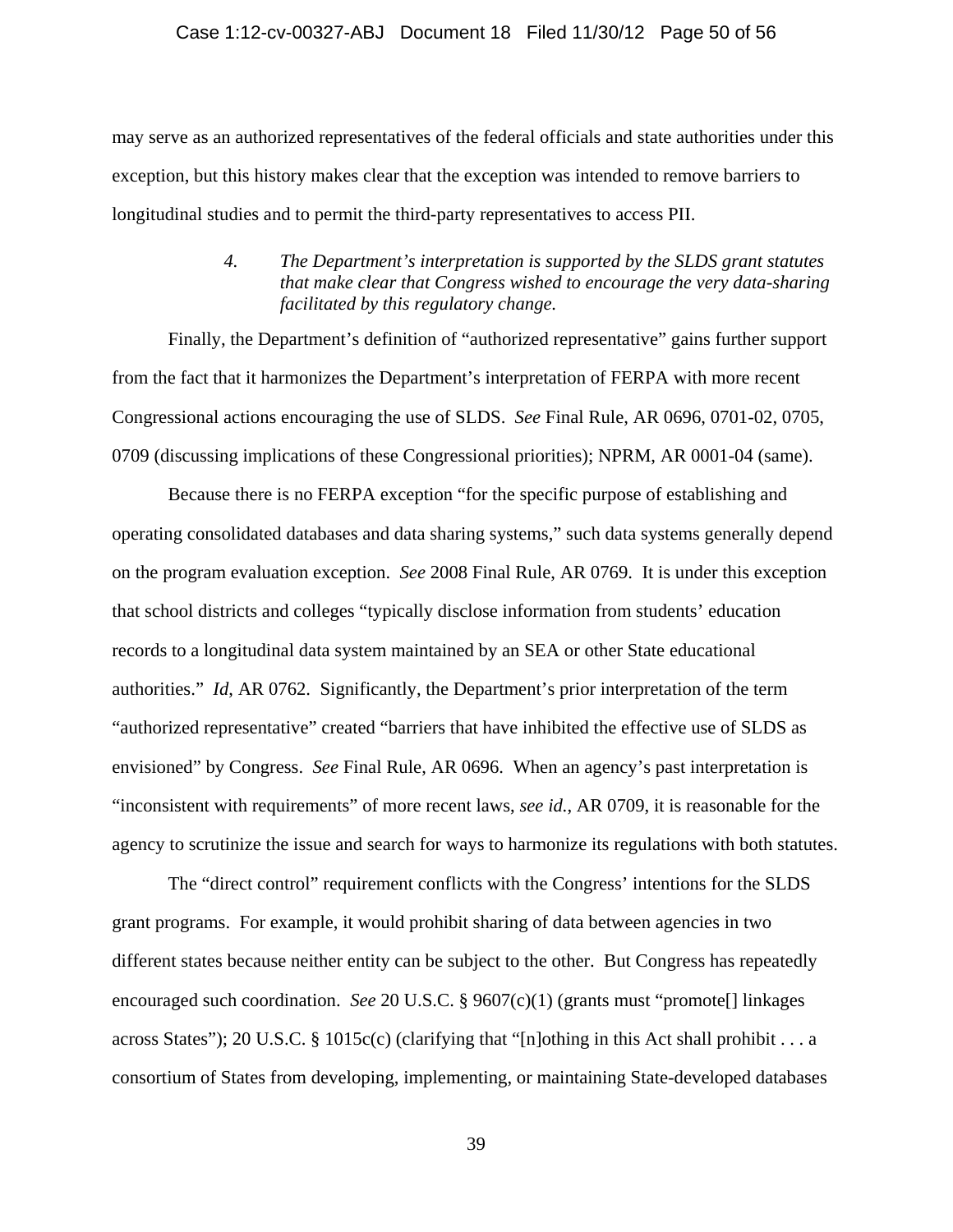### Case 1:12-cv-00327-ABJ Document 18 Filed 11/30/12 Page 51 of 56

that track individuals over time"). Similarly, the requirement makes it very difficult to collect workforce information from state unemployment offices, because it forbids those non-education agencies from ever receiving the student PII necessary to identify relevant records. *See* Final Rule, AR 0710 (noting that working around such problems involves "convoluted processes . . . that may serve only to increase costs and lessen privacy protection").<sup>27</sup> Yet Congress has repeatedly requested that workforce data be analyzed to test the success of education programs. *See* 20 U.S.C. § 9871(a)(2)-(3) (seeking to provide "valid and reliable information to inform education policy and practice" to "ensure students are prepared to succeed in . . . the 21st century workforce"); 20 U.S.C. § 1015c(c) (clarifying that "[n]othing in this Act shall prohibit . . . Statedeveloped databases that track individuals over time, including . . . graduate employment outcomes"); *see also* Pub. L. No. 111-5, Title VIII, Dep't of Educ., Inst. of Educ. Sci., 123 Stat. 183-84 (Feb. 17, 2009) (specifying that the funds "may be used for Statewide data systems that include postsecondary and workforce information"). The direct control requirement would even complicate coordination for those states that house their K-12 data systems and postsecondary data systems in different state agencies. *See* 2008 Final Rule, AR 0768-69. Congress obviously wanted primary, secondary, and postsecondary information linked together. *See, e.g.*, 20 U.S.C. §§ 9871(a)(2), (b)(1) (supporting "statewide P-16 education data systems" that run "from preschool through the conferring of a baccalaureate degree").

 $\overline{a}$ 

 $27$  To collect data within the strictures of this requirement, the evaluator would have to "collaborate with other State agencies [only] by importing data from those sources and conducting the necessary matches" internally, without disclosing any "[PII] from students' education records to [those] non-educational State agencies." 2008 Final Rule, AR 0775. For example, an employee of the Washington State Board for Community and Technical Colleges had to drive to Oregon, Idaho, and Montana to personally oversee the importation of employment data from those states' labor agencies regarding graduates of Washington colleges. *See* U.S. Gov't Accountability Office, GAO-10-927 Postsecondary Education 16-17 (Sept. 2010), AR 0942-43. Similarly, an SEA seeking to track employment outcomes of its graduates might "have to import the entire [state] workforce database and do the match itself," NPRM, AR 0009, thus unnecessarily collecting PII about many irrelevant individuals.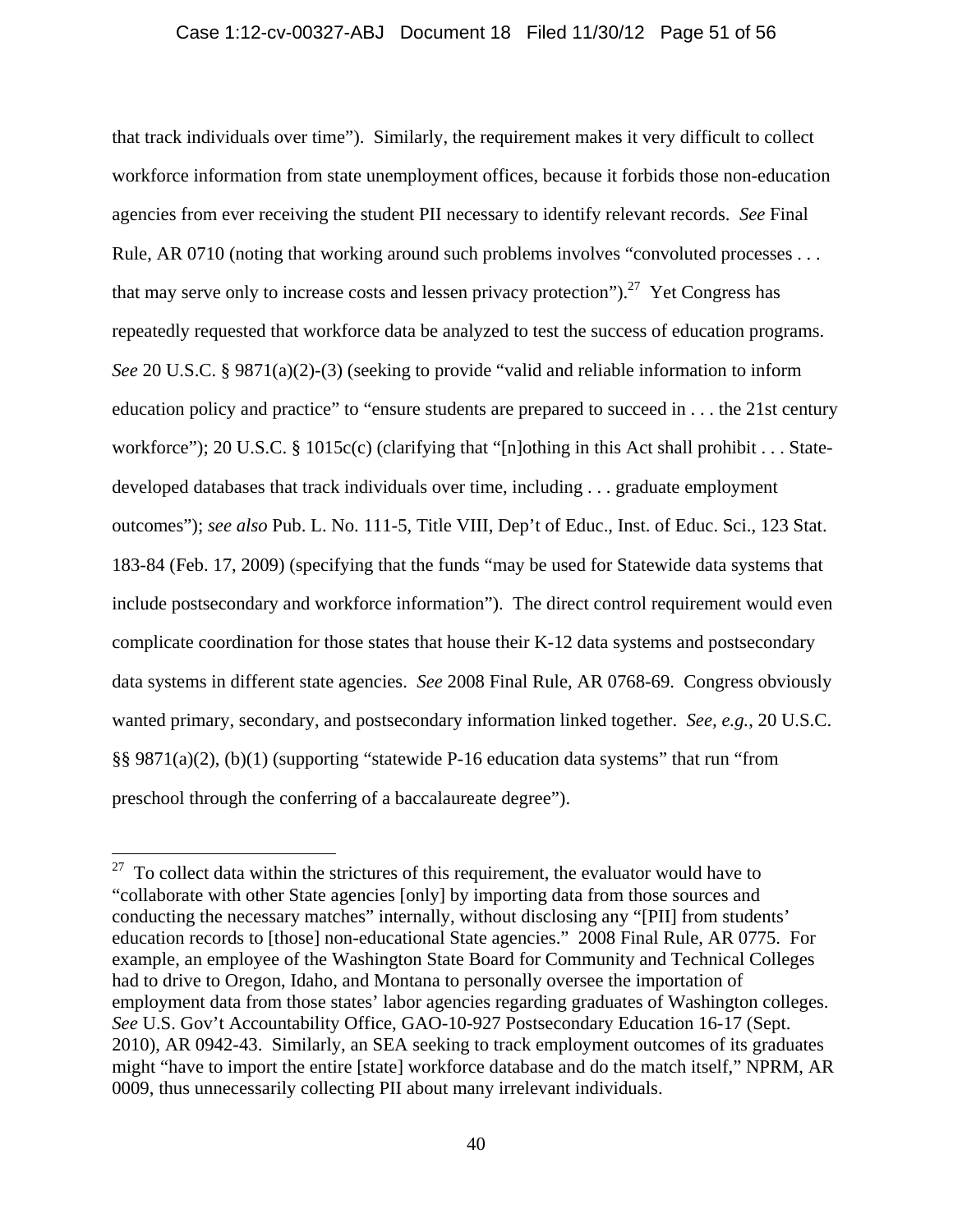Accordingly, the Department properly reconsidered its prior interpretation and selected a definition within the scope of FERPA which better harmonized with Congressional priorities.

## *5. In sum, the Department's interpretation of the term "authorized representative" is entitled to full deference under Chevron.*

Because Congress has not directly spoken to the question of the scope of "authorized representative" and because the other descriptors used to refer to that term do not unambiguously foreclose the Department's interpretation, the Final Rule is entitled to full deference. The Department's interpretation has not exceeded a permissible construction of the statutory term, as demonstrated by the broad reaches of the term in other contexts. Nor does the legislative history shine any light on the term that limits it further than the plain meaning of the text. Instead, the Department has adopted a reasonable interpretation of the term that harmonizes FERPA's protections with other statutes and Congressional grant programs. The Final Rule should stand.

# **C. "Early Intervention Programs" Authorized Under the Individuals With Disabilities Education Act Qualify as "Education Programs" that Can Be Evaluated Because Congress Elsewhere Defined Them as Education Programs.**

Within FERPA, the term "education program" appears only in the program evaluation exception, permitting access only "in connection with the audit and evaluation of Federallysupported *education programs*, or in connection with the enforcement of the Federal legal requirements which relate to *such programs*." 20 U.S.C. § 1232g(b)(3) (emphasis added); *see also id.* § 1232g(b)(5) ("any federally or state supported education program"). FERPA does not define this term, nor did prior Department regulations. The Final Rule provides as follows:

Education program means any program that is principally engaged in the provision of education, including, but not limited to, early childhood education, elementary and secondary education, postsecondary education, special education, job training, career and technical education, and adult education, and any program that is administered by an educational agency or institution.

34 C.F.R. § 99.3; Final Rule, AR 0733. In the regulation's preamble, the Department explained that this definition excludes a "program [that] contains a specific incidental educational or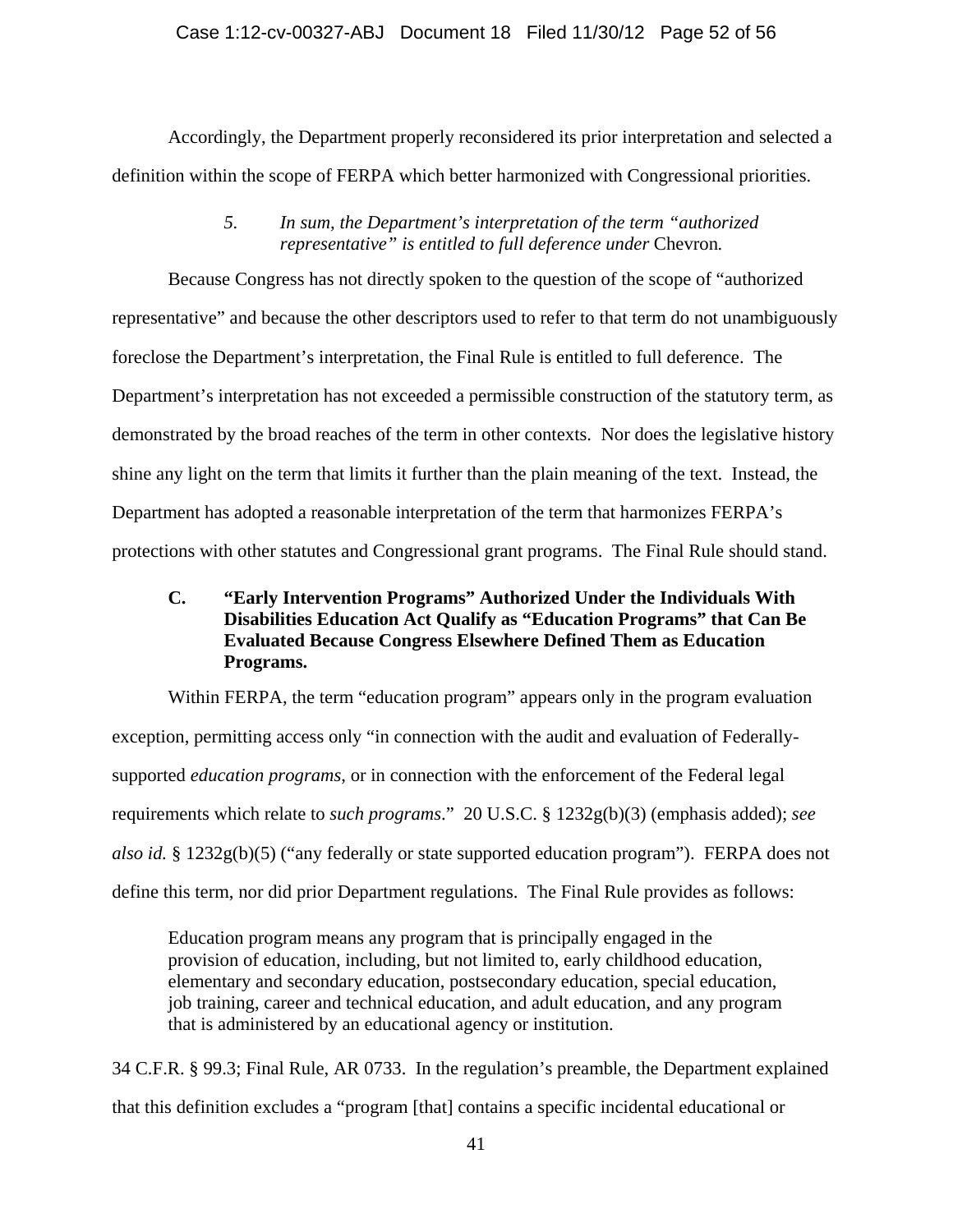### Case 1:12-cv-00327-ABJ Document 18 Filed 11/30/12 Page 53 of 56

training activity within a broader non-education program," and that qualification determinations "should be based on the totality of the program." Final Rule, AR 0706.

 Plaintiffs' objection to this definition is ambiguous. *See* Compl. ¶ 23 (providing no explanation of their objection, but simply quoting a heading from their public comment claiming the definition would "expose troves of sensitive non-academic data"). The version of the definition quoted in their complaint matches neither the proposed rule nor the Final Rule. *See* Compl. ¶ 16; *see also id.* ¶ 23. In its public comment, EPIC expressed little concern about the definition itself, acknowledging the "fact" that "education may begin before kindergarten and may involve learning outside of postsecondary institutions," and focusing instead on potential "lax enforcement." *See* EPIC Comment, AR 0529-30. It singled out only one item it believed should be excluded from the definition: "early intervention programs authorized under Part C of the Individuals with Disabilities Education Act." *Id.* at AR 0529. Thus, plaintiffs in effect attack one clause of the Department's subsidiary definition of "early childhood education program":

 Early childhood education program means . . . (c) A program that-- (1) Serves children from birth through age six that addresses the children's

cognitive (including language, early literacy, and early mathematics),

social, emotional, and physical development; and

 $(2)$  Is  $\ldots$ 

(ii) *A program authorized under section 619 or part C of the Individuals with Disabilities Education Act*[.]

34 C.F.R. § 99.3 (emphasis added); Final Rule, AR 0733.

This challenge to the inclusion of "early intervention programs" within the definition of "education program" fails. First, plaintiffs appear to have little objection to the Department's conclusion that "early childhood education programs" properly belong within the scope of "education programs." *See* EPIC Comment, AR 0530 (treating as "fact" the Department's statement that "education may begin before kindergarten"). Even if plaintiffs did object, Congress has expressly provided for the analysis of data regarding "early childhood education,"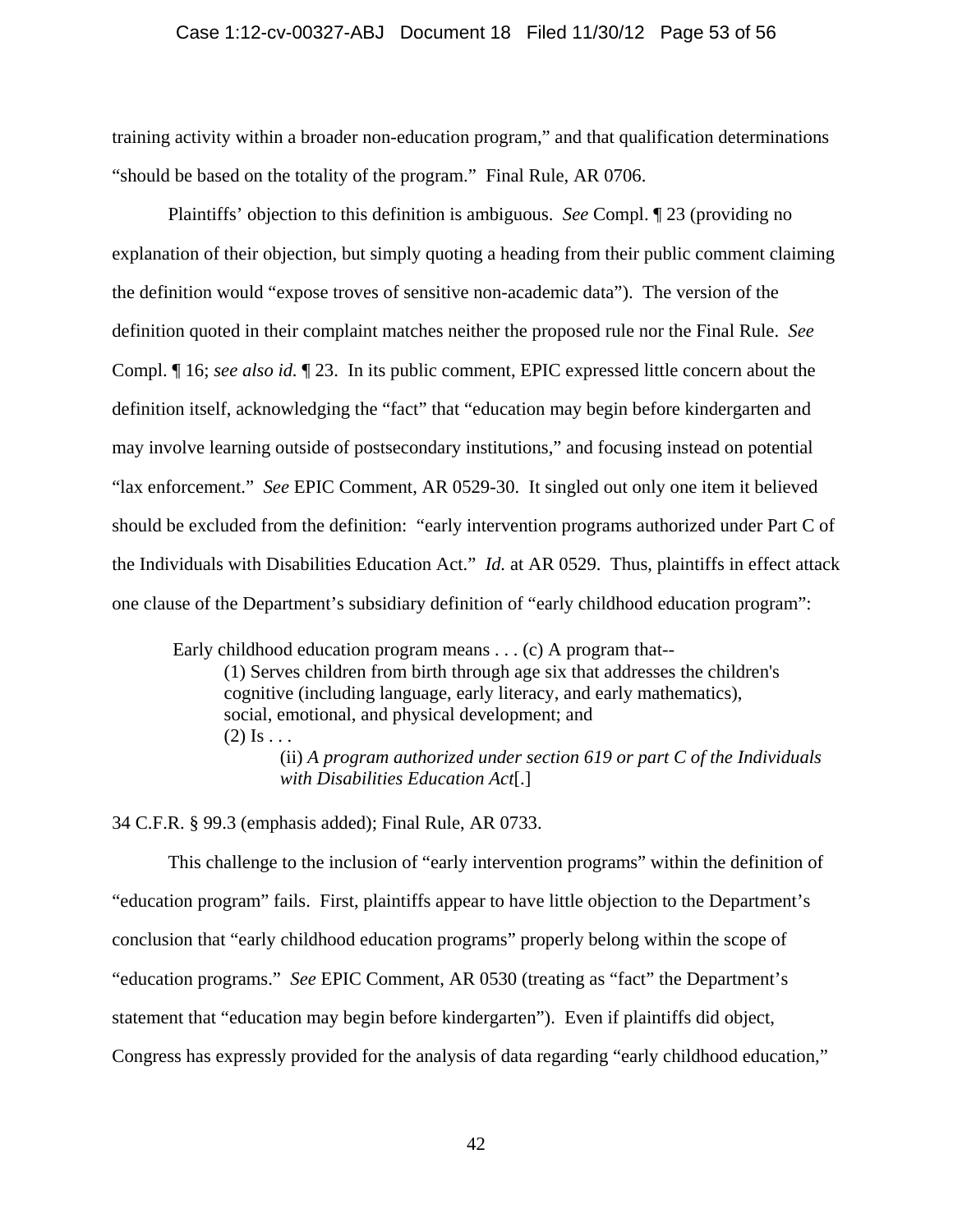tasking the Department's Institute of Education Science to:

 $\overline{a}$ 

[P]rovide national leadership in expanding fundamental knowledge and understanding of education *from early childhood* through postsecondary study, in order to provide parents, educators, students, researchers, policymakers, and the general public with reliable information about--

(A) the condition and progress of education in the United States, including *early childhood education* and special education; (B) educational practices that support learning and improve academic achievement and access to educational opportunities for all students; and (C) the effectiveness of Federal and other education programs.

20 U.S.C. § 9511(b)(1) (emphasis added). In carrying out this mission, "the Institute shall compile statistics, develop products, and conduct research, evaluations, and wide dissemination activities in areas of demonstrated national need." *Id.* § 9511(b)(2).<sup>28</sup> Thus, the program evaluation exception, which gives the Department the authority to conduct audits and evaluations of education programs, must logically cover "early childhood education" as well.

Second, plaintiffs' specific objection to the clause regarding Part C programs must be rejected because there can be no doubt that Congress considers these programs to be "education programs." The Final Rule's entire definition of "early childhood education program" including the clause plaintiffs challenge—is Congress' own definition of the term. The Department, prompted by public comments, simply incorporated the definition of "early childhood education program" set forth in the Higher Education Act of 1965, as amended. *See* Final Rule, AR 0697, 0706; Higher Education Opportunity Act, Pub. L. No. 110-315, Title I § 103(a)(1) (Aug. 14, 2008) (codified at 20 U.S.C. § 1003(8)); *see also id.*, Title VIII § 801

<sup>28</sup> Other statutory provisions also contemplate analyzing data regarding such programs. *See, e.g.*, *id.* § 1022a(b)(6)(K) (requiring applications for Teacher Quality Partnership Grants to describe "how the partnership will collect, analyze, and use data on the retention of all teachers . . . in schools and early childhood education programs . . . to evaluate the effectiveness of the partnership's teacher and educator support system"); *id.* §§ 6651(e)(1), (e)(6)(A) (requiring Department to develop achievement indicators designed "to measure the impact of that professional development on the early childhood education provided by the individuals who receive the professional development" for grant program seeking to "improve[e] the knowledge and skills of early childhood educators").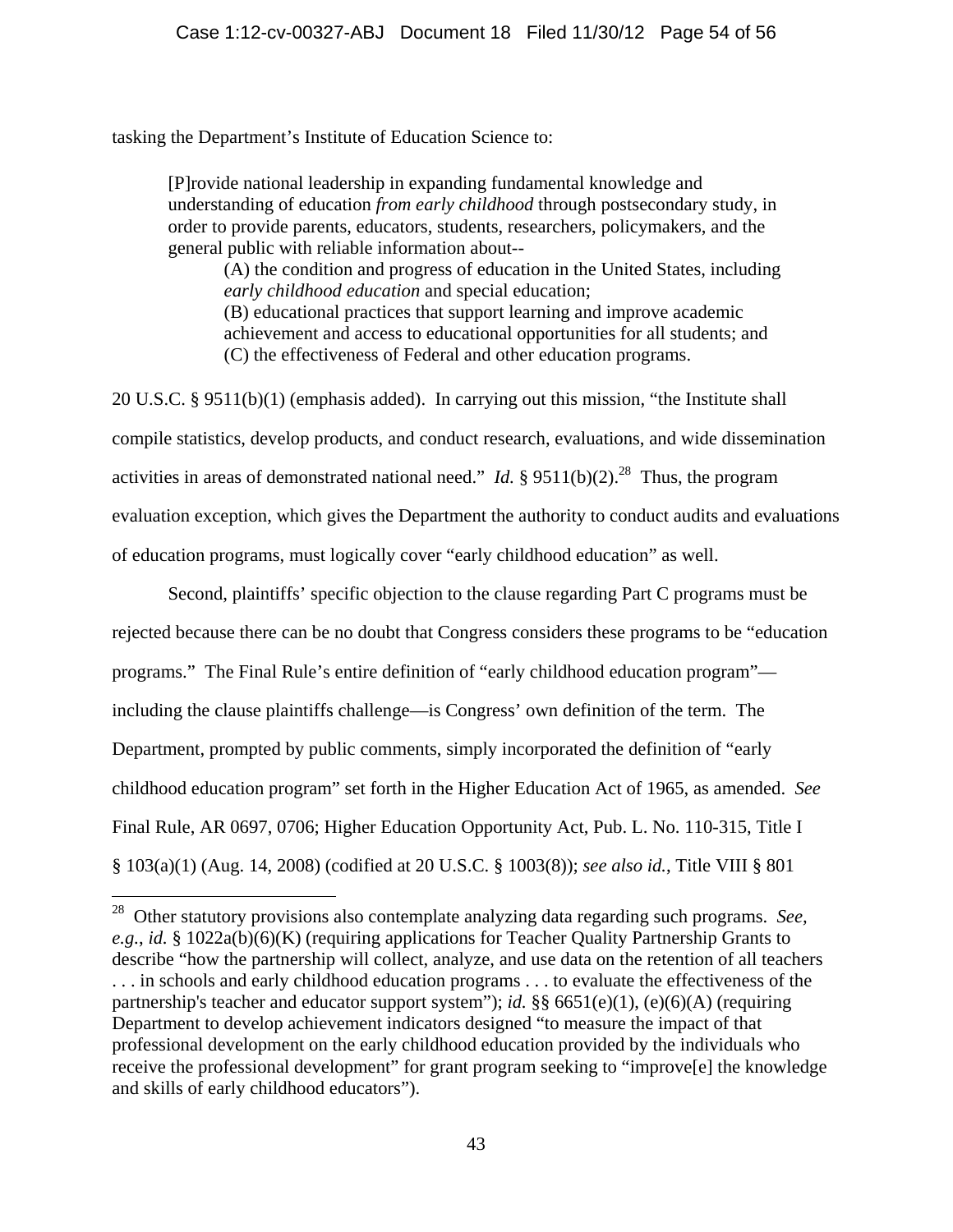(adopting similar definition for Early Childhood Education Professional Development and Career Task Force, codified at 20 U.S.C. § 1161i-1).

Nothing in the text of FERPA suggests that "education program" should be defined to exclude any portion of Congress' own definition of "early childhood education program." Given Congress' instructions to the Department to "compile statistics . . . and conduct research [and] evaluations" regarding "the condition and progress of . . . early childhood education," 20 U.S.C. § 9511(b), it is entirely reasonable for the program evaluation exception to reach the full scope of the terms as Congress has defined them elsewhere in the education title of the U.S. Code. Accordingly, the Department's decision is entitled to full deference.

# **IV. THE DISPUTED DEFINITIONS ARE OTHERWISE IN ACCORDANCE WITH LAW BECAUSE THEY ARE THE PRODUCT OF REASONED DECISIONMAKING.**

To the extent that plaintiffs seek to make claims under 5 U.S.C. § 706(2)(A) that differ from their statutory authority claim, their claims must fail. The "arbitrary and capricious" inquiry looks merely to "whether the regulations are the product of reasoned decisionmaking," and is "fundamentally deferential." *Ass'n of Private Sector Colleges & Univs.*, 681 F.3d at 441.

Normally, an agency rule would be arbitrary and capricious if the agency has relied on factors which Congress has not intended it to consider, entirely failed to consider an important aspect of the problem, offered an explanation for its decision that runs counter to the evidence before the agency, or is so implausible that it could not be ascribed to a difference in view or the product of agency expertise.

*Motor Vehicle Mfrs. Ass'n, Inc. v. State Farm Mut. Auto. Ins. Co.*, 463 U.S. 29, 43 (1983).

 Plaintiffs have not alleged that the Department has made any of these errors. The factors considered by the Department—balancing productive use of the data against protecting student privacy—were expressly contemplated by Congress. *See, e.g.*, Ex. B, S. Rep. No. 93-1026, at 187 ("The need to protect students' rights must be balanced against legitimate Federal needs for information."). There can be no doubt that the Department considered plaintiffs' legal